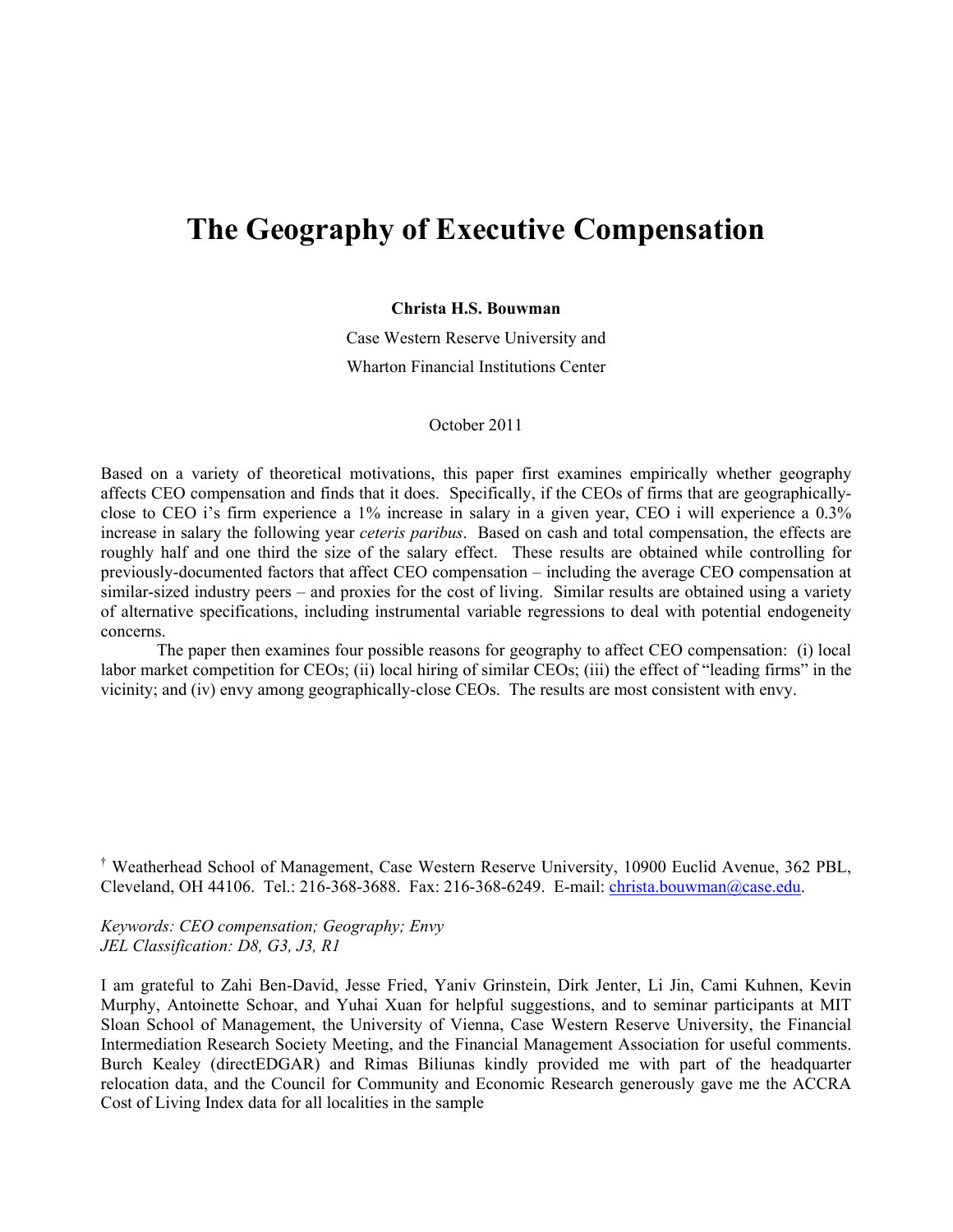#### **THE GEOGRAPHY OF EXECUTIVE COMPENSATION**

*"It isn't that the CEOs are such terrible people, it's that the system, with its envy-driven compensation mania, has developed to a place where it brings out the absolute worst in good people. […] What makes CEO pay so difficult is that only a few of the people who are earning these huge amounts are actually worth it. Everyone else figures they have to keep up, or recognize that their guy isn't as good. Who wants the recognition that the company down the street has a remarkable CEO, but we have a mediocre klutz?"* Berkshire Hathaway's Charles Munger ("Taking on envy-driven CEO pay," Chicago Tribune, January 7, 2007.)

# **1. INTRODUCTION**

While distance has been shown to matter in economic transactions for a variety of reasons, related primarily to information frictions (see, for example, Coval and Moskowitz, 1999, 2001; Hong, Kubik, and Stein, 2005; Kedia and Rajgopal, 2009), <sup>1</sup> standard optimal contracting theory suggests that geography has no role to play in executive compensation. The CEO's pay should merely depend on his reservation utility, his disutility for effort, his risk aversion, the risk in the payoff (e.g., Holmstrom, 1979), and possibly his perceived ability (e.g., Holmstrom and Ricart i Costa, 1986). Yet, if one goes beyond the standard model, there may be many reasons why geography might affect compensation. One reason may be geographic differences in labor market competition. Another may be the local hiring of CEOs with similar performance-relevant attributes, leading to pay clustering within geographies. A third reason may be due to a "leading-firm" effect, whereby firms in a given area follow leading firms in that area when it comes to setting CEO pay. And a fourth reason may be envy. Dur and Glazer (2008), Bartling and Von Siemens (2010) and others have introduced envy into the principal-agent model and shown that envy affects compensation contracts, effort supply and firm profits. Goel and Thakor (2010) establish theoretically and empirically that CEO pay envy affects firms' merger decisions. Moreover, because envy reference groups are typically geographically based (e.g., Persky and Tam, 1990), one may hypothesize that a link may be forged between geography and executive compensation. These considerations motivate the question empirically addressed in this paper: does geography affect CEO compensation, and if so, what factors generate this relationship?

The first part of the paper examines the effect of geography on executive compensation and documents a strong link. Specifically, I show that CEO compensation (salary, cash compensation, and total compensation) is positively and significantly related to the average level of compensation of CEOs employed

 1 For a more extensive overview, see Section 2.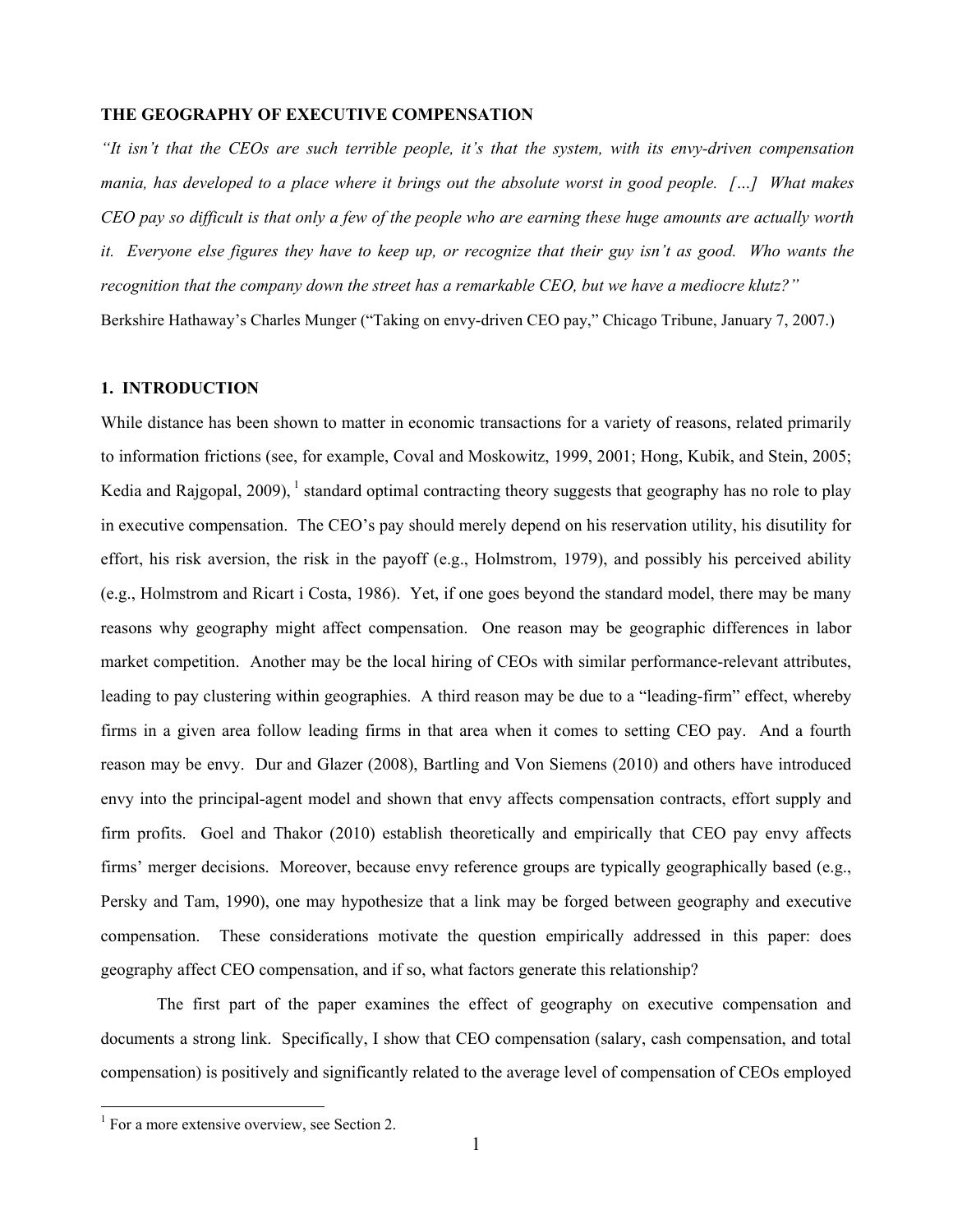at other firms headquartered within a 100-kilometer radius.<sup>2</sup> These results are obtained while controlling for other factors that have been found to affect CEO compensation, including the average compensation at similar-sized firms in the same industry (Bizjak, Lemmon, and Naveen, 2008; Faulkender and Yang, 2010).<sup>3</sup> Differences in the cost of living are also controlled for in all regressions.

The results are robust to using a variety of alternative specifications. Similar results are also obtained using instrumental variable (IV) regressions to deal with endogeneity (reverse causality). The main endogeneity concern is that while CEO i's compensation may be influenced by the average compensation of geographically-proximate CEOs, the compensation of those CEOs could also be affected by the compensation of CEO i. This issue is dealt with by lagging the compensation of the geographicallyproximate CEOs in the analyses, but I also use IV regressions as an additional robustness check.

The coefficients on the (natural log of the) average salary, cash and total compensation of geographically-close CEOs are positive and generally highly statistically significant. The results are also economically significant. For example, the main regression results suggest that a 1% increase in salary enjoyed by geographically-close CEOs in the previous year results in a 0.3% increase in CEO salary in the current year. Based on cash and total compensation, the effects are roughly half and one-third the size of the salary effect. The effect of geography on CEO compensation is sizeable and tends to be at least as big as the effect of industry peer compensation.

 The second part of the paper examines which of the four reasons identified above (local labor market competition, local hiring of similar CEOs, a leading-firm effect, and CEO pay envy) generate the relationship between geography and CEO compensation. The results appear to be most consistent with envy.

The motivation for local labor market competition for CEOs playing a role is that if firms limit themselves to hiring CEOs from the geographic areas in which their headquarters are located, then local competition for talent will link geography and CEO compensation. To test this, the sample is limited to companies that were part of the S&P 500 in the previous year. These are the largest and most prominent firms that compete in national or even global labor markets for their CEOs, so the compensation contracts for

 $2$  Similar results are obtained using the median compensation at geographically-close firms, and using a 250-kilometer cutoff. The CEO's own compensation is *not* included in the average compensation of geographically-close CEOs to exclude the effect of intertemporal wage correlations.

<sup>&</sup>lt;sup>3</sup> The CEO's own compensation is *excluded* from the average compensation of CEOs at industry peers.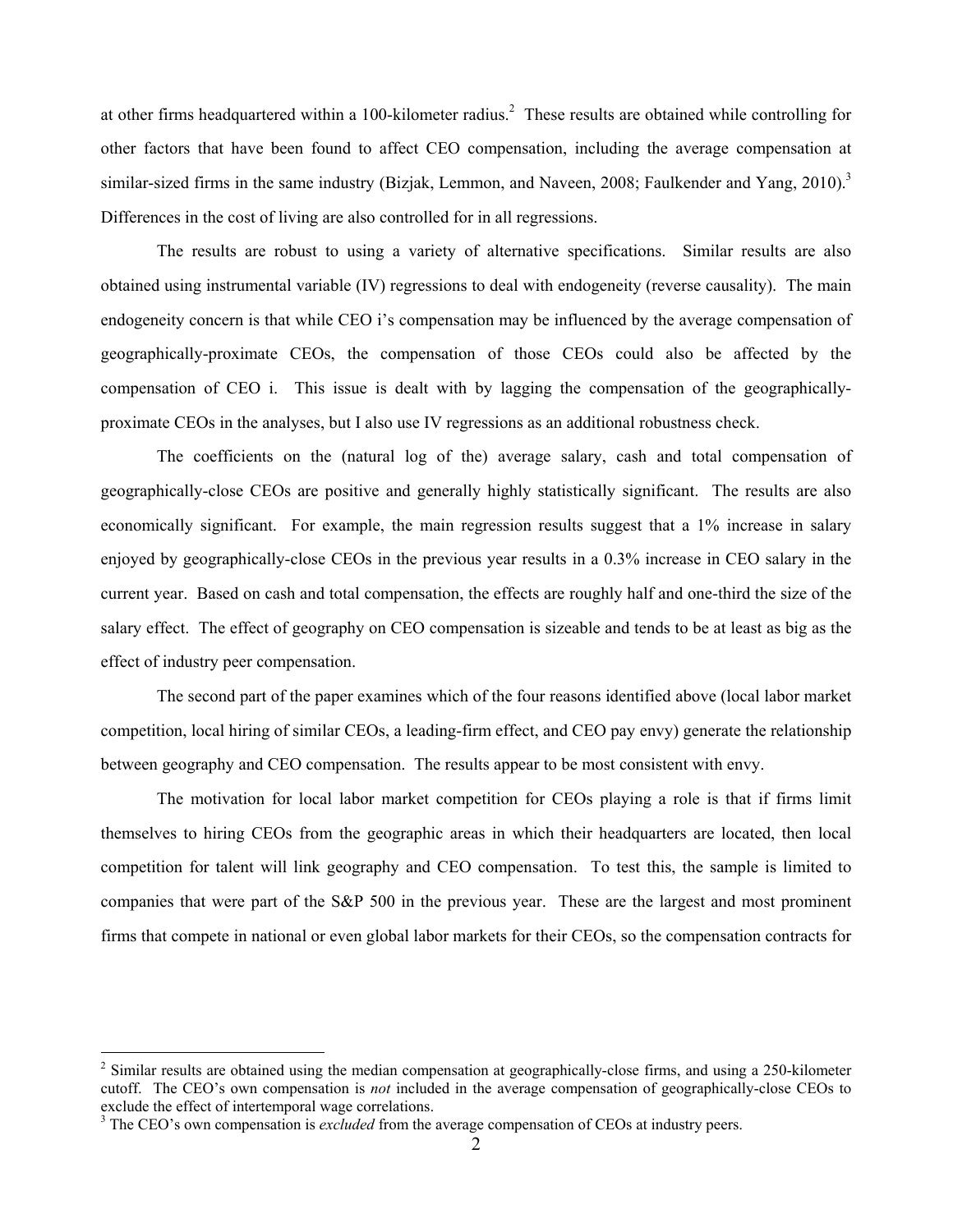their CEOs should *not* be affected by the locations of the headquarters of these firms.<sup>4</sup> But even for these firms, I find that geography affects CEO compensation, casting doubt on the local-labor-market explanation.

A related possibility is that firms in an area, for some reason, prefer to hire CEOs with similar performance-relevant characteristics. If so, I would find a correlation between CEO pay and compensation at geographically-close firms simply because similar CEOs should receive similar pay. Test results suggest, however, that this is unlikely to be a driver of the results.

A third possible reason why geography may matter is that physical proximity could create "neighborhood effects" that cause firms to follow "leading" firms in the vicinity in setting CEO compensation (Glaeser, Sacerdote, and Scheinkman, 1996; Kedia and Rajgopal, 2009).<sup>5</sup> This literature asserts that leading firms influence others but are themselves *not* influenced by others. If the leading-firm effect holds, then my previous results could be attributed to the dominant effect of leading firms that happened to be in the geographic proximity, rather than the independent effect of geography *per se.* To investigate this, I classify the top three firms in any locality as the leading firms in that locality, and base this classification on a variety of metrics. I then perform two tests. I first examine whether the compensation of CEOs at these leading firms is influenced by the compensation of the CEOs of other firms in the area. In contrast to the leading-firm hypothesis, I tend to find that CEO salary and total compensation at leading firms are statistically significantly affected by CEO compensation at other firms. Second, if the leading-firm hypothesis is correct, CEO compensation of a "non-leading" firm should be more strongly influenced by CEO compensation at leading firms than by the average CEO compensation at *all* firms in that geographic area. However, my tests reveal the opposite – while leading firms have a positive effect on CEO compensation at non-leading firms, the effect tends to be *smaller* than the effect of the average compensation at all geographically-proximate firms. Thus, both tests produce results that are generally inconsistent with the "leading-firm" effect.

A fourth possible reason why geography affects CEO compensation is envy. The literature on the foundation of human preferences asserts that envy is hardwired in people by evolution, just like risk aversion (e.g., Foster, 1972; Robson, 2001) and it causes them to have "relative consumption" preferences – they care

<sup>&</sup>lt;sup>4</sup> Yonker (2010) focuses on a different "local labor market" effect. He finds that firms are more likely to hire "local" CEOs, i.e. CEOs who were born and raised in that state, and that the tendency to recruit "local" CEOs is weakest for the largest firms, which is consistent with the hypothesis posed here that the labor market for S&P500 firms should not be local.

 $<sup>5</sup>$  Hong, Kubik and Stein (2004) show that social interaction, such as that which occurs among neighbors or in churches,</sup> affects the stock-market participation of individuals.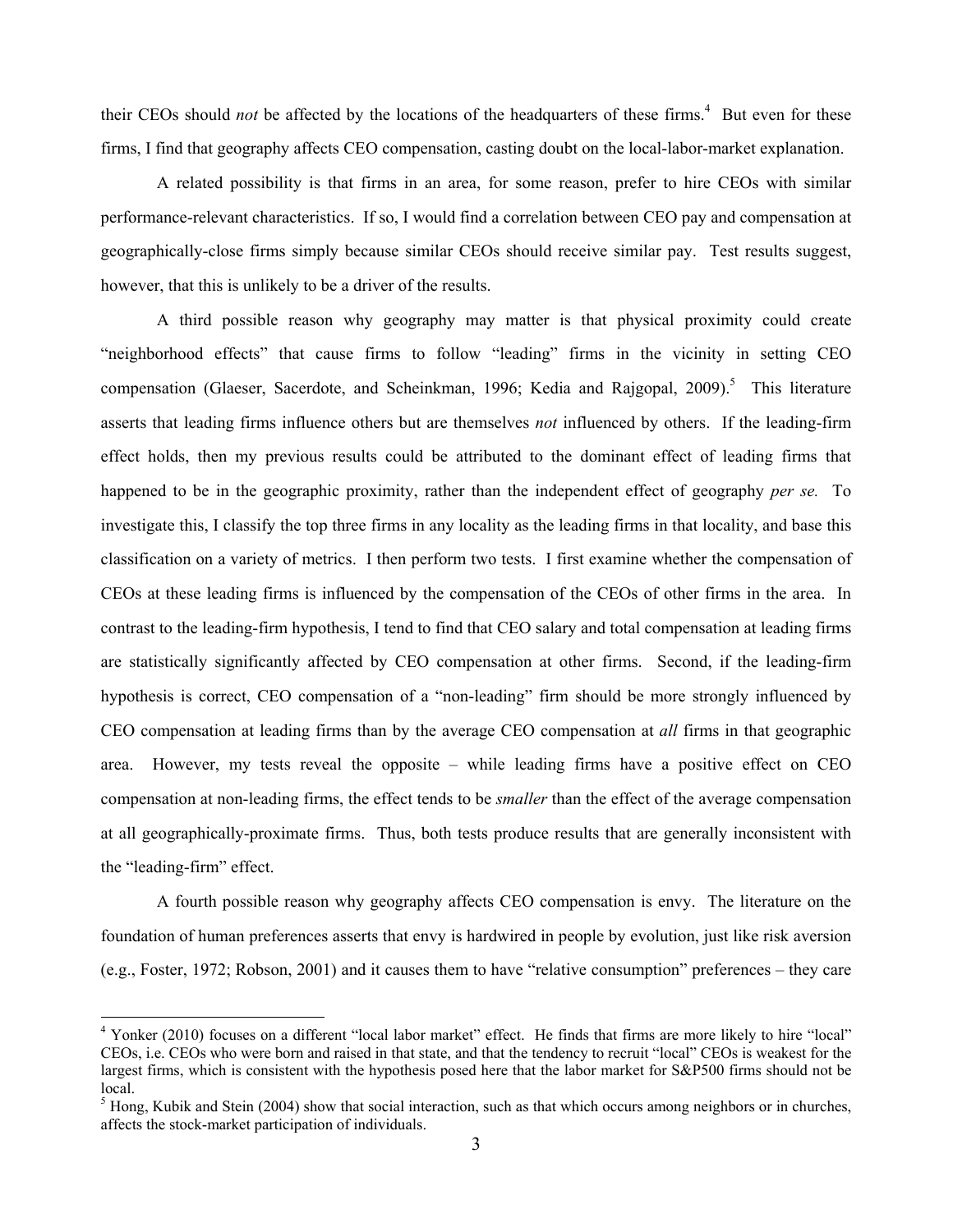about their *relative* status (e.g., Duesenberry, 1949; Frank, 1985; Solnick and Hemenway, 1998).<sup>6</sup> This literature emphasizes five aspects of envy that are relevant to my tests.

First, envy is strongest within "reference groups" because people tend to compare themselves more with those who they feel are "similar" to them (e.g., Festinger, 1954; Adams, 1963; Elster, 1991; Clark and Oswald, 1996; Ferrer-i-Carbonell, 2005).

Second, while similarity for reference group formation is often defined quite broadly to include social standing, profession, etc., physical proximity is of pivotal importance, and maybe more so than similarity on demographic attributes (e.g., Strauss, 1968; Richer, 1976; Gartrell, 1982). Kulik and Ambrose (1992) suggest that one reason may be that proximity facilitates social interaction and increases the availability of information about others.<sup>7</sup> Several studies provide empirical evidence on the importance of physical proximity for envy reference groups (e.g., Persky and Tam, 1990; Ferrer-i-Carbonell, 2005; Luttmer, 2005). Persky and Tam (1990) even argue that absent information about an individual's reference group, spatial considerations should be paramount and reference groups should be defined geographically.

Third, while individuals make many different comparisons for envy purposes, a key comparison is made on *income* (e.g., Duesenberry, 1949; Frank, 1984a,b, 1985; Easterlin, 1995; McBride, 2001; Ferrer-i-Carbonnell, 2005; Dur and Glazer, 2008; Bartling and Von Siemens, 2010; Goel and Thakor, 2005, 2010).<sup>8</sup> Studies consistently report a significantly negative relationship between an individual's well-being or welfare and others' incomes, implying that the bigger the gap in income between an individual and his referent group, the less happy and more envious he is (e.g., Kapteyn and van Herwaarden, 1980; Clark and Oswald, 1996; Kapteyn, van de Geer, van de Stadt, and Wansbeek, 1997; McBride, 2001; Ferrer-i-Carbonell, 2005).<sup>9</sup>

<sup>&</sup>lt;sup>6</sup> Envy is common and experienced by most people regardless of their cultural background (e.g, Schoeck, 1969; Foster, 1972).

 $<sup>7</sup>$  Early suggestions that envy may be affected by geographic closeness can be found in the works of the philosopher</sup> Thomas Aquinas (1265-1274), who argues: *"[…] a man envies not those who are far removed from him, whether in place, time, or station, but those who are near him […]."* 8

There is an evolutionary explanation for this. When competing for access to scarce resources, the goal is to be better than rivals with whom one is competing. For example, when competing for a mate, women place a premium on their potential mates' financial prospects because they are able to invest in themselves and their offspring, while men value a woman's youth and attractiveness because she can deliver healthy offspring. As a result, other women being more attractive elicits envy in women, while men experience envy when other men have more financial resources (e.g., Hill and Buss, 2008).

<sup>&</sup>lt;sup>9</sup> The intra-company evidence is generally based on surveys and case studies. Nickerson and Zenger (2008) describe several, including the following. A wooden toy manufacturer greatly increased productivity in one unit by introducing a bonus system, but due to pay envy by other units, returned to its original pay structure even though this lowered productivity and caused key employees to leave. After Tenneco had acquired a small firm, it planned to retain talent by keeping it as a stand-alone unit and offering special bonuses to its employees, but decided against it to ensure internal equity. Harvard decided to mimic the reward system used by privately-managed hedge funds to enhance performance of its endowment; while successful, the high pay was opposed by students, alumni, donors, and faculty in 2004 and led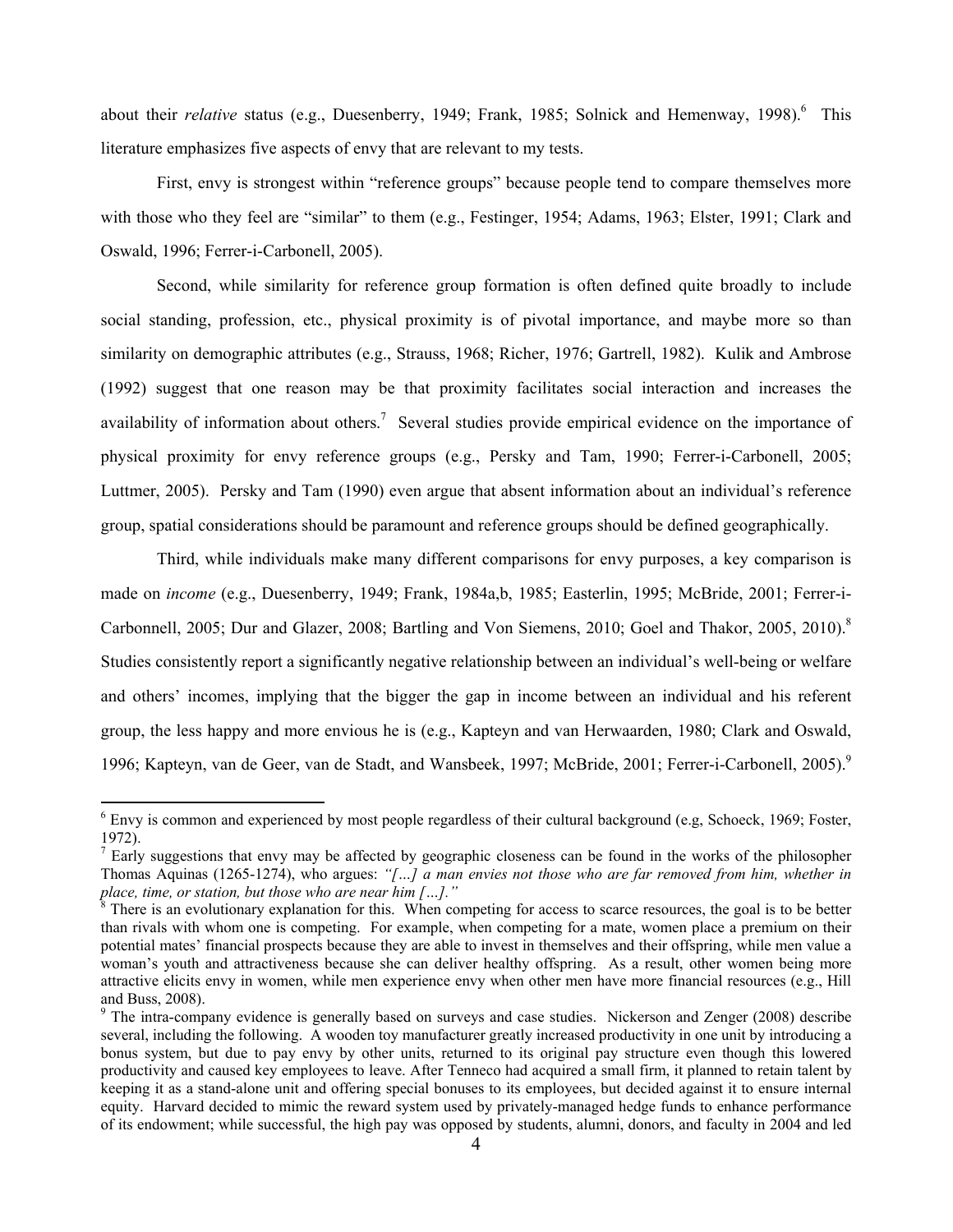In fact, many individuals would accept a reduced absolute level of income if they could have a better relative income (see Solnick and Hemenway, 1998). These studies typically focus on the income gap (although some include lagged own pay and lagged pay of the reference group as two separate variables) and define an individual's reference income as the *average* income of the reference group. I will do the same in my analyses, but also perform robustness checks using the median.

Fourth, while both intra- and inter-firm income comparisons are made (e.g., Summers and DeNisi, 1990; Lee and Martin, 1991; Kulik and Ambrose, 1992; Martin and Lee, 1992; Blau, 1994), higher-level employees are far more likely to use external referents than lower-level employees (Goodman, 1974; Oldham, Kulik, Stepina, and Ambrose, 1986). Kulik and Ambrose (1992) argue that this may be driven by two forces: upper-level employees have more inter-organizational contacts, increasing the availability of information about external referents; and firms' practice of CEO pay benchmarking also suggests that firms view external comparisons as proper for top-level individuals. More recently, Goel and Thakor (2010) have specifically focused on CEO pay envy. Assuming that CEOs are endowed with relative consumption preferences and that CEOs of larger firms earn more, they show theoretically and empirically that envious CEOs may engage in size-enhancing mergers, even at the expense of shareholder value. The popular press also suggests that CEOs envy each other's pay packages:

*"Since securities regulators began requiring more disclosure of CEO pay in 1992, executives have been able to see in detail what others are earning, spurring 'pay envy.'"* ("U.S. companies tweak CEO pay packages ahead of vote." Reuters, January 5, 2011.)

Finally, income comparisons are mostly "upwards" (Duesenberry, 1949). That is, the effect of envy is asymmetric in that individuals' happiness is negatively affected by earning less than the reference group, but significantly less positively affected by earning more (see also Frank, 1985; Hollander, 2001; Ferrer-i-Carbonell, 2005; Goel and Thakor, 2005, 2010). I verify the asymmetry in my analyses.

 All five features of envy are relevant for my analysis. A particularly important question is how CEOs choose their reference groups. Oldham, Kulik, Stepina, and Ambrose (1986) find that most employees use only one or two referent groups. A natural first reference group for CEOs seems to be other CEOs at

to significantly-restricted pay and the departure of key fund managers and parts of Harvard's endowment. While these examples focus on employees in general rather than CEOs, they do show that pay envy exists and points at a trade-off in terms of the incentive benefits of those affected by incentive plans (in terms of higher effort and/or ability to attract superior talent), and comparison costs imposed by those not included in the plan. The evidence suggests that within companies, envy leads to wage compression, i.e., wage structures that weaken the link between pay and performance (see also Frank, 1985; Akerlof and Yellen, 1990).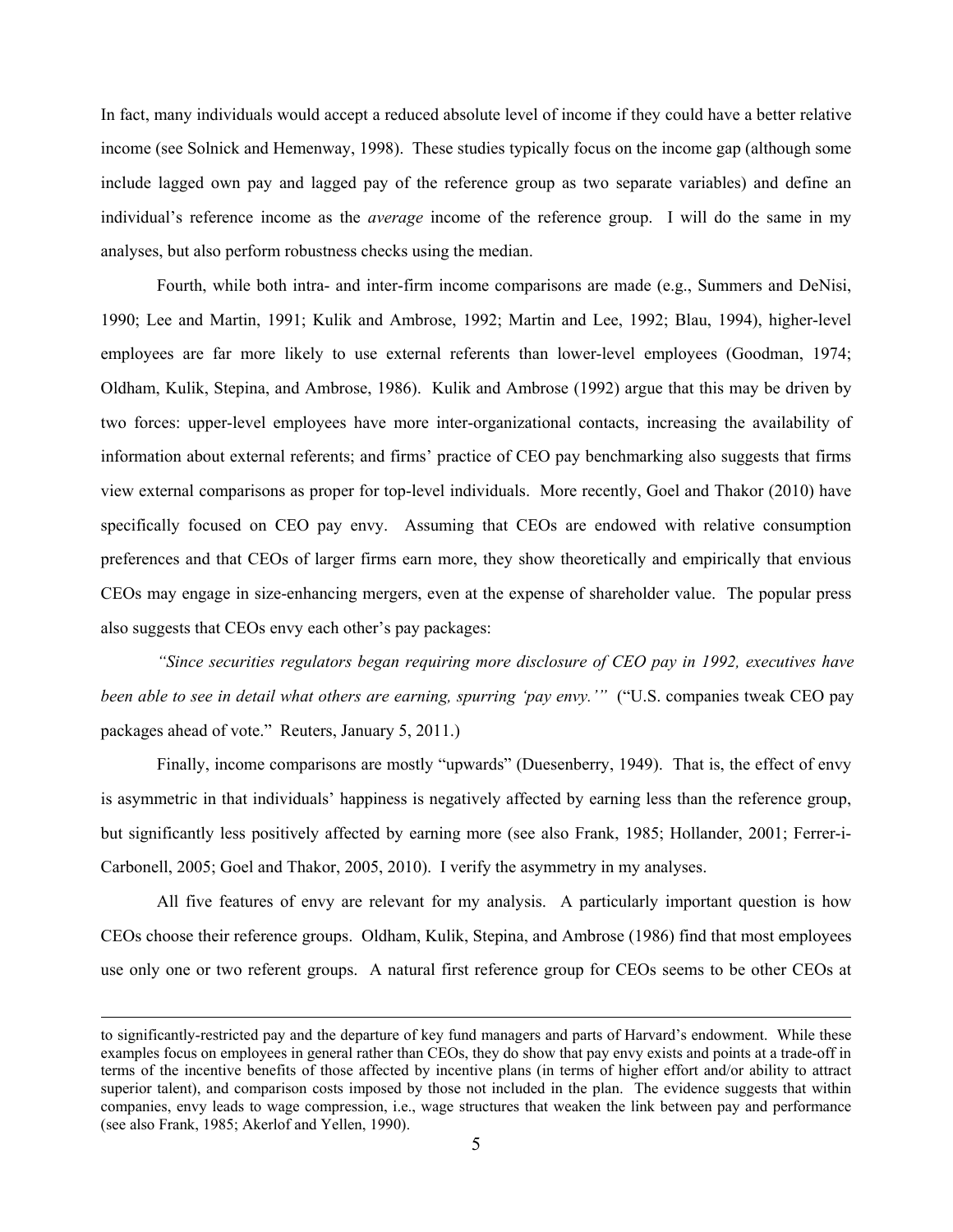similar-sized industry peers. However, since compensation consultants and executive compensation committees benchmark CEO compensation against that earned at similar-sized firms in the same industry (Bizjak, Lemmon, and Naveen, 2008; Faulkender and Yang, 2010), one would expect a link between CEO pay and that of its industry peers even absent envy. To make sure that this is not driving my results, all regressions in this paper control for industry-peer compensation. A second natural reference group for a CEO is suggested by the observation that envy has a strong spatial aspect, and is therefore comprised of the CEOs of companies in physical proximity of the CEO's own company. Thus, spatial considerations might influence the CEO's pay expectation in negotiations with the board, and also influence the responsiveness of the board to such an expectation; this could cause geography to affect CEO compensation.<sup>10</sup>

Two tests are performed to examine the effect of envy. The first is based on the insight that the effect of relative status concerns should be strongest (weakest) the further the CEO's pay lies below (above) the average of geographically-proximate CEOs *ceteris paribus*. This suggests that CEOs who earn the least relative to their geographic peers will end up obtaining the biggest compensation increases. I therefore regress the percentage change in CEO compensation on the CEO's percentage "compensation gap," the difference between the compensation of geographically-close CEOs and the CEO's own compensation, plus control variables. I find that the coefficient on the compensation gap is positive and significant, which supports the hypothesis that relative status concerns drive the effect of geography on CEO pay. Note that this result cannot be explained away as a mere "economic mean reversion" effect. The results indeed suggest that the CEO is catching up with the mean, but it is the pursuit of a mean that should be irrelevant, were it not for envy.

A second test of envy focuses on professional sports players' compensation. The idea is as follows. Based on existing executive compensation theories, the compensation of sports stars should be of no

 $10$  Even if CEOs do not explicitly demand higher compensation based on relative status concerns, their compensation demands may more subtly reflect expectations that have been shaped by them observing the compensation packages of top earners in the area. The board, which is itself aware of the same compensation data, may perceive some pressure to adjust the CEO's wage to be comparable to those of local CEOs, as the following quotes suggest: *"A few CEOs*  actually feel uncomfortable with the high pay their boards urge them to accept. But given their directors' fear that *lower pay might send the wrong message to the company or investors, they feel they can't afford the luxury of such modesty."* ("CEO pay: The prestige, the peril." BusinessWeek, November 20, 2006.) *"Every board wanted to pay their CEO in the top quartile."* ("U.S. companies tweak CEO pay packages ahead of vote." Reuters, January 5, 2011.) While the expressed discomfort of CEOs with higher pay may be little more than "politically correct" public modesty, the point still remains that boards may perceive all sorts of pressure to make the pay packages of their CEOs comparable to those of others in the area. The maintained hypothesis throughout is that CEOs possess some bargaining power in the determination of their compensation. For empirical evidence and discussions on this, see, for example, Lorsch and Maciver (1989); Hermalin and Weisbach (1998); Baker and Gompers (2003); Bebchuk and Fried (2004); Fahlenbrach (2009).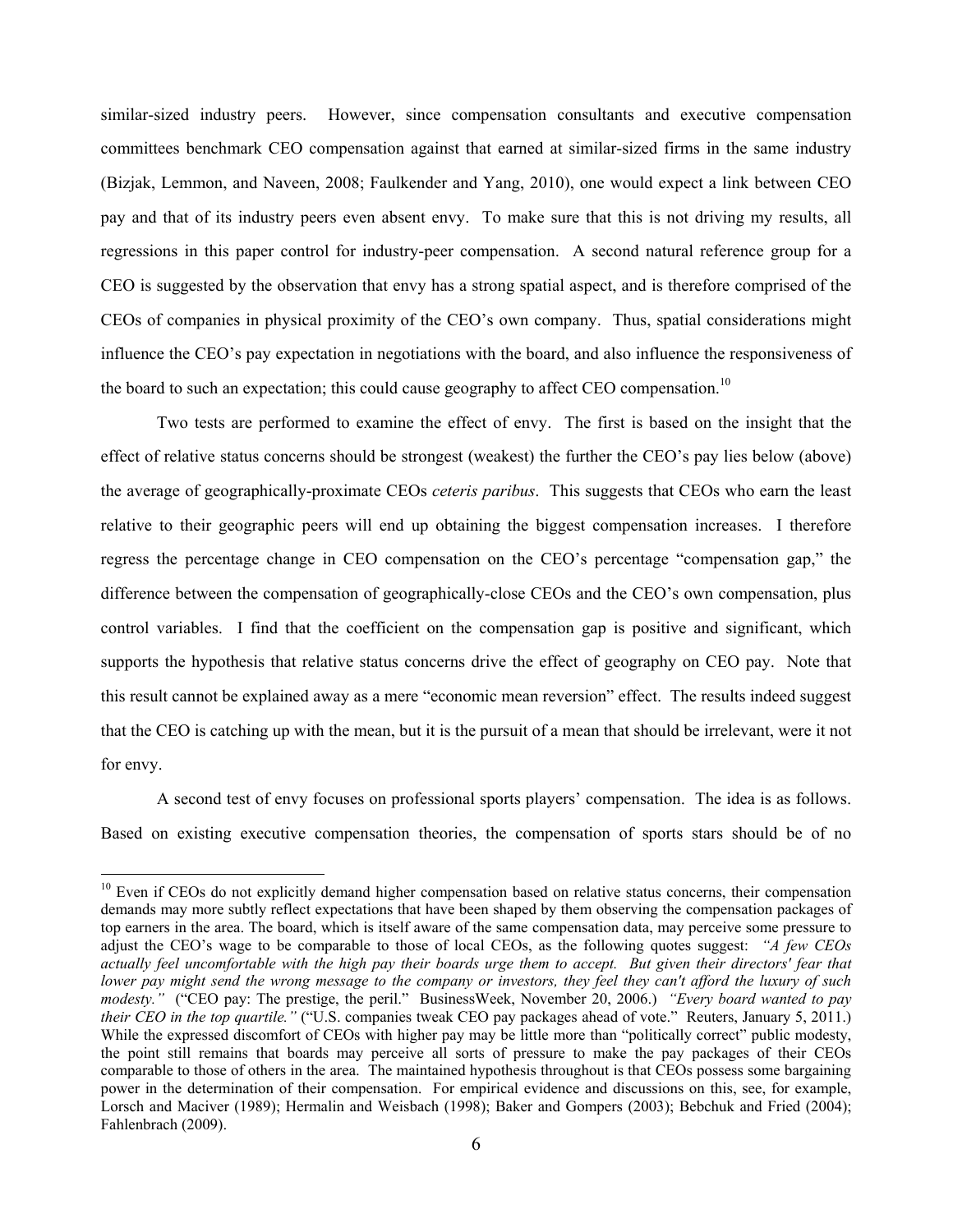consequence for CEO compensation. However, CEOs may envy how much sports stars in their geographic areas make. So if envy drives executive compensation, then sports stars' wages may have a role to play. The results indeed show that CEO compensation is statistically significantly related to the compensation of sports stars in their geographic areas. A robustness check in which I randomly assign each city's sports teams to another city shows that CEO pay is not related to the salaries of randomly-assigned sports stars. In other words, CEO pay is not affected by salaries of sports stars from randomly chosen geographies, but only by the salaries of spatially-affiliated sports stars. This further buttresses the envy explanation.<sup>11</sup>

While the results suggest that envy can explain why CEO compensation is geographically clustered, the documented CEO pay dynamics are potentially consistent with both envy and another story: it may be that there is undervaluation of CEO talent early in the CEO's career that is corrected over time as shareholders learn about CEO quality. Since such learning is likely to be the greatest during the first few years of a CEO's tenure, the documented CEO pay adjustments could be driven by CEOs with short tenures whose compensation levels are simply being adjusted upward to the levels of more senior peers. Tests reveal some support for this possibility, but the support is far weaker than for the envy-based explanation. Moreover, this learning story *cannot* explain why geographic clustering occurs in the first place.

The rest of the paper is organized as follows. Section 2 discusses the related literature. Section 3 describes the data and discusses the methodology. Section 4 presents the main empirical results. Section 5 includes robustness checks and instrumental variable regressions. Section 6 examines the four alternative explanations for why geography affects CEO compensation. Section 7 summarizes and concludes.

## **2. THE RELATED LITERATURE**

 $\overline{a}$ 

This paper is related to three strands of the literature. The first strand is the literature on the economic ramifications of distance. In most of the papers in this strand, distance matters because of informational advantages: information is more efficiently procured when distances are smaller. For example, Coval and Moskowitz (1999, 2001) and Huberman (2001) document that investors prefer to invest in the stock of geographically-close firms. Hong, Kubik, and Stein (2005) show that mutual fund managers in the same city

 $11$  One may wonder why any firm would be willing to pay its CEO more because sports stars in the area make more. However, the effect of envy in this case may not be manifested quite as literally. Higher sports star compensation may simply be at work in the background, creating an environment that is more conducive to CEOs bargaining more aggressively for higher compensation and boards more willing to listen because very large compensation packages are in the news and "socially acceptable." Such a political-economy explanation is consistent with the view that CEO compensation determination is the outcome of a Nash bargaining game between the CEO and the board (see Bebchuk and Fried, 2004).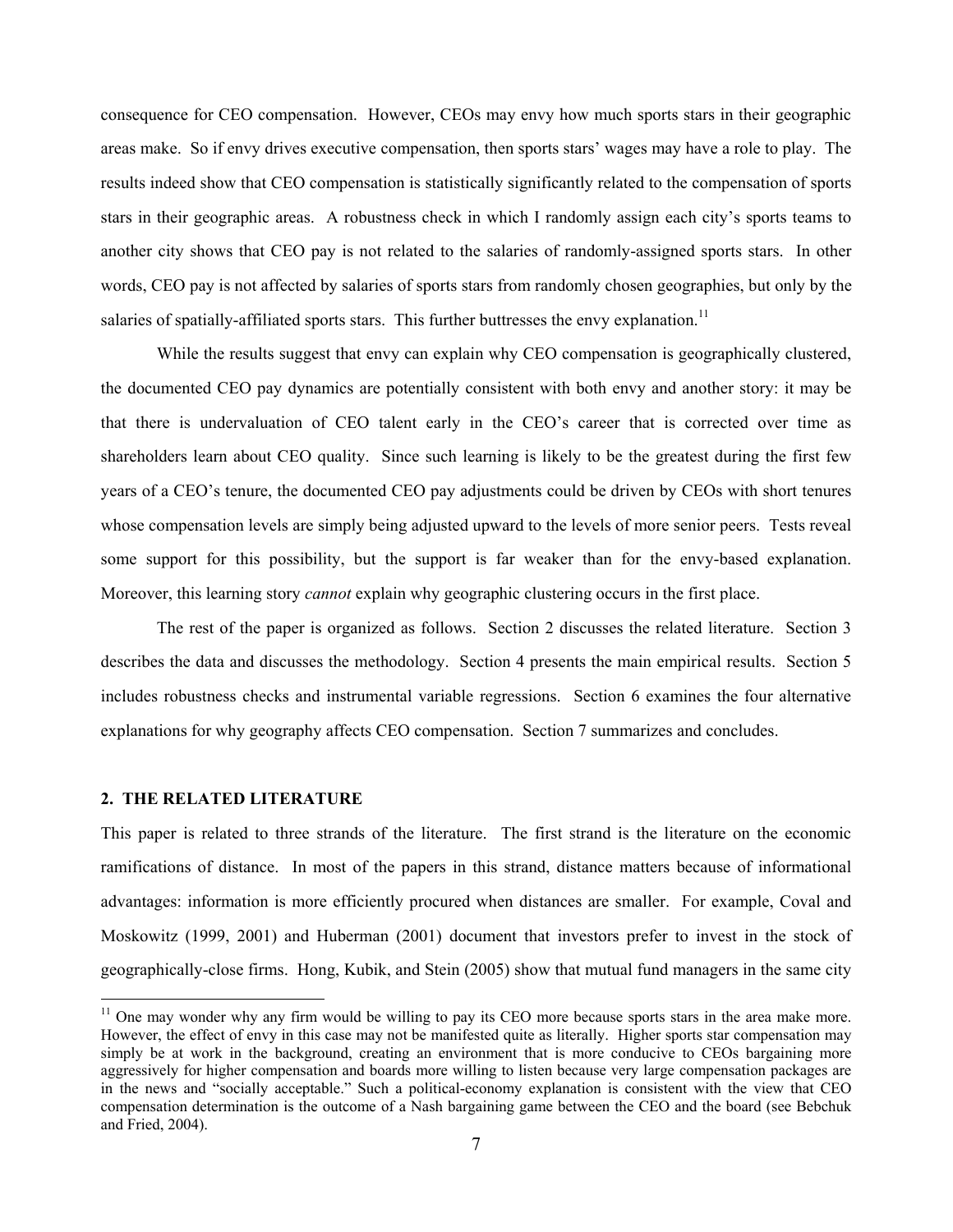hold similar portfolios. Butler (2008) finds that "local" investment banks have a competitive advantage over nonlocal banks in municipal bond underwriting. Malloy (2005) finds that analysts provide more accurate forecasts when they are located geographically closer to the firms they analyze. Uysal, Kedia, and Panchapagesan (2008) find that acquirer returns are significantly higher in geographically-proximate deals. Petersen and Rajan (2002) show that greater usage of information technology at banks has enabled small firms to borrow over greater distances. Distance matters for different reasons in a small group of papers. For example, John and Kadyrzhanova (2008) document a geographic clustering of firms with anti-takeover provisions due to peer effects. Kedia and Rajgopal (2009) argue competitive reasons cause firms to grant more stock options to rank-and-file workers when a higher percentage of geographically-close firms grant more options.<sup>12</sup> My paper fits into this smaller group of papers. The average compensation of geographically-close CEOs seems to affect CEO compensation because CEOs care about their wages *relative* to those of geographically-proximate CEOs in their reference group.

The second strand of the literature to which this paper is related contains papers that examine the *level* of executive compensation.<sup>13</sup> For example, Bebchuk and Grinstein (2005) find that from 1993-2003, executive pay has grown beyond what can be explained by changes in firm performance, size, and industry mix. Gabaix and Landier (2008) argue that the substantial increase in CEO pay between 1980 and 2003 can be attributed to increases in market capitalization. Bizjak, Lemmon, and Naveen (2008) and Faulkender and Yang (2010) show that competitive benchmarking using peer groups affects the level of CEO pay. Yermack (1997), Bertrand and Mullainathan (2001), Bebchuk and Fried (2004), and Kuhnen and Zwiebel (2009) explain the rise in executive pay on the basis of an increase in managerial entrenchment. By contrast, this paper focuses on the effect of labor market competition, local hiring of similar CEOs, leading firms, and envy on executive pay.

The third strand of the literature to which this paper is related consists of papers on the effects of envy (see, e.g., Smith and Kim, 2007 for an overview). Early contributions on the importance of envyrelated social concerns in economics include Smith (1759), Marx (1849), Veblen (1899), and Keynes (1930). More recent theoretical contributions in Economics have used relative-consumption preferences to formalize

<sup>&</sup>lt;sup>12</sup> Specifically, Kedia and Rajgopal (2009) argue that labor markets for rank-and-file employees are geographically segmented. To attract and retain such employees, firms examine the use of options at other firms in the local community with whom they compete for labor. Firms will thus be more inclined, for competitive reasons, to offer options if geographically-close firms offer options.

<sup>13</sup> Another part of the literature on executive compensation has focused on estimating and explaining the pay-forperformance sensitivity of executive compensation (Jensen and Murphy, 1990; Hall and Liebman, 1998; Murphy, 1999; Bebchuk and Fried, 2004).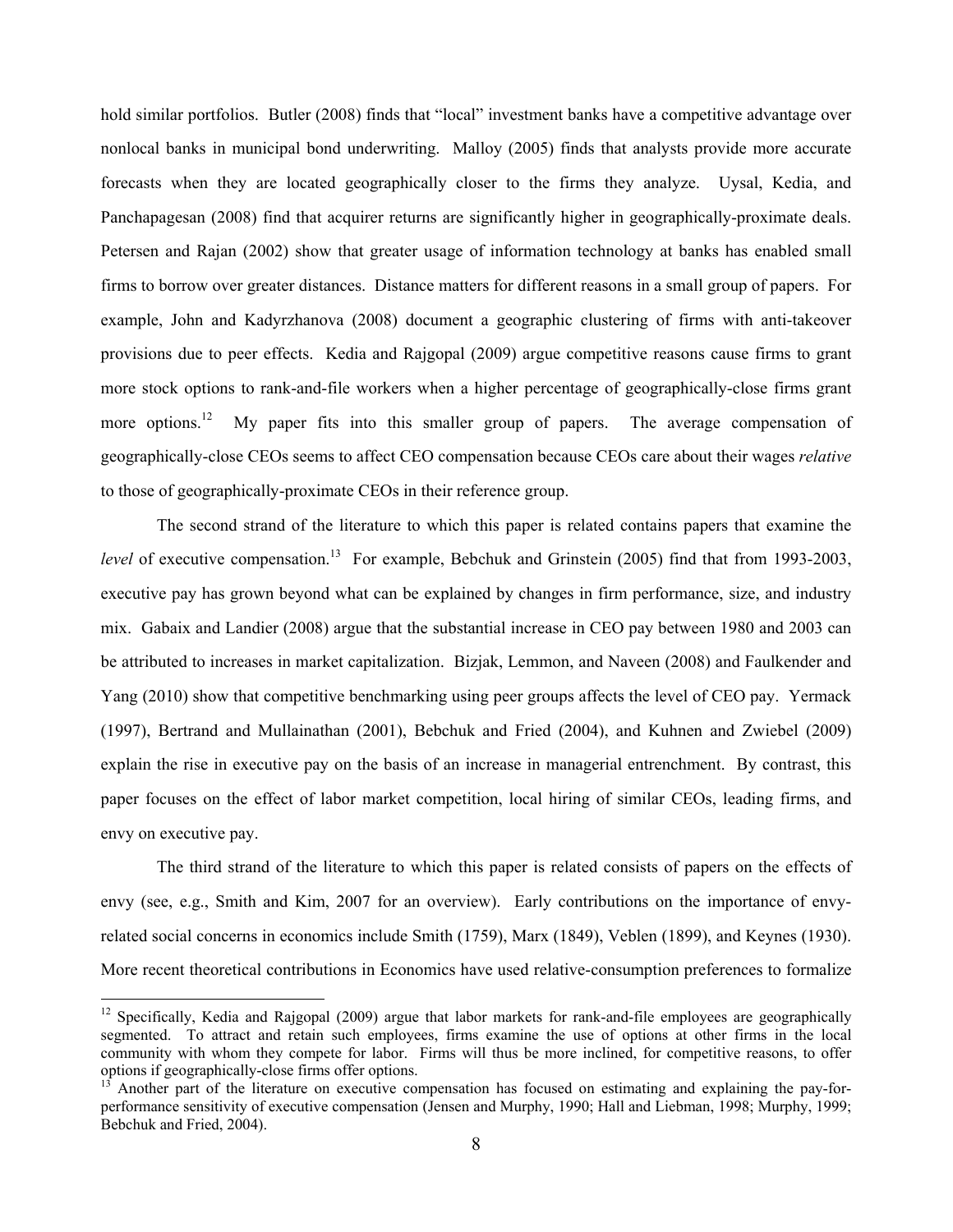envy and explain compressed wages (Frank, 1984b; Lazear, 1989; Levine, 1991), involuntary unemployment (Akerlof and Yellen, 1990), the effectiveness of tournaments (Grund and Sliwka, 2005), and optimal employee compensation contracts (Dur and Glazer, 2008; Bartling and Von Siemens, 2010). A small body of empirical evidence on the effect of envy suggests that: workers are not paid their marginal products due to positional concerns (Frank, 1984a); wage dispersion reduces (increases) turnover of administrators with relatively high (low) salaries (Pfeffer and Davis-Black, 1992); individuals care about their compensation relative to that of others (Solnick and Hemenway, 1998); and self-reported happiness is lower when neighbors earn more (Luttmer, 2005). A key message emerging from this literature is that people do not envy everyone, but only those in their own reference groups and that reference groups have a strong spatial aspect (e.g., Thomas Acquinas, 1265-1274; Persky and Tam, 1990; Elster, 1991).

Specific applications of envy to issues in Finance have appeared in recent papers. Goel and Thakor (2005) show theoretically that CEO pay envy causes corporate socialism in investment, while Goel and Thakor (2010) find theoretically and empirically that CEO pay envy can lead to merger waves. Shue (2011) empirically examines the effect of peer interactions on mergers and CEO pay, and concludes that the effects she documents may be driven by information exchanges and/or envy. This paper is the first to link envy to the geography of CEO compensation, with the theoretical motivation being the use of geography in the definition of reference groups.

#### **3. METHODOLOGY, VARIABLE DESCRIPTIONS, AND SAMPLE**

This section first explains the methodology. It then explains how distances are calculated and defines "geographic closeness." Finally, the variables and the sample are described.

#### **3.1. Methodology and Dependent Variable**

To test whether the compensation of geographically-close CEOs affects CEO compensation, the following model is estimated:

$$
logCEOcomp_{i,t} = \beta_0 + \beta_1 logaveCEO geoclose_{i,t-1} + B'X_{i,t-1} + \lambda_t + \eta_j
$$
\n(1)

where  $logCEOcomp_{i,t}$  is the natural log of CEO *i*'s compensation in period *t*, and  $logaveCEOgeoclose_{i,t-1}$ is the natural log of the average compensation of CEOs geographically-close to CEO *i* in period *t-1* (defined in Section 3.2). *X* is a matrix of control variables (discussed in Section 3.3) including the natural log of the average compensation of CEOs at similar-sized industry peers, CEO age, CEO tenure, firm size, growth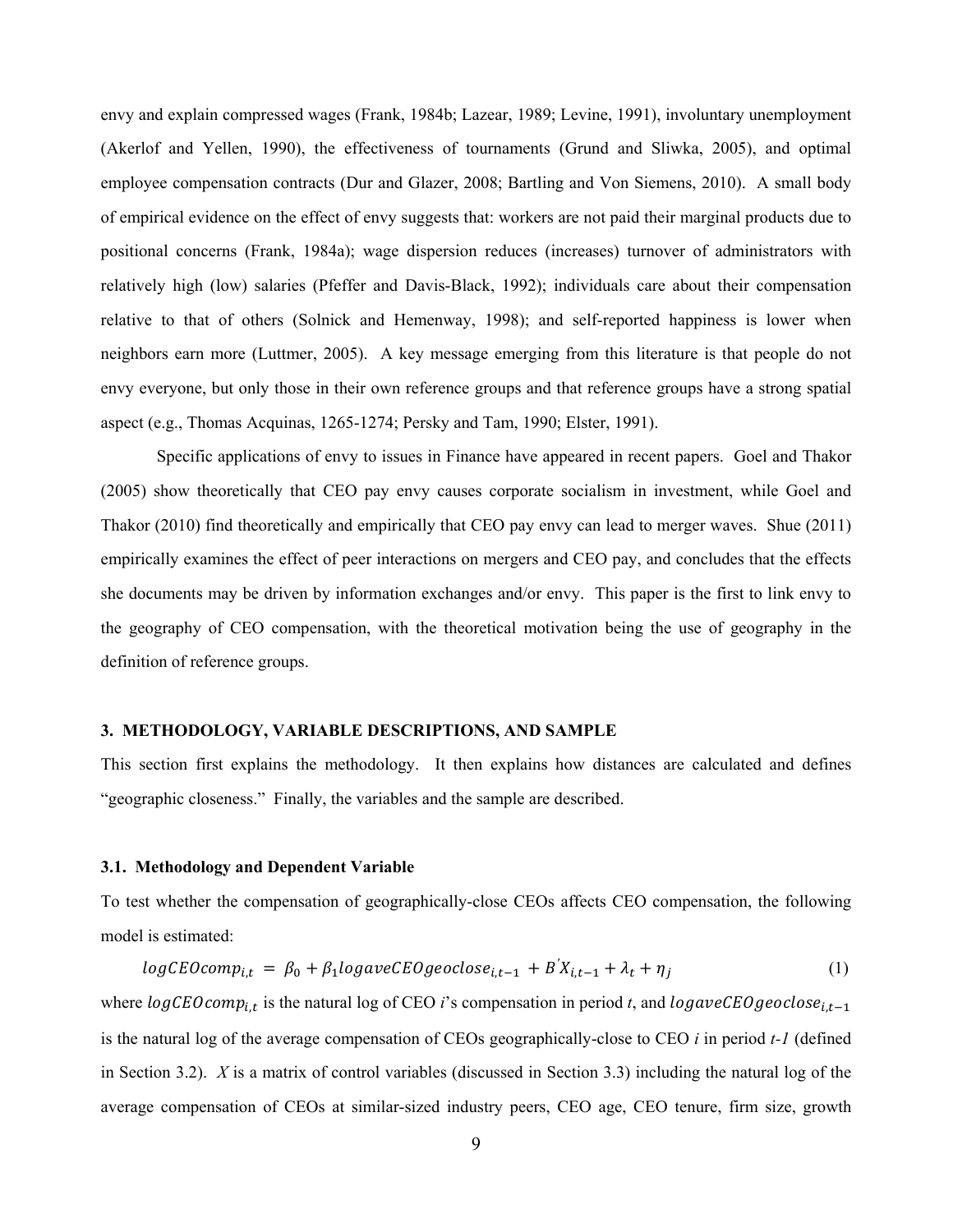options, firm performance, and proxies for local market conditions. Year fixed effects  $(\lambda_t)$  and industry fixed effects  $(\eta_i)$  are included. Industries are based on 17 Fama-French groupings.<sup>14</sup> Robust standard errors clustered by firm are reported.<sup>15</sup>

Note that *logaveCEOgeoclose* is lagged relative to *logCEOcomp* in part to address the endogeneity concerns mentioned earlier. This approach is in line with the existing literature that examines the impact of industry peer compensation on CEO pay (e.g., Bizjak, Lemmon, and Naveen, 2008; Faulkender and Yang, 2010). To further deal with endogeneity, Section 5.7 reports the results of IV regressions.

Three alternative definitions of compensation are used in the tests: salary, cash compensation, and total compensation. These variables are taken from ExecuComp (items: salary, total\_curr, and tdc1, respectively). Salary is defined as the compensation part that is fixed (non-contingent) at the beginning of the year. Cash compensation is the sum of salary and bonus. Total compensation includes salary, bonus, long-term incentive payouts, other compensation, restricted stock grants, and the Black-Scholes value of stock option grants. CEO compensation is measured in logs to control for well-documented skewness in the level of CEO pay.

## **3.2. Key Independent Variable: Average Compensation of Geographically-Close CEOs**

The key independent variable in most regressions is  $logaveCEOgeoclose_{i,t-1}$ , the log of the average salary, cash or total compensation received in the *previous* year by CEOs who work at firms headquartered within a 100-kilometer radius of the firm, i.e., that are "geographically close" (e.g., Coval and Moskowitz, 2001; Malloy 2005; Uysal, Kedia, and Panchapagesan, 2008; Kedia and Rajgopal, 2009).<sup>16</sup> As indicated before, the average compensation of geographically-close CEOs does *not* include the CEO's own compensation.

To calculate geographic closeness, I start by obtaining the location (city) of the headquarters of every firm in the sample from Compustat, and latitude and longitude data from the Census 2000 U.S. Gazetteer. Two checks are performed. First, since Compustat assigns the latest headquarter location to all years, I verify the headquarter location for every firm over the entire sample period using 10Ks (and other financial documents if needed), and correct the headquarter location, if necessary. To see why this correction is necessary, consider a firm that relocated its headquarters from Dallas to New York in 1996. Absent this correction, I would use the average compensation of CEOs in the New York area in all years, rather than

 $14$  Similar results are obtained when 48 industry groupings are used.

<sup>&</sup>lt;sup>15</sup> Results are similar when standard errors are clustered by state.  $\frac{16}{16}$  Results are similar if a 250-kilometer radius is used instead.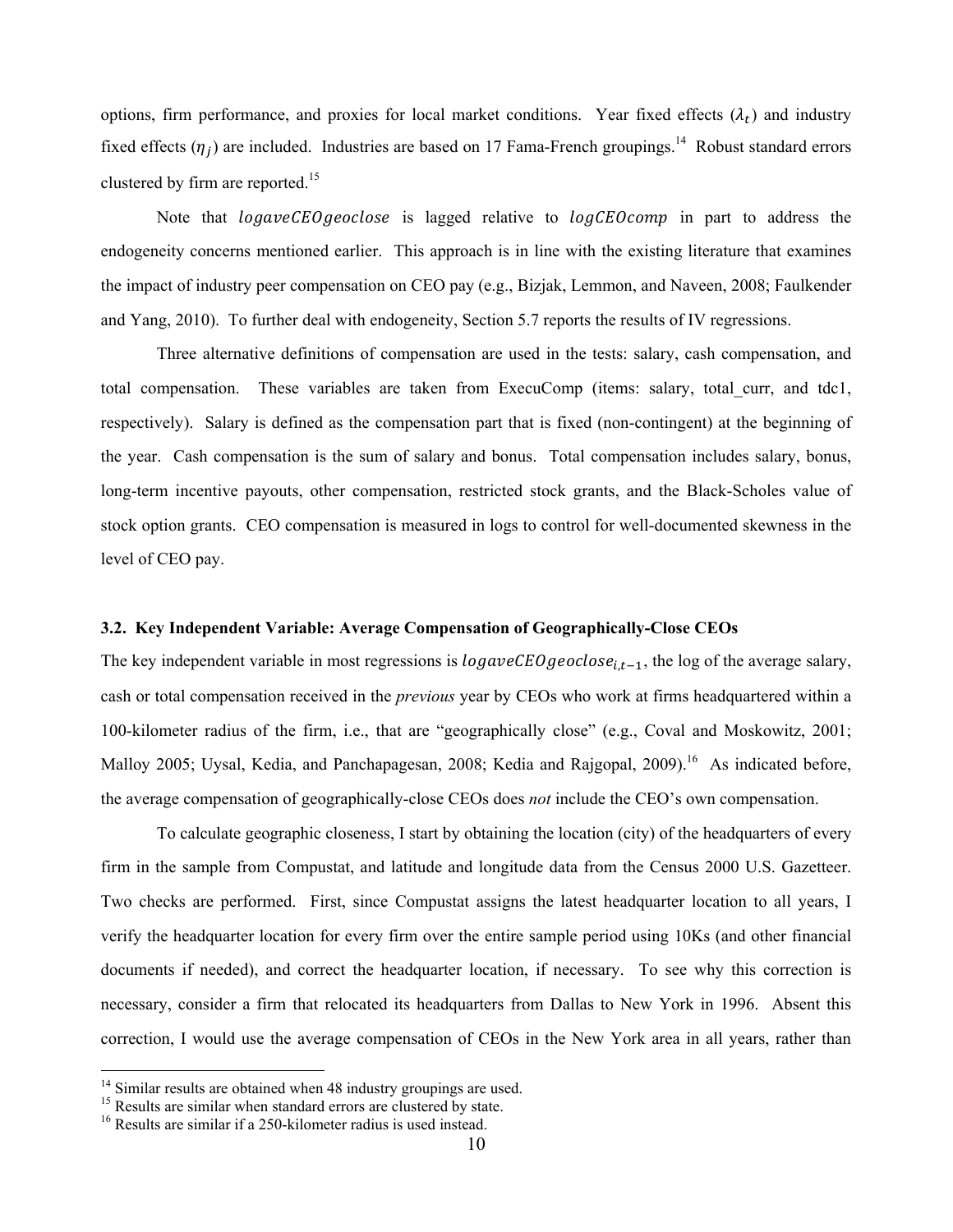Dallas compensation for the pre-1996 period.<sup>17</sup> The second check involves checking city names to ensure that they correspond with the names found in the Gazetteer "places" files and correcting them when needed.<sup>18</sup> In case a city name could not be found on the Gazetteer file (90 instances), I check the actual location of the city on maps.google.com and assign the observation to the nearest place that is on the Gazetteer file within a 15-kilometer radius of the original location. The actual distance between cities is then estimated using the Haversine formula.<sup>19</sup>

#### **3.3. Control Variables**

 $\overline{a}$ 

Executive compensation committees often use data on executive pay at similar-sized industry peers for benchmarking purposes to determine the compensation packages awarded to top management at their firms (e.g., Bizjak, Lemmon and Naveen, 2008; Faulkender and Yang, 2010). To ensure that this practice is not driving my results, I create industry-size terciles (based on total assets) in each year and assign each firm to the appropriate peer group in that year. The average peer compensation (excluding the CEO's own compensation) in the previous year is then included in the regressions as a control variable.

Age is a well-recognized determinant of compensation and has been shown to be significantly related with CEO pay (e.g., Gibbons and Murphy, 1992; Bognanno, 2001). I therefore control for the CEO's age in the regressions.

CEOs who have been in office longer may receive higher compensation because they are more reputable/skilled and the passage of time has enabled this skill to be revealed (e.g., Milbourn, 2003), or because longer tenure strengthens the CEO's ability to influence the board and hence, his compensation (Lorsch and Maciver, 1989; Hermalin and Weisbach, 1998; Baker and Gompers, 2003; Fahlenbrach, 2009). To capture this, CEO tenure, defined as the number of years the executive has been the firm's CEO, is included in the regressions as a control variable.

The CEO pay literature finds that compensation tends to be highly correlated with organization size and growth opportunities, presumably because it requires greater skill to manage a larger, more complex

<sup>&</sup>lt;sup>17</sup> Small-sample evidence based on firms that move their headquarters over a distance of at least 100 kilometers suggests that CEO compensation before the move is indeed significantly affected by the average compensation of geographically-close CEOs in the pre-move area.

<sup>&</sup>lt;sup>18</sup> The Gazetteer "places" files contain "cityfips," five-digit Federal Information Processing Standard (FIPS) codes that uniquely identify "populated places," including cities, towns, boroughs, villages and census distr

 $^{19}$  The haversine formula gives great-circle distances between two points on a sphere. The distance between cities 1 and 2 is calculated as  $d_{12} = R \times 2 \times \arcsin(\text{min}(1, \text{sqrt})),$  where R is the earth's radius (approximately 6371 kilometers), a  $= (\sin(\text{dlat}/2))^2 + \cos(\text{lat}_1) \times \cos(\text{lat}_2) \times (\sin(\text{dlon}/2))^2$ . In this expression, dlat = lat<sub>2</sub> – lat<sub>1</sub> and dlon = lon<sub>2</sub> – lon<sub>1</sub>. Lat<sub>1</sub> and  $lon_1$  (lat<sub>2</sub> and  $lon_2$ ) are the latitudes and longitudes of City<sub>1</sub> and City<sub>2</sub>, respectively.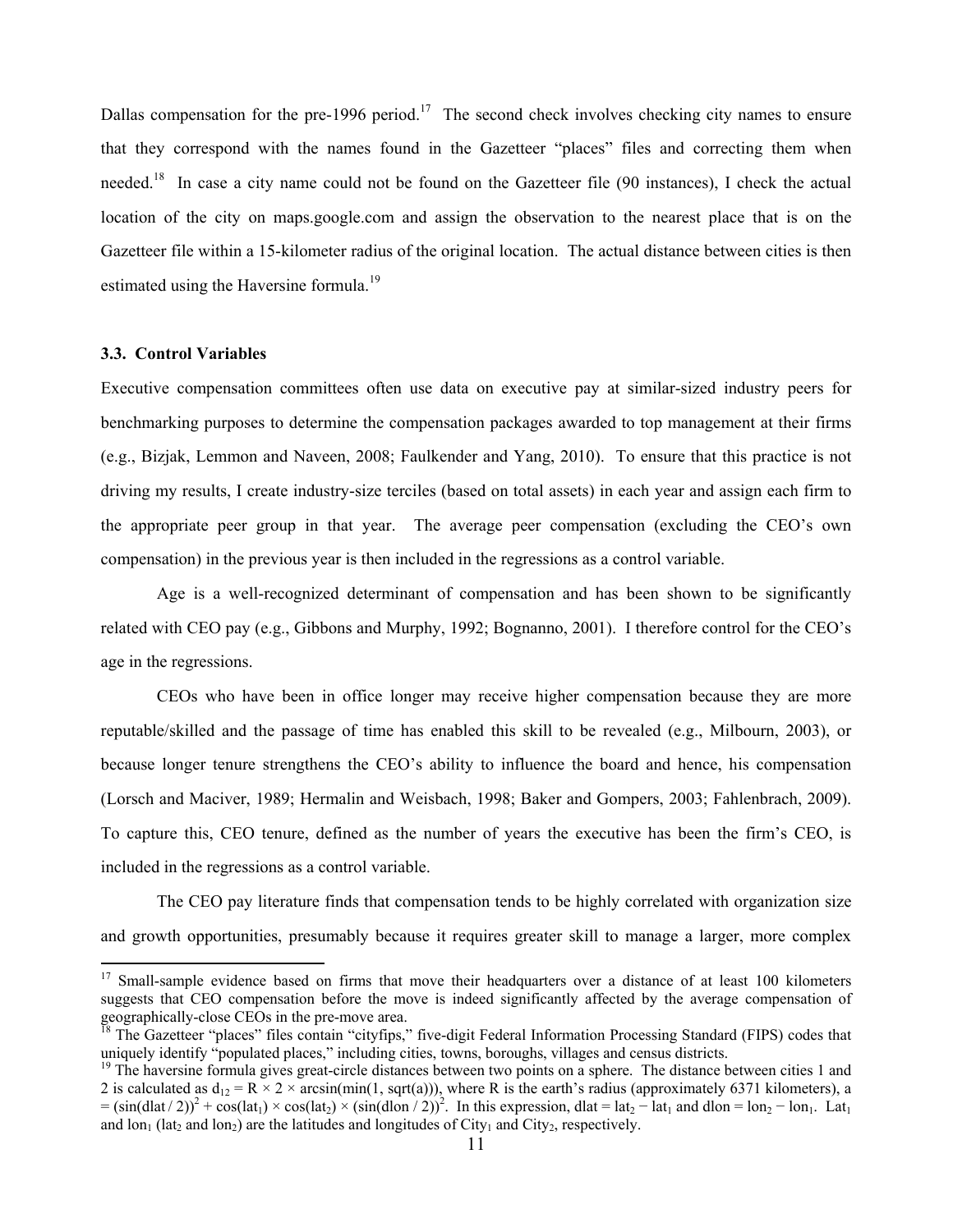company with higher growth prospects (e.g., Rosen, 1982; Smith and Watts, 1992). Firm size and growth opportunities are therefore added as control variables. Firm size is measured as the natural log of total assets as of the prior fiscal year end. Growth opportunities are measured by the firm's market-to-book (M/B) ratio, calculated as the market value of equity divided by the book value of equity as of the prior fiscal year end.

Agency theory predicts a positive (causal) relationship between firm performance and CEO compensation, as long as the monotonicity condition for performance/output to be increasing in effort is satisfied (Grossman and Hart, 1983; Prendergast, 1999). Moreover, if more skilled agents produce higher output on average, wages will also be increasing in output (see Prendergast, 1999, 2002). To capture these effects, two measures of firm performance are included: stock returns and profitability. Stock returns are the average monthly stock returns over the prior fiscal year. Profitability is return on assets, measured as net income divided by total assets as of the prior fiscal year end.

A potential determinant of CEO pay is the cost of living in the area. I therefore control for differences in the cost of living by using three alternative proxies. The main proxy is the ACCRA Cost of Living Index, obtained from C2ER, the Council for Community and Economic Research.<sup>20</sup> This index is constructed as follows. Every quarter, C2ER obtains pricing data on six major consumer expenditure categories (housing, grocery items, utilities, transportation, health care, and miscellaneous goods and services) from chambers of commerce, economic development agencies, and universities in over 300 U.S. cities. C2ER then applies weights to these categories based on data from the U.S. Bureau of Labor Statistics' 2004 Consumer Expenditure Survey to obtain the actual cost of living in each participating place. These cost of living numbers are then used to construct the ACCRA Cost of Living Index: the average price level of all participating places in a quarter is set to 100, and each place's score is expressed as a percentage of this average. For example, in 2006, cost of living in the most expensive place (New York City) was 214.7 percent of the average, while that in the least expensive place (Joplin, MO) was 82.0 percent of the average. The ACCRA Cost of Living Index is available for virtually every place in my sample for most years. I calculate the *average* cost of living around each firm's headquarters using the same 100-kilometer distance cutoff as before. In addition to this main proxy, two alternative cost of living proxies (based on the fraction of houses over \$1 million and the third quartile house value) are explained and used in Section 5.4.

 $^{20}$  I am grateful to C2ER for providing me with their ACCRA cost of living index for the geographic areas in my sample in the fourth quarter of every year.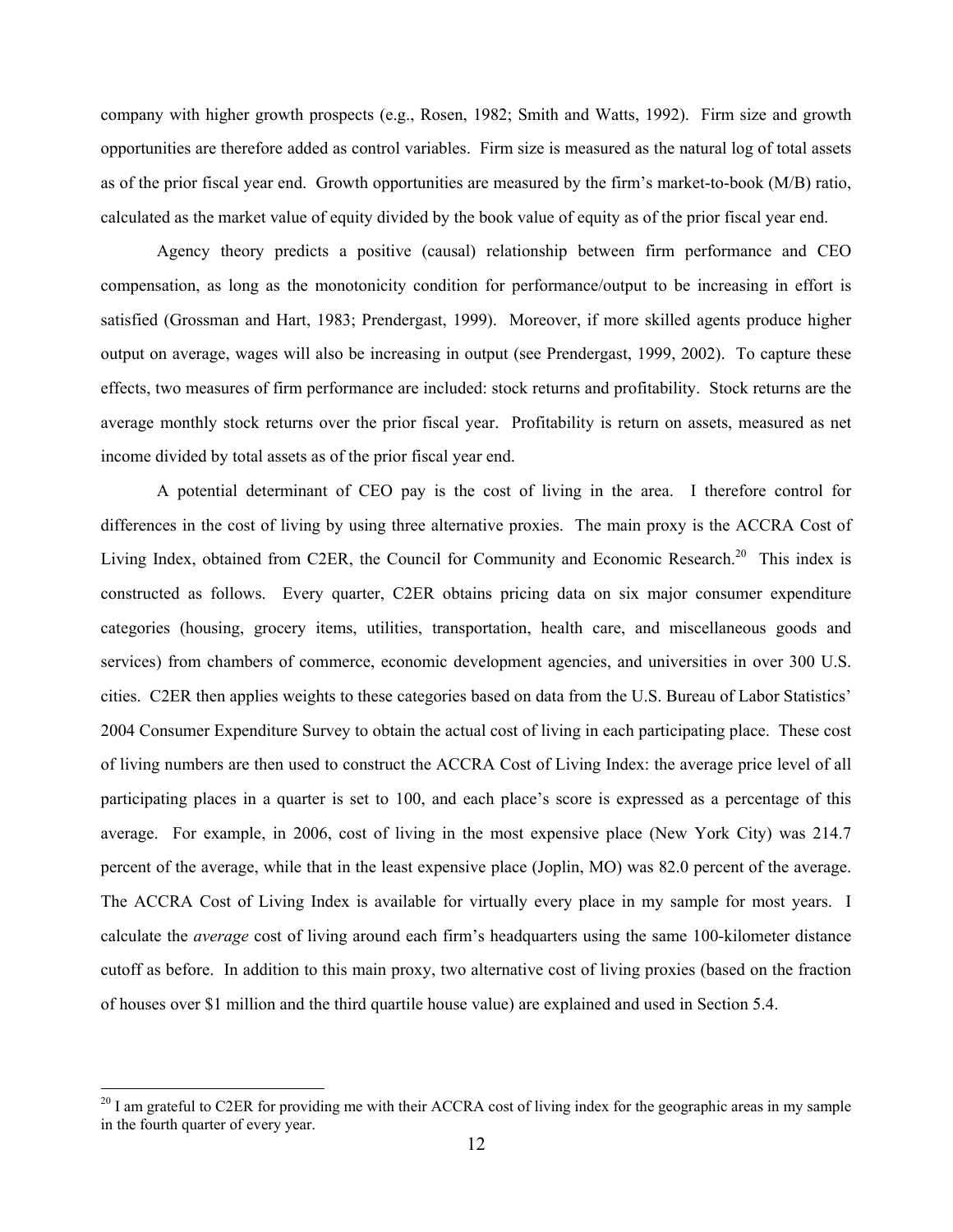One might argue that my three cost-of-living proxies may not fully capture the real cost-of-living differences across geographies because not all the goods and services being consumed by residents in an area are included in the basket or asset whose cost/price is being measured by these proxies. To deal with this, I rely on the argument that higher income levels go hand in hand with higher demand and higher prices of goods and services in the area. In other words, CEO compensation may be higher in areas in which the average income of *all* geographically-proximate people is higher. Thus, I obtain the average per capita income for every locality in my study from the 2000 decennial Census and use it as an additional cost-ofliving control variable in all regressions. For consistency, the natural log of the *average* per capita income is calculated using the same 100-kilometer distance cutoff as before.

## **3.4. Sample**

Data on CEO compensation are retrieved for all firms included in the ExecuComp database from 1992 to 2006. Following Milbourn (2003), three ExecuComp variables are used to classify whether an executive was the firm's CEO during the fiscal year: "Became CEO," "Left Office," and "Month of fiscal year-end." In particular, if a person became CEO or left office during the fiscal year, the executive is classified as the firm's CEO in that fiscal year only if the person was in office for at least six months.

The final sample includes 12,359 CEO-year observations.<sup>21</sup> Table 1 Panel A contains key summary statistics on the regression variables. Panels B and C show the top and bottom 25 cities, respectively, in average compensation of CEOs at firms headquartered within a 100-kilometer radius in 2005.

## Place Table 1 here

#### **4. REGRESSION RESULTS**

 $\overline{a}$ 

Table 2 Panel A reports the main regression results based on (the natural log of) the three compensation measures: salary, cash compensation and total compensation. The results show that the remuneration of geographically-close CEOs has a positive and statistically significant impact on CEO compensation (tstatistics of 3.86, 3.54, and 3.13 based on salary, cash compensation, and total compensation, respectively). Not surprisingly, the coefficients on the average compensation of CEOs in the same industry-size tercile are also highly significant. This is consistent with the view that compensation consultants and executive

 $2<sup>1</sup>$  I impose the restriction that all variables included in the base regressions are available.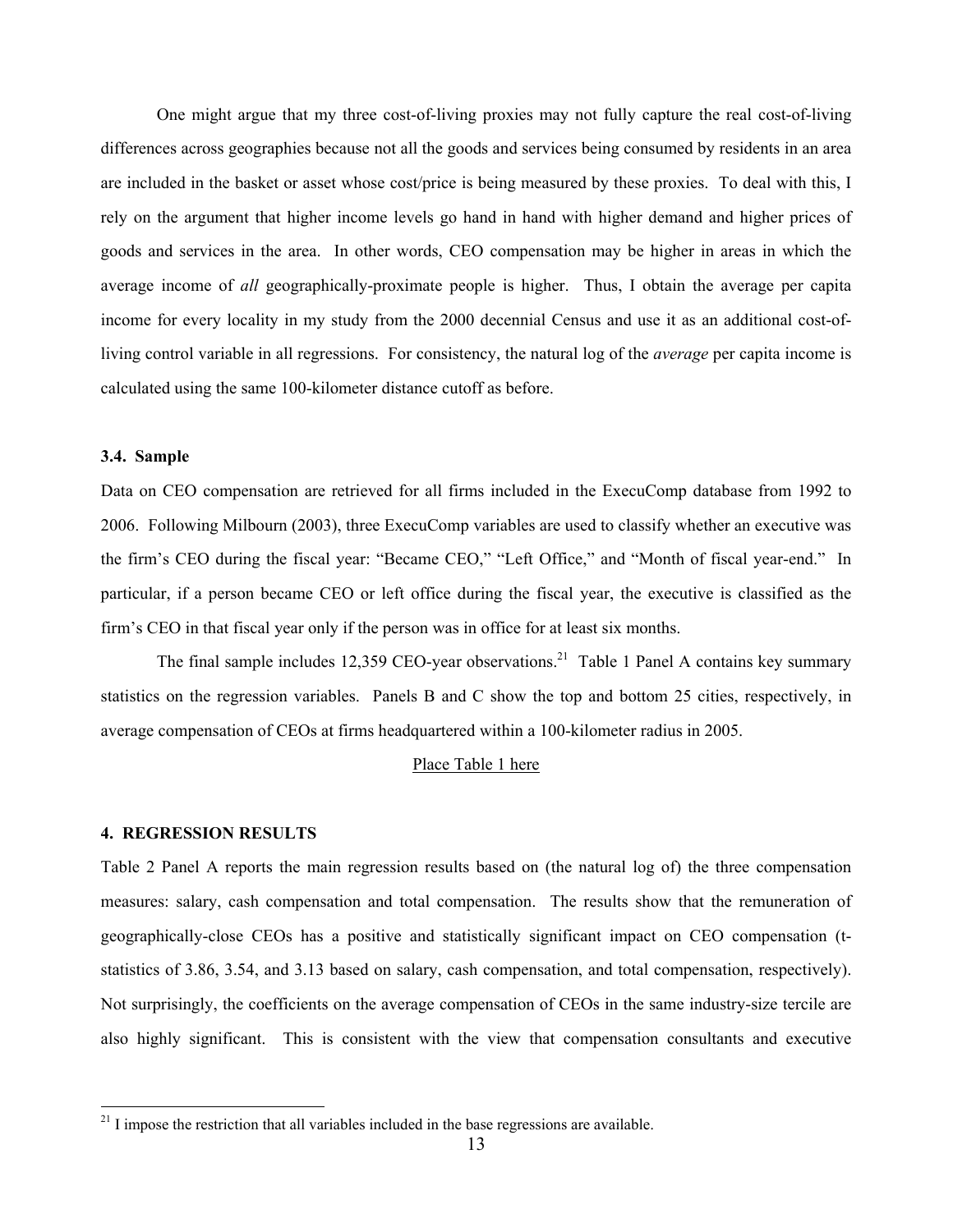compensation committees take the compensation at similarly-sized firms in the same industry into account when setting CEO pay.

The results are economically significant as well. For example, the coefficient on the average salary of geographically-proximate CEOs is 0.313, suggesting that if other CEOs within a 100-kilometer radius enjoyed a 1% salary increase in the previous year, the CEO will experience a 0.313% increase in salary this year *ceteris paribus*. The magnitude of this effect is 1.5 times as large as the magnitude of the effect of industry-peer compensation. The effect of geography on cash compensation is half this size, and the effect on total compensation is somewhat smaller. A 1% increase in cash compensation (total compensation) experienced by geographically-close CEOs in the previous year results in a 0.156% (0.110%) increase in CEO cash compensation (total compensation) this year.

Using these results, one can conduct a simple, albeit qualified, thought experiment: how would moving a firm's headquarter from a bottom-25 city (in terms of average compensation of geographicallyclose CEOs) to a top-25 city affect CEO compensation, *ceteris paribus*? The data suggest that if we were to move a company from say Springfield, MO (a bottom-25 city) to Princeton, NJ (a top-25 city) in 2006, the CEO's salary would improve by 29%, the CEO's cash compensation would increase by 29%, and total compensation would go up by 23%, with all of these increases being accounted for solely by the impact of geography. However, such a calibration exercise must be interpreted with caution, since it extrapolates results based on local linearity assumptions that may not be valid globally.

The results in this section suggest that the compensation of geographically-proximate CEOs is an important determinant of CEO pay. $^{22}$ 

# Place Table 2 here

#### **5. ROBUSTNESS CHECKS**

 $\overline{a}$ 

In this section, I perform a variety of checks to see if the effect of geography on CEO compensation is robust to using alternative specifications, introducing additional control variables, and using an instrumental variable approach. I conclude that it is.

<sup>&</sup>lt;sup>22</sup> The adjusted R2, which ranges from 16% to 40%, is comparable to other studies which include year and industry fixed effects like I do (see Gabaix and Landier, 2008; Engelberg, Gao, and Parsons, 2010; Faulkender and Yang, 2010).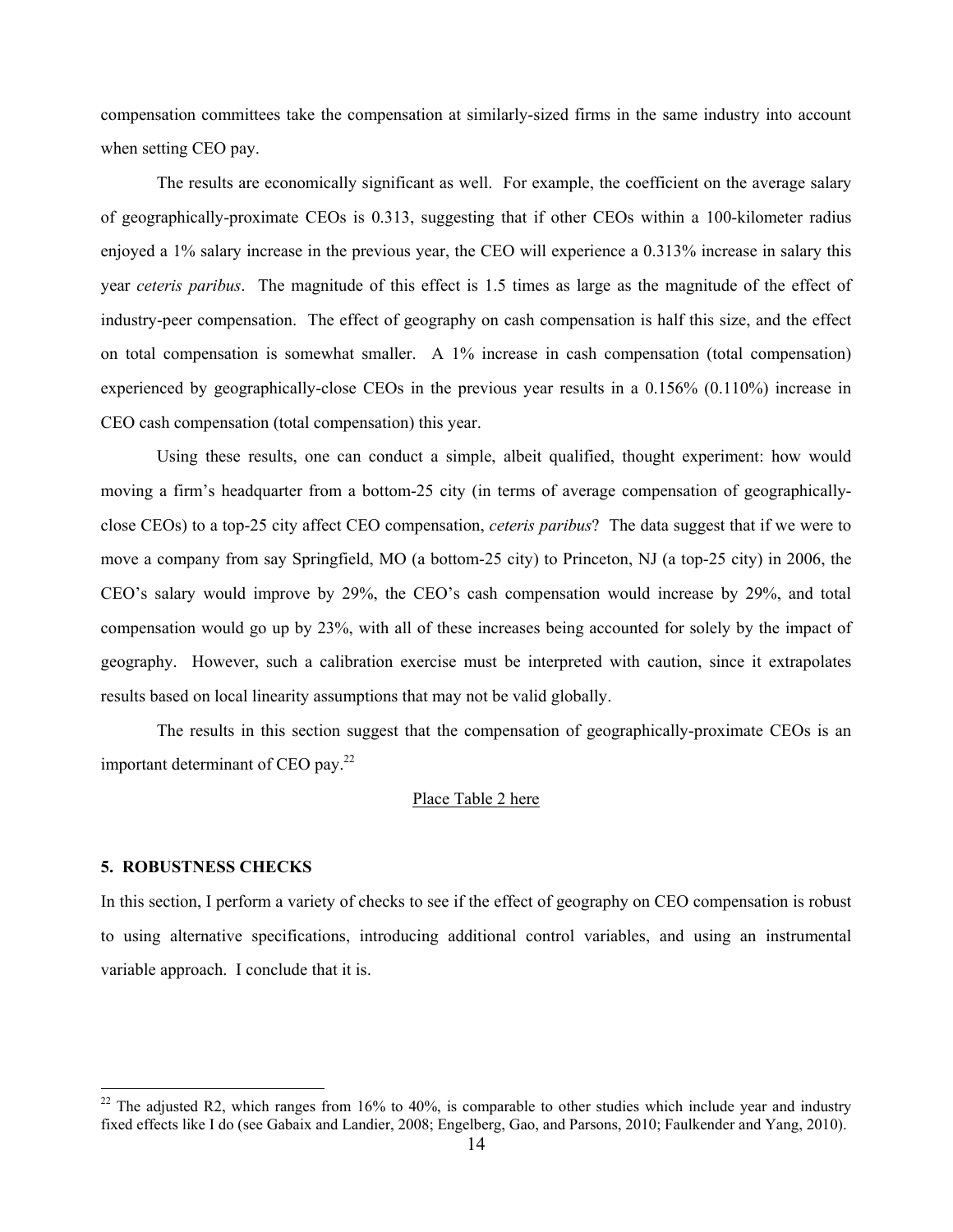## **5.1. Median Compensation**

The main analyses examine whether the *average* compensation of geographically-close CEOs affects CEO compensation. Since CEO pay is skewed and averages are highly affected by the right tail, the regressions above use the natural log of compensation rather than compensation per se. While standard in the literature, one may worry that using logs is not sufficient to deal with skewness of compensation. As a robustness check, I now use (the natural log of) the *median* compensation of geographically-close CEOs instead.<sup>23</sup> All of the original control variables are included in these regressions, except that the average compensation at similar-sized industry peers has also been replaced by the median compensation at those firms.

 Table 2 Panel B shows the results. The coefficients on the median compensation of geographicallyclose CEOs are of similar size to the ones based on averages presented in Panel A and are significant for all three compensation measures. Thus, the use of medians does not materially affect the results.

#### **5.2. Alternative Cost of Living Proxies**

The main regressions include the ACCRA Cost of Living Index to control for differences in the cost of living. One could argue that because CEOs earn substantially more than the average person in a locality, the general cost of living may not be relevant for them. Rather, more "upscale" benchmarks have to be used.

To address this concern, I now use two alternative proxies in lieu of the cost of living index. The first one is the fraction of houses in the area that exceeds \$1 million. This variable is obtained from the Census 2000 and is available in the year 2000 only. One weakness of this proxy is that in some areas a \$1 million house may not be what CEOs opt for; they may be living in more expensive houses. To deal with this, my second proxy is the third quartile house price. As a first step, the Census 2000 third quartile house price is obtained, i.e., only 25% of the houses in the area are more expensive than this price. To obtain a different value in every sample year, the Census 2000 value is adjusted for annual house price appreciation in the area based on the Federal Housing Finance Agency House Price Index (FHFA HPI).<sup>24</sup> Both alternative cost of living proxies are average values calculated using the same 100-kilometer cutoff as before.

Table 3 Panels A and B contain the results using the fraction of houses that exceed \$1 million and the third quartile house price, respectively. As can be seen, the sample sizes are roughly 25% and 35%

<sup>&</sup>lt;sup>23</sup> The median compensation of geographically-close CEOs does *not* include the CEO's own compensation.

<sup>&</sup>lt;sup>24</sup> The implicit assumption is that the third quartile house price will appreciate at the same rate as an average house. Since this may not hold, regressions are also run using the unadjusted third quartile house price values. The coefficients and significance levels are similar to those shown in Table 5 Panel B (not shown for brevity).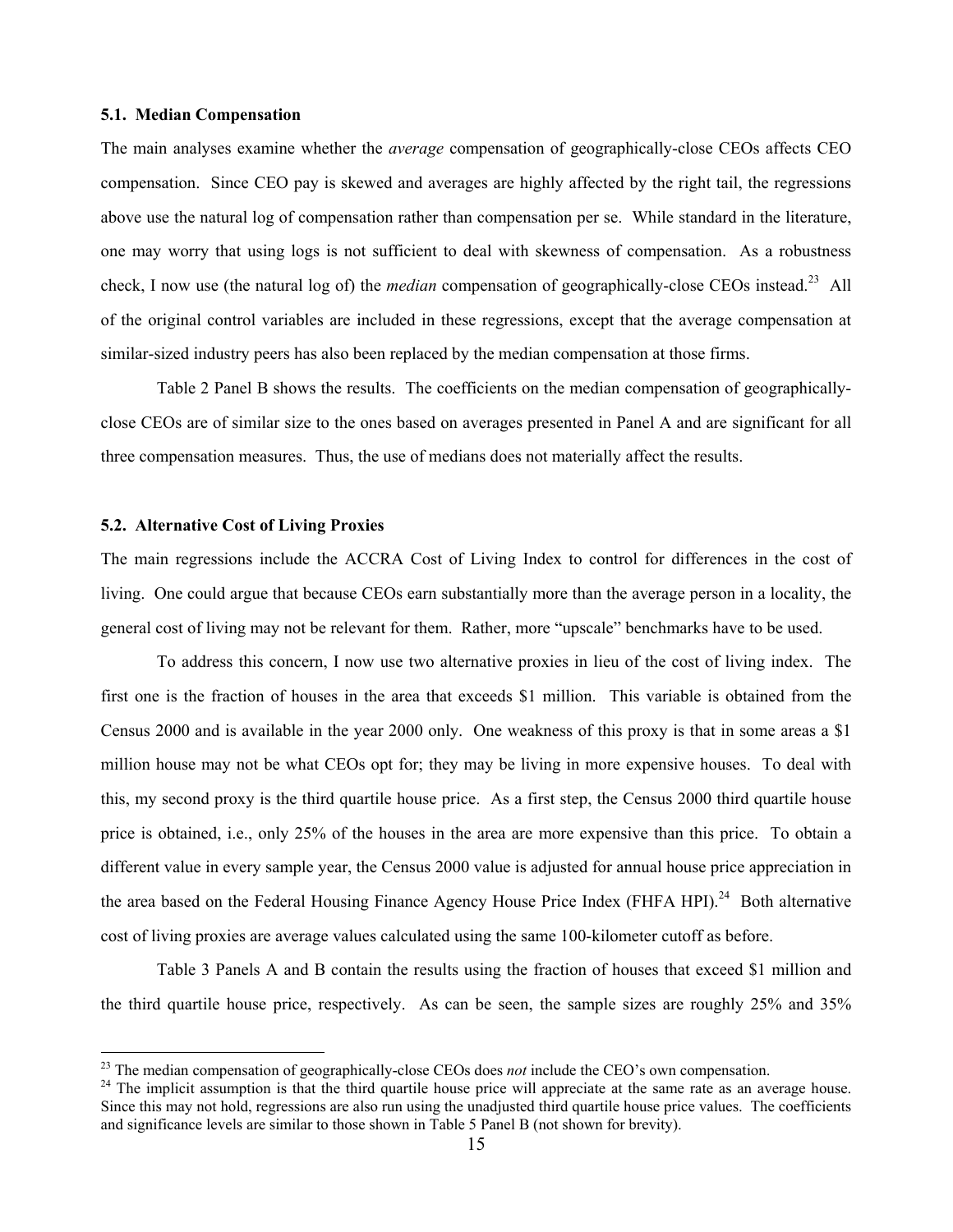smaller than before. Importantly, however the results are similar to those shown in Table 2 Panel A. While the coefficients on the average salary and cash compensation of geographically-close CEOs are slightly smaller than before, the coefficients on total compensation are somewhat bigger. Moreover, the coefficients remain highly significant, generally at the 1% level. Thus, using alternative cost of living proxies leaves the main results unaffected.

## Place Table 3 here

#### **5.3. CEO Skill, Agency, and Risk Aversion**

 $\overline{a}$ 

The main regressions include a broad range of control variables that are standard in the empirical CEO compensation literature. It is possible, however, that some key factors highlighted by the theories such as CEO skill, agency, and risk aversion, have not been sufficiently controlled for. I now examine this possibility by including additional control variables.

 CEOs with greater skill/ability are expected to earn more. The main regressions include CEO tenure as a skill proxy, and firm size (it takes more skill to run a larger firm) and firm performance as reflected in stock returns and profitability (more skilled CEOs will show better performance) may also be interpreted as skill proxies to some extent. However, as further robustness checks, I now consider two additional skill proxies. The first proxy is an external CEO dummy variable that equals one if the CEO joined the firm less than two years prior to becoming the CEO (Milbourn, 2003). The idea is that an external candidate needs to have greater perceived ability than an insider with in-depth knowledge of the firm to be appointed as a CEO, so promotion to CEO within two years of joining the firm is an indication of skill. Since information on the date the CEO joined the firm is missing in many cases, I lose roughly half the sample when I include this proxy. The second skill proxy is based on CEO education, with the idea being that more educated CEOs are more skilled.<sup>25</sup> Since CEO education may matter and could affect pay, I obtain information on CEO education from BoardEx, and include two dummy variables that equal one if the CEO has an MBA (37%) or a law degree (9%), respectively.<sup>26</sup> Since education data are only available for a small subset of the firms, adding the education dummies leaves me with only twenty percent of the main sample. I will therefore present the results both with and without the education dummies.

 $^{25}$  The Spence (1976) signaling model predicts that more skilled individuals acquire higher levels of education.

 $^{26}$  I do not include an undergraduate degree dummy since over 96% of the CEOs has such a degree.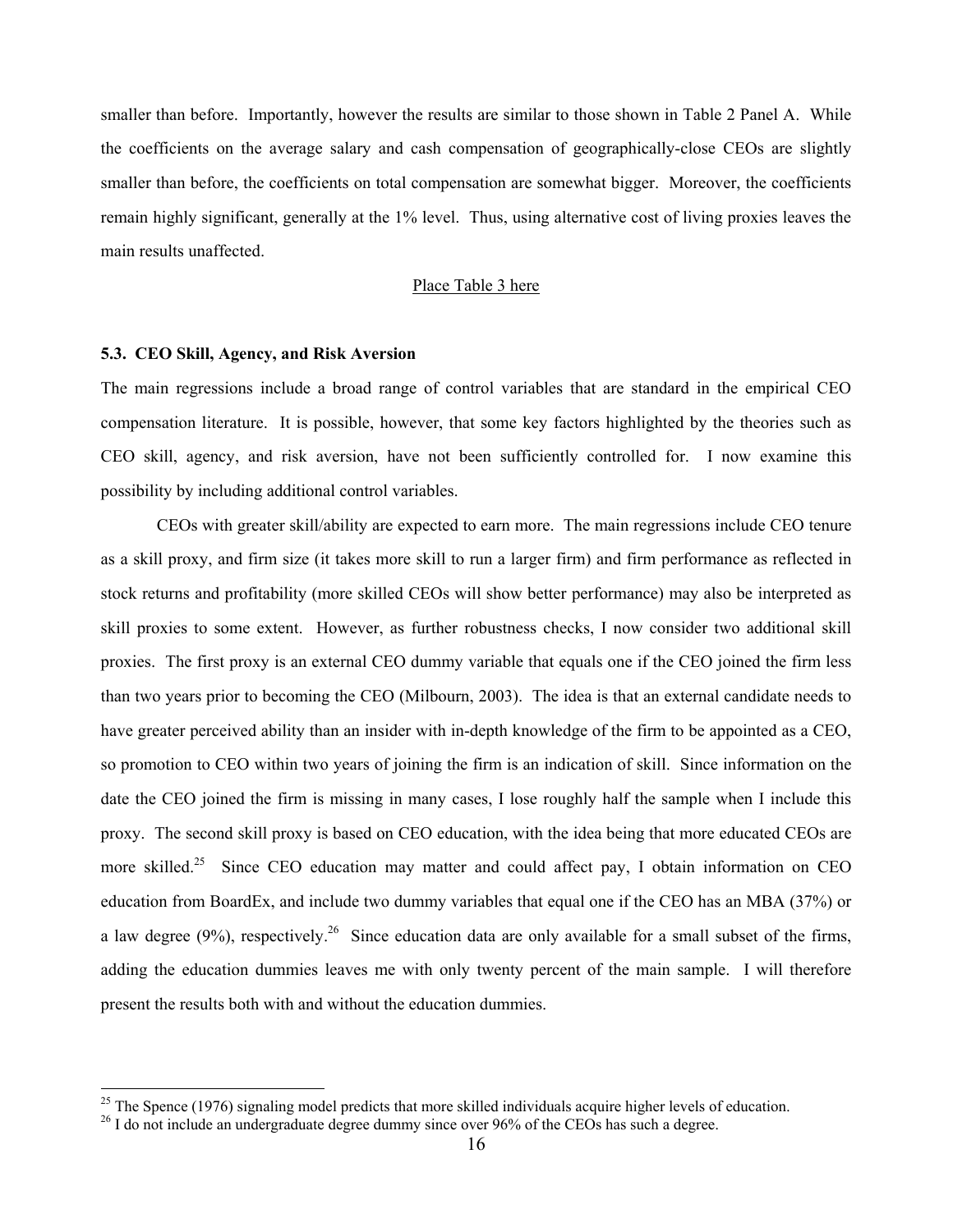The main regressions include two agency proxies (stock returns and profitability). Since agency problems are greater in firms with higher cash flows (Jensen and Meckling, 1976), I add cash flow divided by total assets as an additional measure.

 Risk averse individuals prefer wage structures that are flatter (less performance-sensitive) than those preferred by risk neutral and risk loving individuals (see Prendergast, 1999). Assuming that CEOs self-select into compensation schemes that are consistent with their risk preferences (Lazear, 1998), the ratio of salary to total compensation can be used as a measure of CEO risk aversion – the higher the ratio, the more risk averse the CEO.

 Table 4 Panel A shows the results using these additional proxies for skill (external CEO dummy only), agency, and risk aversion. Pay is higher when the CEO is more skilled and when agency problems are greater (both significant based on total compensation only). More risk averse CEOs earn significantly less (significant based on all three compensation measures).<sup>27</sup> Importantly, the coefficients on the average compensation of geographically-close CEOs are similar in size and significance to those in Table 2 Panel A. Adding CEO education dummies (Table 4 Panel B) yields a drastically smaller sample but leaves the main results unchanged.28

#### Place Table 4 here

## **5.4. Personal Networks**

 $\overline{a}$ 

Engelberg, Gao, and Parsons (2010) find that CEOs with large personal networks ("rolodex") earn more than those with small networks. The effect is particularly strong for local connections and for unique connections. If CEOs located next to well-paid peers have more valuable networks, this could possibly explain the observed link between CEO pay and pay at geographically-close firms.

 To examine the validity of this claim, I construct each CEO's rolodex following Engelberg, Gao, and Parsons (2010). I obtain the curriculum vitae of all senior executives and directors at every firm in the BoardEx database. They include information on education (degree, institution attended, and graduation year), social activities (memberships, positions held in charities, etc.), and employment history (names of current and past employers, plus start and end dates of various roles). Since BoardEx' coverage prior to

<sup>&</sup>lt;sup>27</sup> The reason is that if firms are sorting CEOs based on risk aversion, the menu that is offered will provide higher expected wages to those willing to bear more risk (or else all CEOs would opt for less uncertain wages

<sup>&</sup>lt;sup>28</sup> It is not clear why the coefficients on the average salary and cash compensation of geographically-close CEOs are far bigger than those in the main regressions, or why the coefficient on total compensation is somewhat less significant.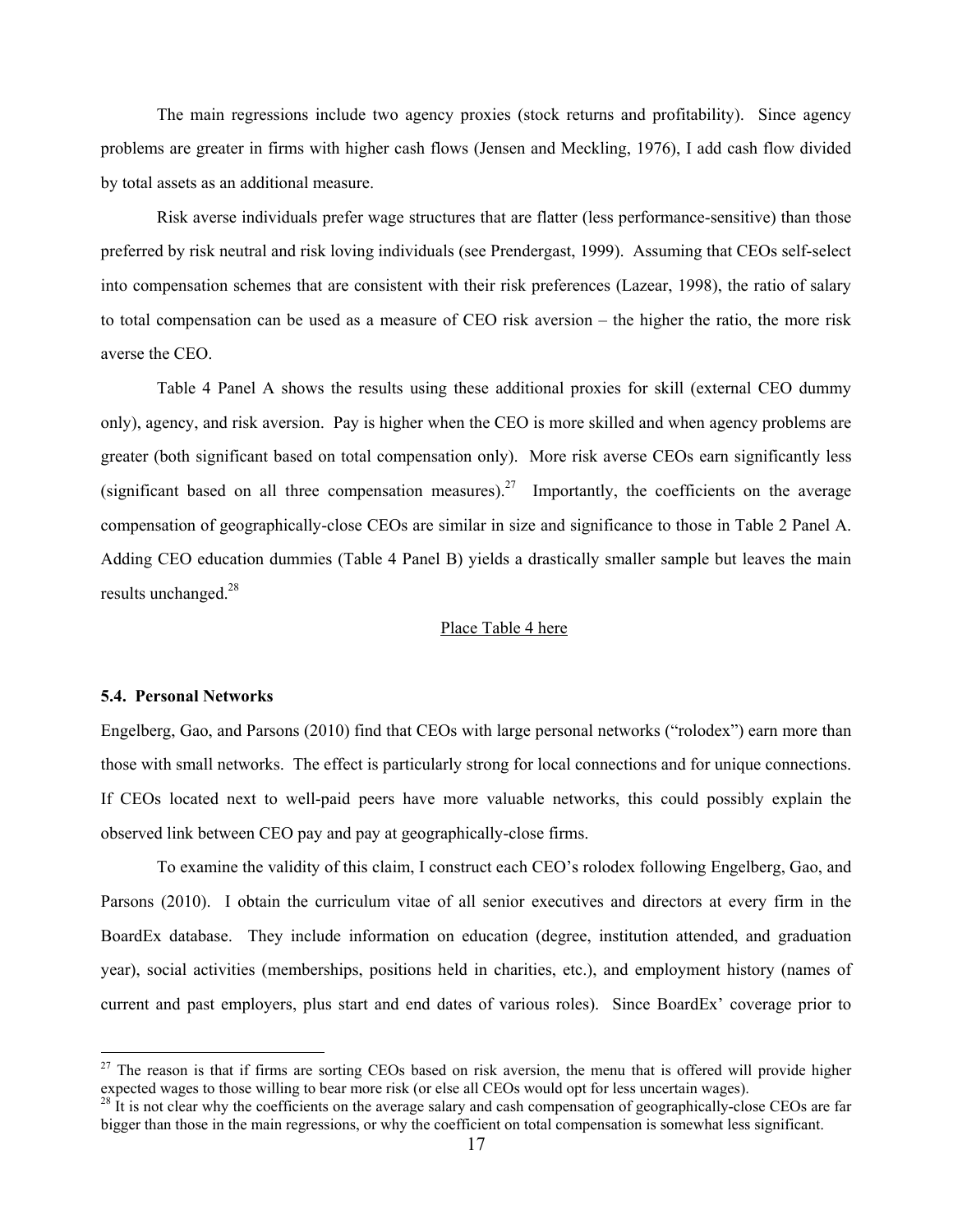2000 is very limited, I discard observations before 2000 (as in Engelberg, Gao, and Parsons, 2010; Fracassi and Tate, forthcoming). I match the BoardEx firms with CRSP and Compustat and limit the sample to firms and individuals that are part of this matched database.<sup>29</sup>

For each individual (senior executive or director) in this matched database I establish the number of connections to other individuals (excluding executives and directors at his current firm of employment) in the database. The main connection variable of interest is the individual's rolodex, which equals the sum of his past professional, school, and social connections. Past professional connections are between individuals who used to work at the same company, but no longer do. School connections are between individuals who attended the same university and graduated less than two years apart. Social connections are between individuals who hold active positions at the same social organization. I rerun the main regressions while first controlling for the CEO's rolodex and then including its components.

 Table 5 Panels A and B show the results. Clearly, the sample sizes are far smaller than those in Table 2 because BoardEx data are only available for a subset of firms. Panel A shows that the coefficient on the CEO's rolodex is positive in all cases, and significant in the cash and total compensation regressions. Panel B shows that the coefficients on the three rolodex components (the CEO's past professional, school, and social connections) are positive and significant in the total compensation regression,  $30$  and that the coefficients on the CEO's social connections are also significant in the salary and cash compensation regressions. Importantly, in both panels, the inclusion of the CEO's rolodex does not affect the main results: the coefficients on CEO pay at geographically-close firms continue to be significant based on all three compensation measures.

#### Place Table 5 here

Engelberg, Gao, and Parsons (2010) show that the effect of the CEO's rolodex on CEO pay is strongest for local and unique connections. It is therefore important to check whether the inclusion of such connections affects my results.

To examine whether including the CEO's local rolodex alters my findings, I limit the CEO's rolodex to local connections, i.e., to directors and executives of firms within a 100-kilometer radius of the firm's headquarters, and rerun the regressions. Consistent with Engelberg, Gao, and Parsons (2010), I find that in

 $29$  To enhance sample size, I first match based on CIK, then based on ticker and cusip, cusip only, and finally using the name-recognition-based Levenshtein algorithm.

 $30$  This is consistent with Engelberg, Gao, and Parsons (2010), who only show results that include the three rolodex components in CEO total pay regressions.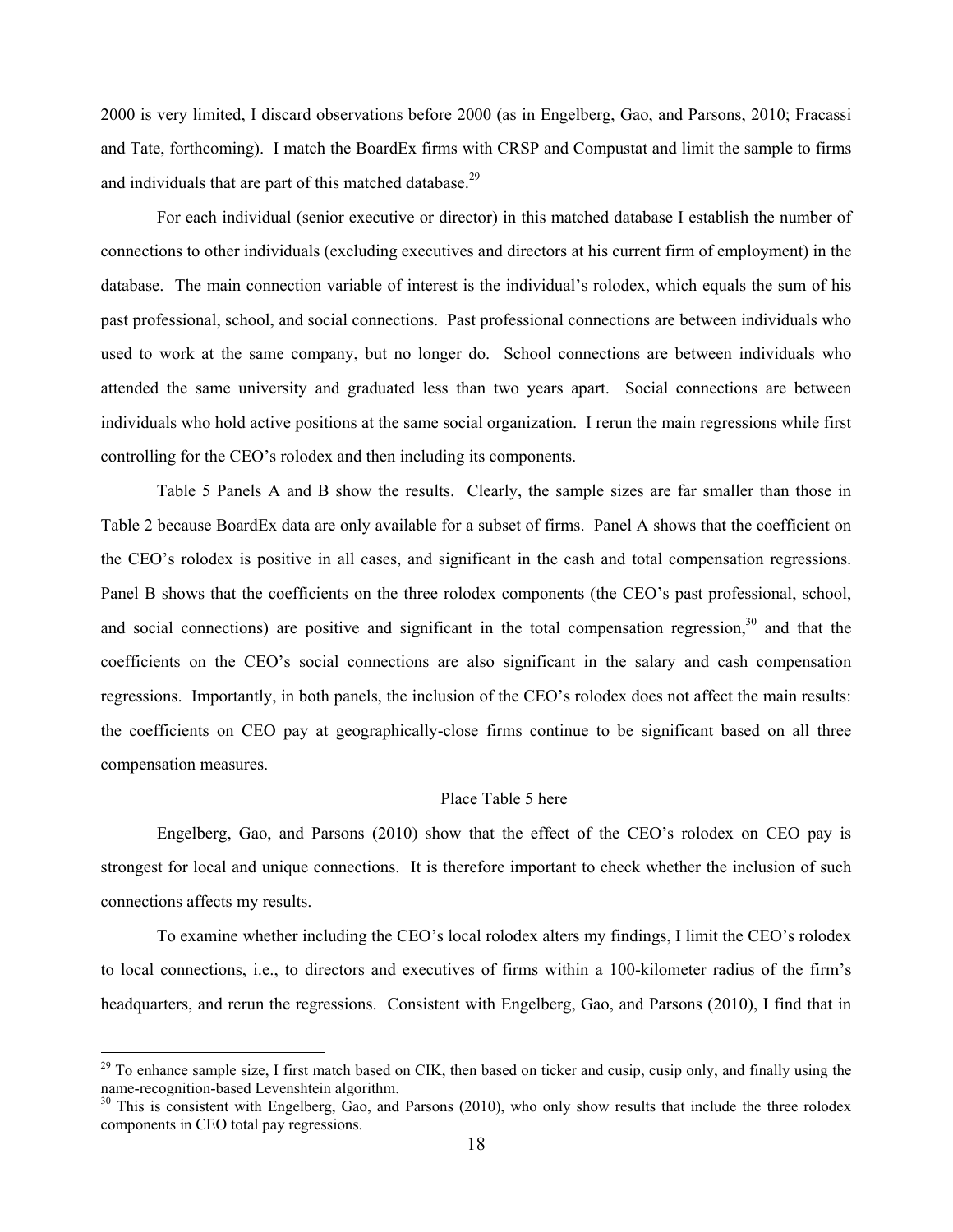the CEO total pay regression, the coefficient on the local rolodex is significant and substantially larger than the coefficient on the (total) rolodex in Table 5 Panel A, suggesting that local connections have a far bigger impact on CEO total pay than connections over greater distances. Notably, including the local rolodex yields coefficients on CEO compensation at geographically-proximate firms that are similar in size and significance to those shown in Table 5 Panel A (not shown for brevity). Thus, the results are robust to the inclusion of the local rolodex variables.

To address whether adding the CEO's unique connections impacts my results, I decompose the CEO's rolodex into two mutually exclusive parts – a unique rolodex (the firm has access to these individuals only through the CEO) and a duplicate rolodex (the firm has access to these individuals through another executive or director). When I rerun the regressions, I find that the coefficients on the CEO's unique (duplicate) rolodex are positive and significant (insignificant) in all three CEO pay regressions, confirming that it is indeed the CEO's unique rolodex that seems to drive CEO pay (not shown for brevity).

The analyses above clearly show that the CEO's personal connections (total, individual components, local, and unique) have a significant impact on CEO pay. However, my main results are robust to their inclusion.

#### **5.5. Differences in Corporate Governance**

Differences in corporate governance may affect CEO compensation. Two robustness checks, discussed below, are performed to deal with this. The results are reported in Table 6.

## Place Table 6 here

#### **5.5.1. Differences in Director Monitoring**

Director monitoring may impact CEO pay. Although the evidence is inconclusive, this literature tends to find that CEO compensation is positively related to the fraction of outside directors (e.g., Lambert, Larcker, and Weigelt, 1993; Core, Holthausen, and Larcker, 1999) and board size (e.g., Core, Holthausen, and Larcker, 1999). The main regressions do not control for these corporate governance aspects because their inclusion results in a loss of more than half of the sample. However, as a robustness check, I now control for these governance characteristics.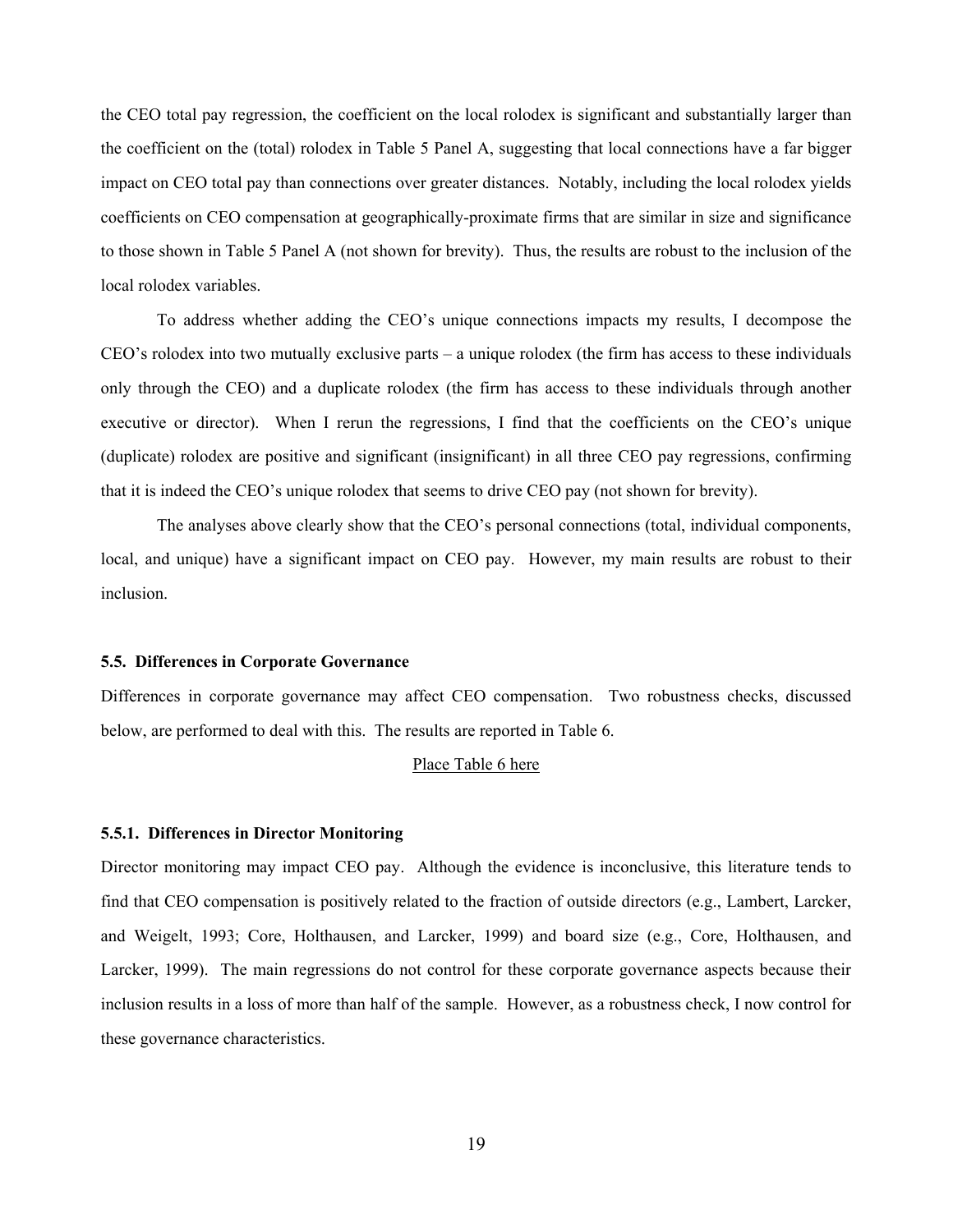I obtain the number of outside directors and board size from The Corporate Library's directorships database.<sup>31</sup> The fraction of outside directors is calculated as the number of outsiders (i.e., board members who are not current executives, retired executives, or the family of present or past management) divided by the total number of directors.

Table 6 Panel A contains the regression results. Consistent with the existing literature, the fraction of outside directors and board size have a positive (and generally significant) effect on CEO pay. Importantly, however, the coefficients on the average compensation of geographically-close CEOs remain positive and highly significant based on salary and cash compensation.<sup>32</sup>

## **5.5.2. Controlling for Antitakeover Protection and Institutional Block Ownership**

Antitakeover protection and monitoring by institutional blockholders could also have a significant impact on CEO compensation. For example, antitakeover provisions may foster managerial entrenchment by sheltering management from the market for corporate control (see DeAngelo and Rice, 1983; Gompers, Ishii, and Metrick, 2003; Dittmar and Mahrt-Smith, 2007), and entrenched managers may find it easier to set their own pay (Bebchuk and Fried, 2004). Institutional blockholders have sufficient capital at stake to monitor management and seem to affect their actions (e.g., Gillan and Starks, 2000; Dlugosz, Fahlenbrach, Gompers, and Metrick, 2006; Dittmar and Mahrt-Smith, 2007).

 To measure antitakeover protection, I use the Gompers, Ishii, and Metrick (2003) index, which measures the number of antitakeover provisions in a firm's charter. The index is reported about every two years by the Investor Responsibility Research Center (IRRC). To increase sample size, I interpolate the index for the missing sample years. Higher index values are associated with more antitakeover protection.

 To measure monitoring by institutional blockholders, I obtain data on institutional ownership from the 13-F filings by Thomson Financial. The sum of all ownership positions of at least five percent held by institutional investors is used in the analysis. Greater ownership suggests better monitoring.

 Table 6 Panel B contains the results. As expected, greater antitakeover protection is positively associated with CEO compensation. Maybe surprisingly, greater monitoring by institutional blockholders is also associated with higher pay (only significant based on CEO salary). Importantly, the coefficients on the

<sup>&</sup>lt;sup>31</sup> These data are available from 2001 onward.

 $32$  The coefficient on total compensation loses significance (t-statistic 1.53). This is consistent with Chhaochharia and Grinstein (2009), who find that the equity/option-based component of CEO compensation is lower at firms with boards that are more independent.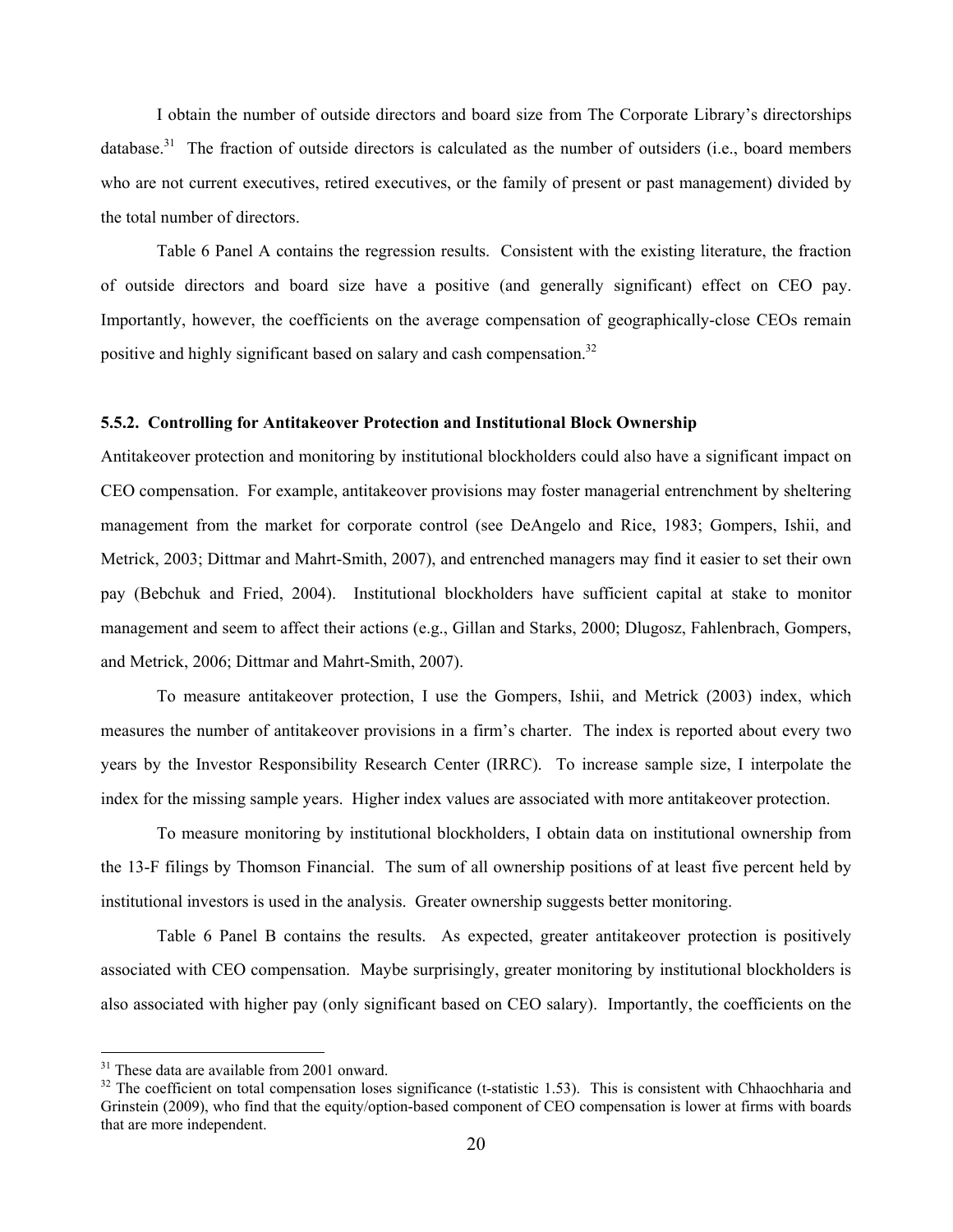average pay of geographically-proximate CEOs continue to be highly significant based on all three compensation measures even after controlling for antitakeover protection and institutional block ownership.

#### **5.6. Exclude Three Key States or the Ten Largest Cities**

It has been suggested that compensation practices in New York, New Jersey and California may differ from those in other states, but may weigh heavily in the results I document. To ameliorate concerns that observations from these three states are exercising a disproportionate influence on the results, the regressions are rerun using a sample that excludes these states. Similarly, compensation may be set differently in the very largest cities. I therefore also redo the analysis excluding the ten largest cities as per the 2000 Census: New York City, Los Angeles, Chicago, Washington-Baltimore, San Francisco, Philadelphia, Boston, Detroit, Dallas, and Houston.

 Table 7 contains the results. Panel A, which excludes the three states, shows salary and cash compensation coefficients which are somewhat smaller than those shown in Table 2, while the coefficient on total compensation is larger. The coefficients in Panel B, which excludes the largest cities, are similar to the main results. Importantly, in all cases, the coefficients on CEO compensation continue to be positive and significant, generally at the 1% level. Thus, the inclusion of New York, New Jersey, and California or the ten largest cities does not seem to drive the main results.

## Place Table 7 here

#### **5.7. Instrumental Variable Approach**

 $\overline{a}$ 

There is a potential endogeneity problem that needs to be confronted. If the compensation of CEO *i* is affected by the compensation of CEOs at nearby firms, then compensation of the CEOs at these nearby firms is also influenced by the compensation of CEO *i*. To deal with this potential endogeneity problem, the compensation of geographically-close CEOs was lagged in all regressions. However, I now use an instrumental variable approach as an additional robustness check.

 Specifically, in the spirit of Leary and Roberts (2009), I use the lagged idiosyncratic component of geographically-close firms' stock returns as an instrument for those firms' CEO compensation.<sup>33</sup> This instrument is valid because it satisfies the relevance and exclusion restrictions. The relevance restriction requires that other firms' idiosyncratic stock returns directly affect CEO compensation at those firms.

 $33$  Leary and Roberts (2009) use this variable as an instrument for other firms' capital structure.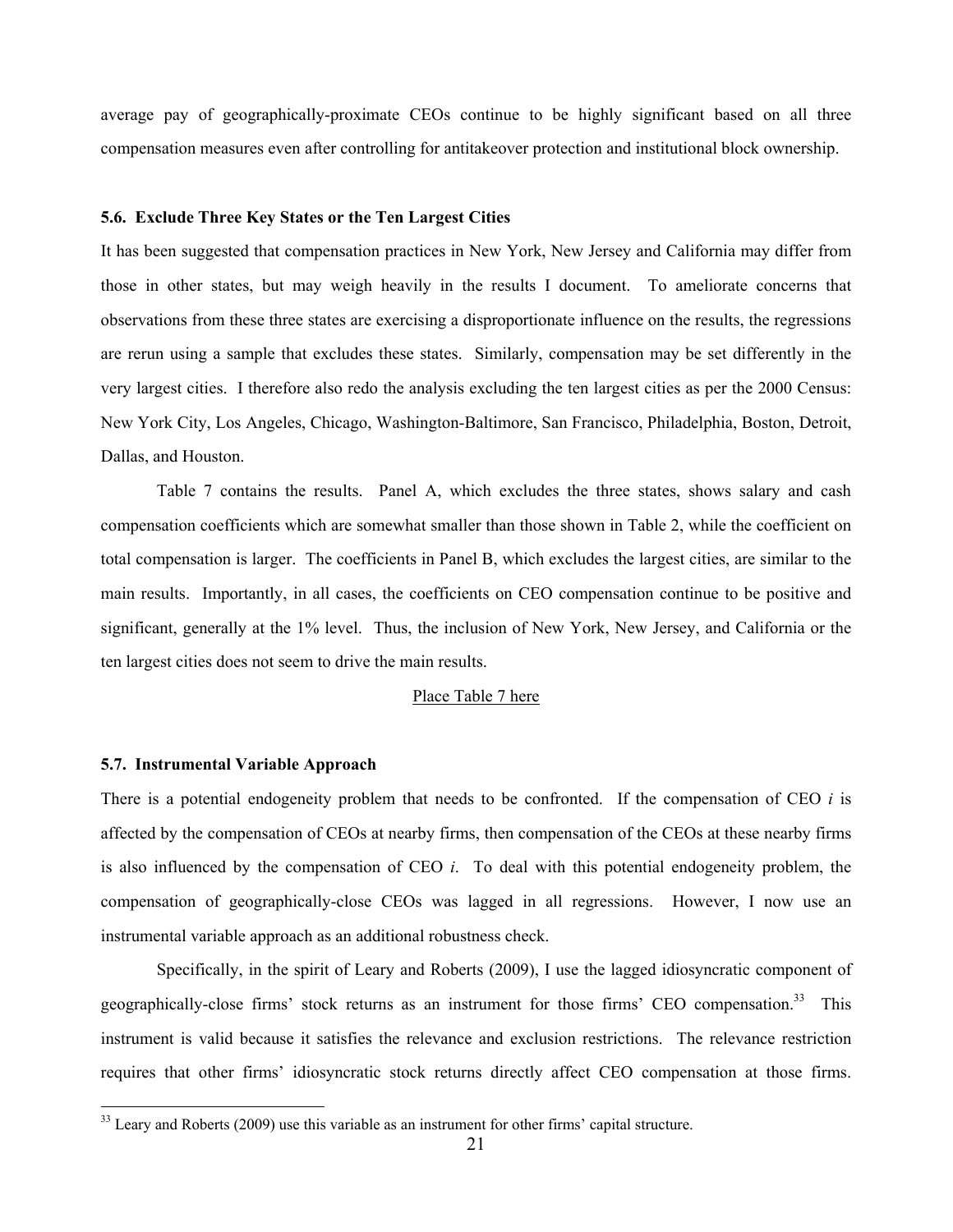According to the theory, this restriction is met. Specifically, Holmstrom (1979) and Ramakrishnan and Thakor (1984) imply that CEOs should be compensated based only on the idiosyncratic return because the systematic component of the return is uninformative of effort. The exclusion restriction requires that idiosyncratic stock returns at geographically-close firms should not directly affect CEO compensation at *this* firm. Since the idiosyncratic stock return of a firm is, by definition, devoid of any linkages with the returns of other firms, the idiosyncratic stock returns at geographically-close firms should not reflect the performance of this firm and hence the CEO compensation of its CEO, implying that the exclusion restriction is also satisfied.<sup>34</sup>

To isolate the idiosyncratic part of stock returns, I use Leary and Roberts' (2009) five-factor model:

 $R_{i,t} = \alpha + \beta_{i,t}^m (Rm_t - Rf_t) + \beta_{i,t}^{SMB} SMB_t + \beta_{i,t}^{HML} HML_t + \beta_{i,t}^{MOM} MOM_t + \beta_{i,t}^{IND} (Rind_{j,t} - Rf_t) + \eta_{i,t}$  (2) The first three factors are the Fama-French factors: the excess return on the market, the small minus big portfolio return, and the high minus low portfolio return. The fourth factor is the momentum factor. The fifth factor is the excess return on an equal-weighted industry portfolio. This is not a priced factor, yet is included to ensure that the instrument (the estimated residual) is orthogonal to industry shocks.

 As in Leary and Roberts (2009), the model is estimated for each firm on a rolling annual basis using up to 60 (minimum: 24) monthly returns. For example, to obtain idiosyncratic returns for a firm in 2006, the model is estimated using returns from January 2001 through December 2005. The estimated coefficients and actual factor returns for these 60 months are used to compute the January – December 2006 expected returns. The idiosyncratic returns are then calculated as the actual return minus the expected return in each month. Since the CEO compensation data used in this paper are annual, I annualize the idiosyncratic returns.

 Table 8 contains the results. Before running the instrumental variable regressions, I perform a Hausman test for endogeneity, shown at the bottom of Panel A. The null hypothesis is that the potentially endogenous variable (average compensation at geographically-close CEOs) is exogenous. To perform this test, I regress logaveCEOgeoclose on all the exogenous variables used in the main regressions in Table 2 Panel A plus the instrument to obtain the residual values. I then include these residuals as an additional regressor in the main regressions (i.e., I regress CEO compensation on the average compensation of

<sup>&</sup>lt;sup>34</sup> Note that in a single-factor CAPM world or in a setting in which industry controls are included, this result should hold even when the comparison group is other firms in the industry. That is, since the idiosyncratic return is firmspecific, by construction it reflects only the performance of the firm in question and not that of other firms, even within the same industry. Thus, idiosyncratic returns of one firm should have no direct impact on executive compensation at another firm. And this should hold with at least as much force when the comparison group is geographically-proximate firms.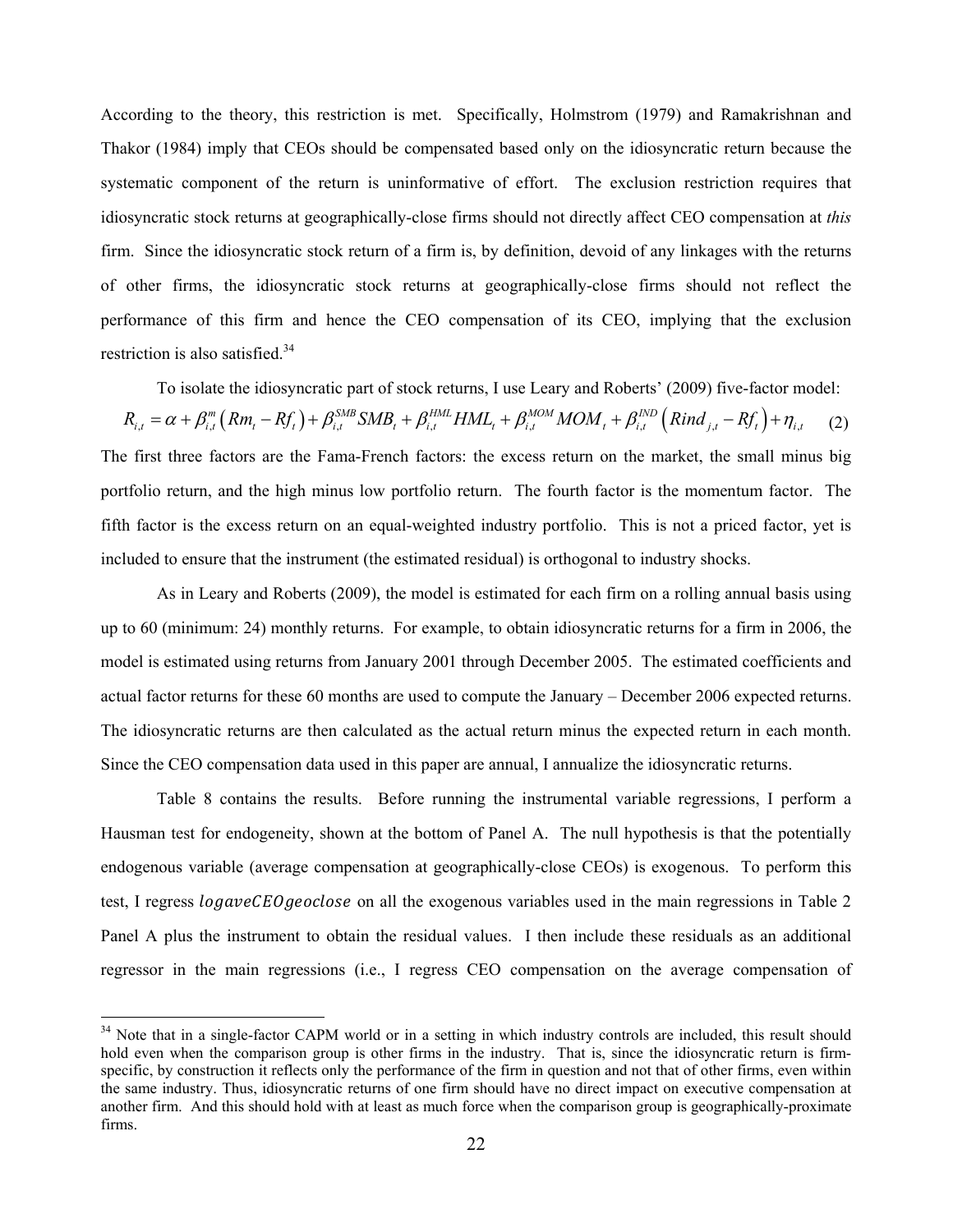geographically-close CEOs and all the other exogenous variables plus the first-stage residuals). If the coefficients on the residuals are statistically significant, I reject the null hypothesis that logaveCEO geoclose is exogenous. As shown in Panel A of Table 8, I do not reject the null hypothesis that it is exogenous based on total compensation, as the p-value  $> 0.10$  for the Hausman test. The results are very different based on salary and cash compensation  $-1$  do find evidence of endogeneity based on these measures (p-values  $\leq 0.10$ ). The Hausman test results suggest that the original analyses were appropriate for total compensation, but that an instrumental variable approach is needed for salary and cash compensation. Nonetheless, I show instrumental variable results based on all three measures.

The first-stage regression results in Panel A show that idiosyncratic stock returns are strongly correlated with CEO compensation at geographically-close firms (generally significant at the 1% level). The second-stage results in Panel B show that the average salary, cash compensation, and total compensation of geographically-close CEOs have a positive effect on CEO compensation (significant at the 5% level based on salary and cash compensation). Thus, the instrumental variable regressions confirm the main results.

## Place Table 8 here

## **6. POTENTIAL EXPLANATIONS FOR THE LINK BETWEEN GEOGRAPHY AND CEO PAY**

The results above suggest that the average compensation of geographically-close CEOs has a significant impact on CEO compensation. In this section, I examine four alternative explanations for this link: local competition for talent, local hiring of similar CEOs, a leading-firm effect, and envy. CEO pay envy appears to be the most plausible explanation.

#### **6.1. Local Competition for CEOs?**

 $\overline{a}$ 

One possibility is that CEOs operate in geographically-segmented labor markets, in which case the results may be driven by the effect of local labor market competition for CEOs that generates geographic clustering of CEO compensation (e.g., Vietorisz and Harrison, 1973; Kennan and Walker, 2008).<sup>35</sup> Note first that this effect is a plausible conjecture for small and mid-sized firms, whereas the ExecuComp database includes only relatively large, listed companies. Such firms are unlikely to limit their CEO search to their local labor

 $35$  Kedia and Rajgopal (2009) show that geographic clustering exists in the offering of stock options to rank-and-file employees.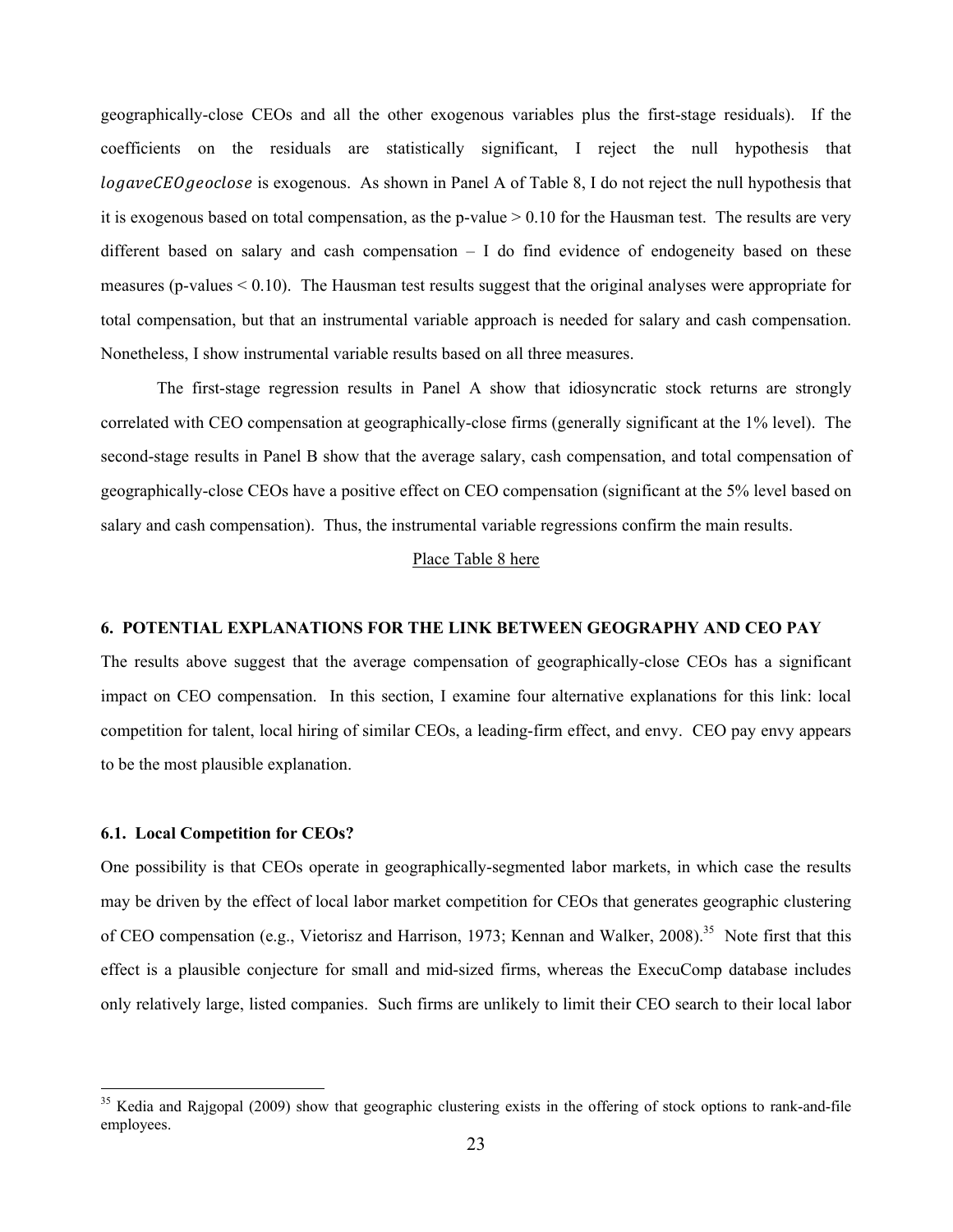markets and hence are less likely to be subject to the vagaries of local labor market competition. Nonetheless, this issue is now examined further using a counterfactual.

To do this, I limit the sample to the largest and most prominent companies in the U.S., those that were part of the S&P 500 in the previous year. The labor market for the CEOs at these firms is global or national rather than local. Therefore, if I found geographic clustering of CEO compensation at these firms, it would represent strong evidence that my results are *not* driven by local labor market competition.

 Table 9 contains the results. The coefficients on the average compensation of geographically-close CEOs tend to be bigger than before and continue to be positive and statistically significant. This means that even at the largest and most prominent firms, for which CEO labor markets are global or national, geography affects CEO compensation. Thus, local labor market competition cannot explain the effect of geography on CEO pay.

# Place Table 9 here

#### **6.2. Local Hiring of Similar CEOs?**

It may be that certain areas, for some reason, tend to attract firms that employ CEOs with similar attributes like age or education. To the extent that these attributes are determinants of CEO pay, we would find geographic clustering of CEO compensation. I now investigate this possibility by focusing on CEO characteristics included in the main regressions and in one of the robustness checks: CEO age, tenure, external CEO dummy, risk aversion, and education.

If this story has merit, I should find that the standard deviation of these variables within each local area is considerably smaller, on average, than the standard deviation for the entire sample. For each CEO characteristic I find, however, that the two are very similar. Specifically, the standard deviation of CEO age is 7.3 years in an average local area versus 7.4 years in the overall sample. For the other variables, the corresponding standard deviations are 7.2 years versus 7.6 years (CEO tenure), 0.47 versus 0.50 (external CEO dummy), 0.23 versus 0.24 (risk aversion), 0.47 versus 0.48 (MBA degree), and 0.25 versus 0.29 (law degree). I conclude that the results are unlikely to be driven by local firms hiring "similar" CEOs.

#### **6.3. Leading-Firm Effect?**

The leading-firm effect is suggested by the literature on social interaction which proposes that agents may be influenced by others (e.g., Murphy, Shleifer, and Vishny, 1993). Initially, a few leading agents adopt a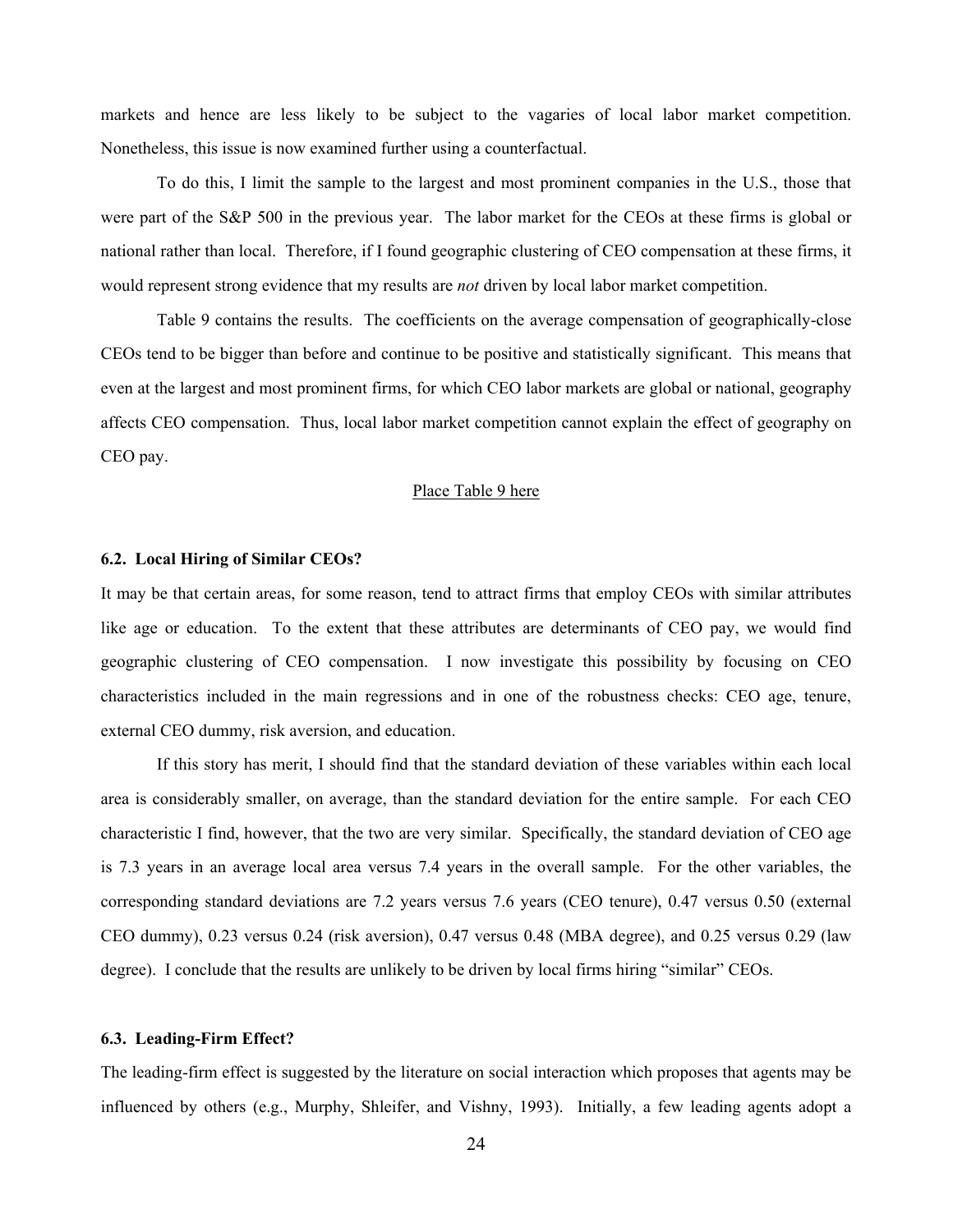practice, and subsequent social interaction with these leaders causes others to adopt the practice as well. Glaeser, Sacerdote, and Scheinkman (1996) argue that not all agents are equal: some agents influence their neighbors but cannot themselves be influenced. Kedia and Rajgopal (2009) use this insight to examine whether the existence of leading firms can explain observed geographic differences in option grants for rankand-file employees.<sup>36</sup> In the context of this paper, the social interaction effect suggests that leading firms determine the compensation levels for their CEOs and geographically-proximate firms then follow suit, generating the link between geography and executive compensation that I find. This possibility is now examined by performing two tests.

In both tests, leading firms are initially defined as the top three firms within a 100-kilometer radius based on (five-year average) sales growth. Robustness checks alternatively define leading firms as the top three firms in terms of: sales; $^{37}$  market-to-book (M/B); and profitability (return on assets; ROA).

As a first test, the base regressions are rerun while limiting the sample to leading firms, and asking: is the compensation of CEO *i* at a leading firm influenced by the average compensation of CEOs at other firms in the geographic vicinity? The leading-firm effect would say no.

 Table 10 Panel A defines leading firms based on sales growth. Contrary to what the leading-firm effect predicts, the coefficients on the average compensation of geographically-proximate CEOs continue to be significant based on total compensation and are almost significant based on salary (t-statistic 1.61) and cash compensation (t-statistic 1.53). Similar, but somewhat weaker results (significance generally based on salary and total compensation) are shown in Panel C using alternative definitions of leading firms.

 As a second test, the base regressions from Table 2 Panel A are rerun, but in computing the average compensation of CEOs of "other firms" within a 100-kilometer radius, attention is limited to just the CEO compensation at the leading (top three) firms. These leading firms are subsequently excluded from the regressions. If the leading-firm effect is driving the results, the coefficients on these alternative average CEO compensation measures should be larger than those presented in Table 2 Panel A and more significant. That is, compensation of firm *i*'s CEO should be more strongly influenced by the average compensation of

 $36$  They hypothesize that, for example in the Seattle area, some firms may have adopted option plans because the leading firm – Microsoft – had adopted such a plan.

 $37$  Kedia and Rajgopal (2009) identify leading firms based on sales. Since firm size is a strong predictor of CEO pay, one might think that a leading-firm measure based on sales is to be avoided because it could somehow cause me to pick up a firm-size effect. This concern is not warranted. It is true that the larger the leading firms are, the higher should be CEO pay at those leading firms (ceteris paribus). However, the leading firm analysis examines whether compensation at leading firms is *correlated* with compensation at nearby firms. That is, firm size is merely used to identify leading firms. Identifying leading firms based on other size-based measures (market value of equity and market share) yields similar results.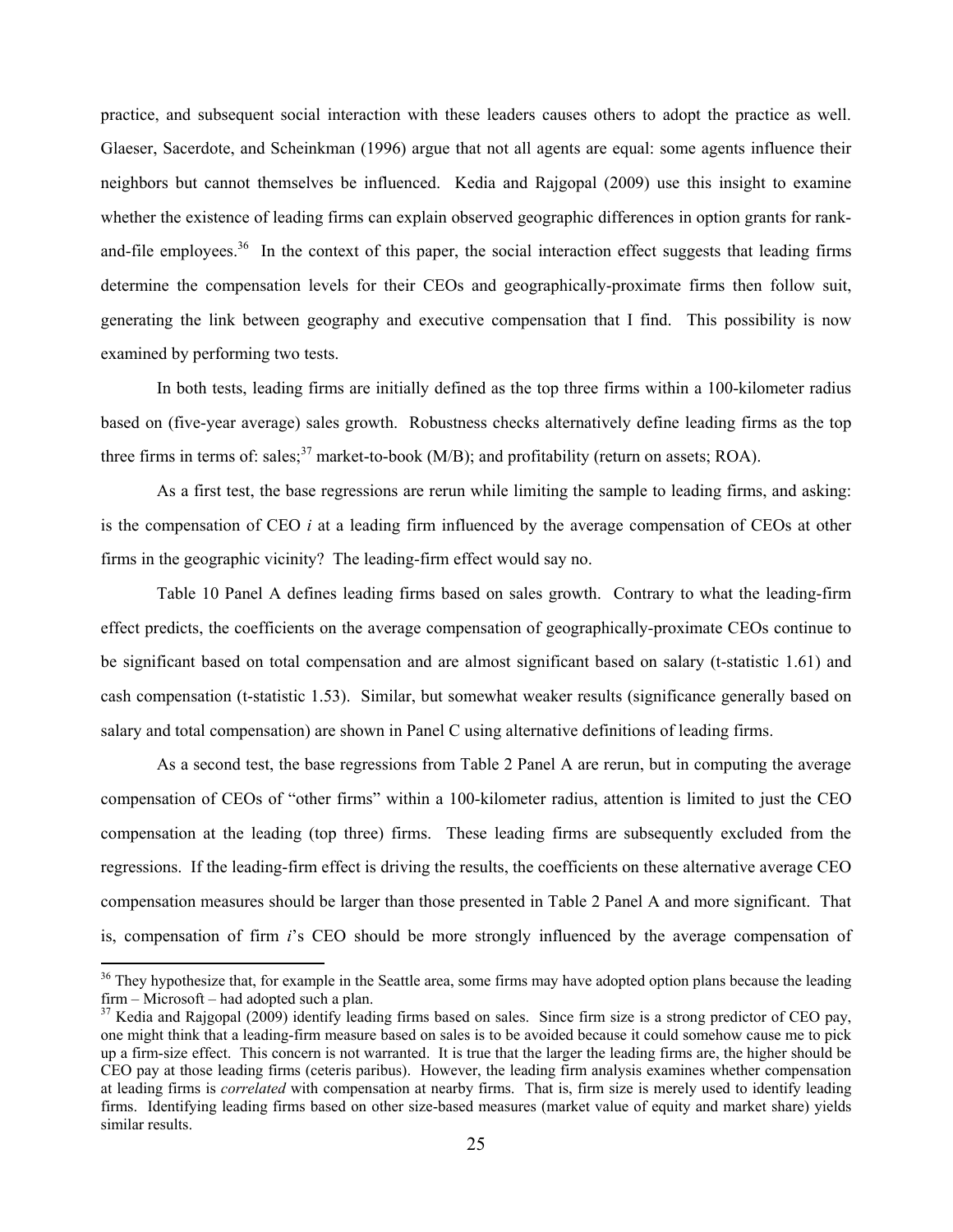geographically-proximate leading firms than by the average compensation of all geographically-proximate firms.

 Table 10 Panel B presents the results using the main leading firms measure based on sales growth. The coefficients on the average compensation of geographically-close CEOs employed at top three firms are positive and significant in all cases. However, contrary to what the leading-firm effect predicts, the coefficients are far smaller than those presented in Table 2 Panel A and the t-statistics are not as big. Similar results can be seen in Panel D based on the alternative leading-firm definitions.

Thus, the evidence presented above does not seem to support a leading-firm effect.

# Place Table 10 here

## **6.4. CEO Pay Envy?**

As indicated in the Introduction, the first step in examining an envy-based explanation for my results is the definition of the reference group. CEOs seem to have two natural reference groups: CEOs at similar-sized industry peers and CEOs at companies headquartered near the CEO's own company. The first should matter even absent envy because compensation consultants and executive compensation committees typically benchmark CEO pay against that earned at similar-sized firms in the same industry. However, to make sure that this is not driving my results, all envy regressions below control for industry-peer compensation. The second reference group, defined by geography, has not been previously examined empirically and is the key focus of my study.

#### **6.4.1. Main Envy Results**

 $\overline{a}$ 

The first test of envy builds on the insight that the less a person earns relative to his peers, the more envious he will be.<sup>38</sup> This implies that the bigger the percentage compensation gap between the CEO and his peers, the greater the percentage increase in compensation he will try to obtain in order to "catch up with his peers." To examine this, I regress the percentage change in CEO compensation (salary, cash compensation or total compensation) on the CEO's "percentage compensation gap," the difference between the compensation of

 $38$  A CEO earning 50% less than his peers (wage gap = +50%) will be more envious than a CEO earning 10% less than his peers (wage gap  $= +10\%$ ). The latter will be more envious than a CEO who earns 10% more than his peers (wage gap  $= -10\%$ ). And the latter will be more envious than a CEO earning 50% more than his peers (wage gap  $= -50\%$ ).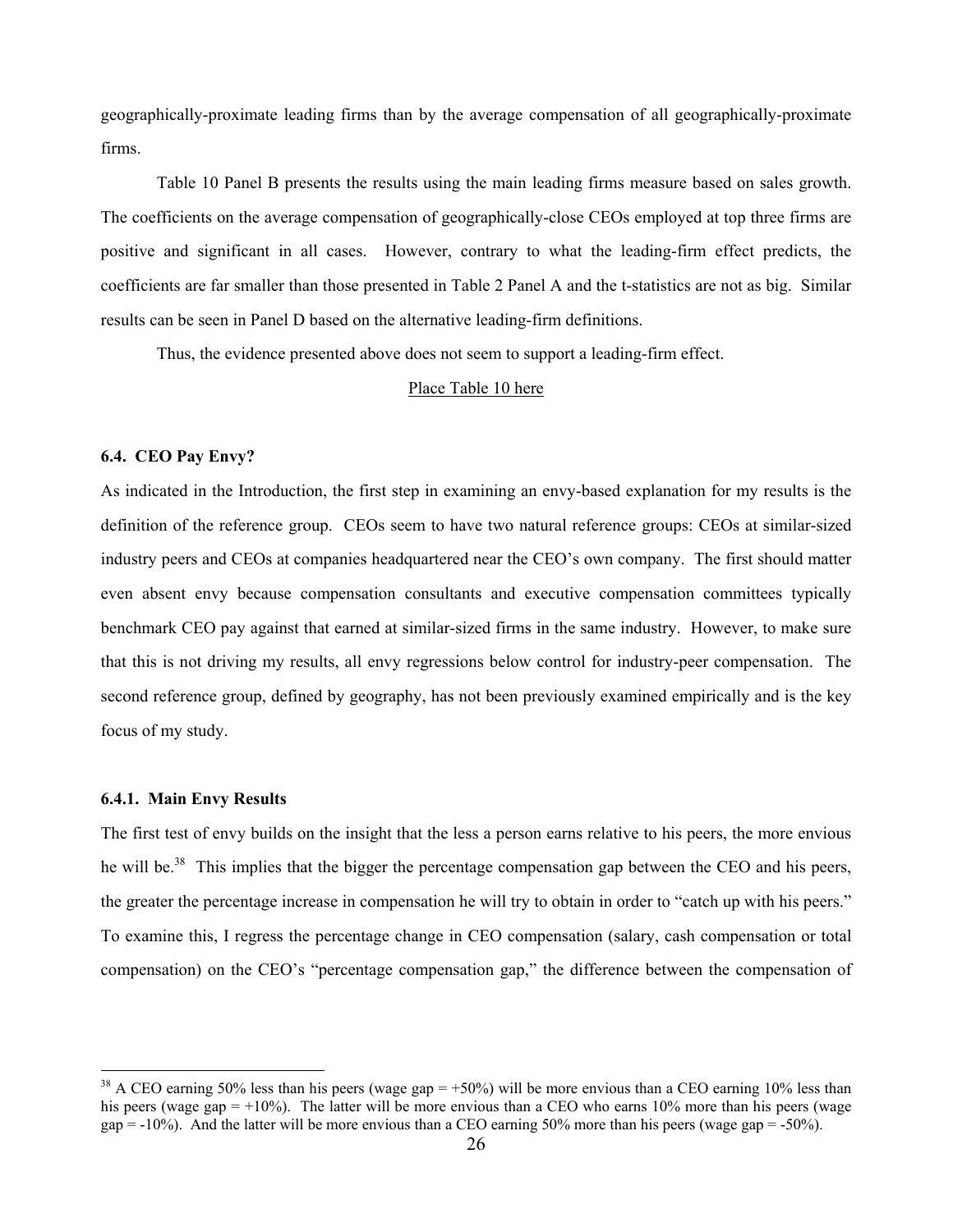geographically-close CEOs and the CEO's own compensation (expressed as a percentage of the compensation of geographically-close CEOs), plus control variables.<sup>39</sup>

The control variables are similar to those included in the previously-reported regressions, except that the compensation at similar-sized industry peers has been replaced with the percentage compensation gap between similar-sized industry peers and the CEO. In addition, firm size and profitability have been replaced with the change in firm size, and the change in profitability. The compensation wage gap and these new control variables are all measured as of the previous fiscal year-end.

If geography affects CEO compensation through envy, I should find the following results. First, the coefficient on the compensation gap between geographically-close CEOs and the CEO should be positive and significant. Second, the effect should be asymmetric: it should be stronger for CEOs who earn less than their peers than for CEOs who earn more. Third, the effect should be the strongest based on total compensation. The argument is that an envious CEO compares the portion of the compensation of referencegroup members that he can observe with a similar portion of his own compensation, and will attempt to be as inclusive as possible in terms of the compensation comparison he makes (e.g., Goel and Thakor, 2005, 2010). With inter-CEO comparisons, the most inclusive comparison is based on total compensation since this is observable.

Table 11 contains the results. As is evident, the results are consistent with the envy hypothesis. Panels A and B use the entire sample and show that for all three compensation measures, the coefficients on the percentage compensation gap between geographically-close CEOs and the CEO are positive and significant, regardless of whether the compensation gap is measured relative to the average geographicallyclose CEO (main specification in Panel A) or median (robustness check in Panel B). Thus, the bigger the gap, the bigger is the subsequent increase in pay. As expected, the effect is strongest based on total compensation in both panels. To test the asymmetry hypothesis, Panel C limits the sample to CEOs whose total compensation is less than that of their geographically-close peers. It shows that the results are indeed far stronger for these CEOs and that the results are again strongest based on total compensation. The compensation gap coefficient of 0.562 in the last column suggests that among CEOs who are likely to be the most envious, if last year's total compensation gap were one percentage point higher, this year's total compensation would almost be 0.6 percentage points higher.

 $39$  Thus, if a CEO earns \$0.8 million and geographically-close CEOs earn \$1 million on average, the compensation gap equals  $(1 - 0.8) / 1 = 20\%$ . In contrast, if the CEO earns \$1.2 million, the gap is -20%.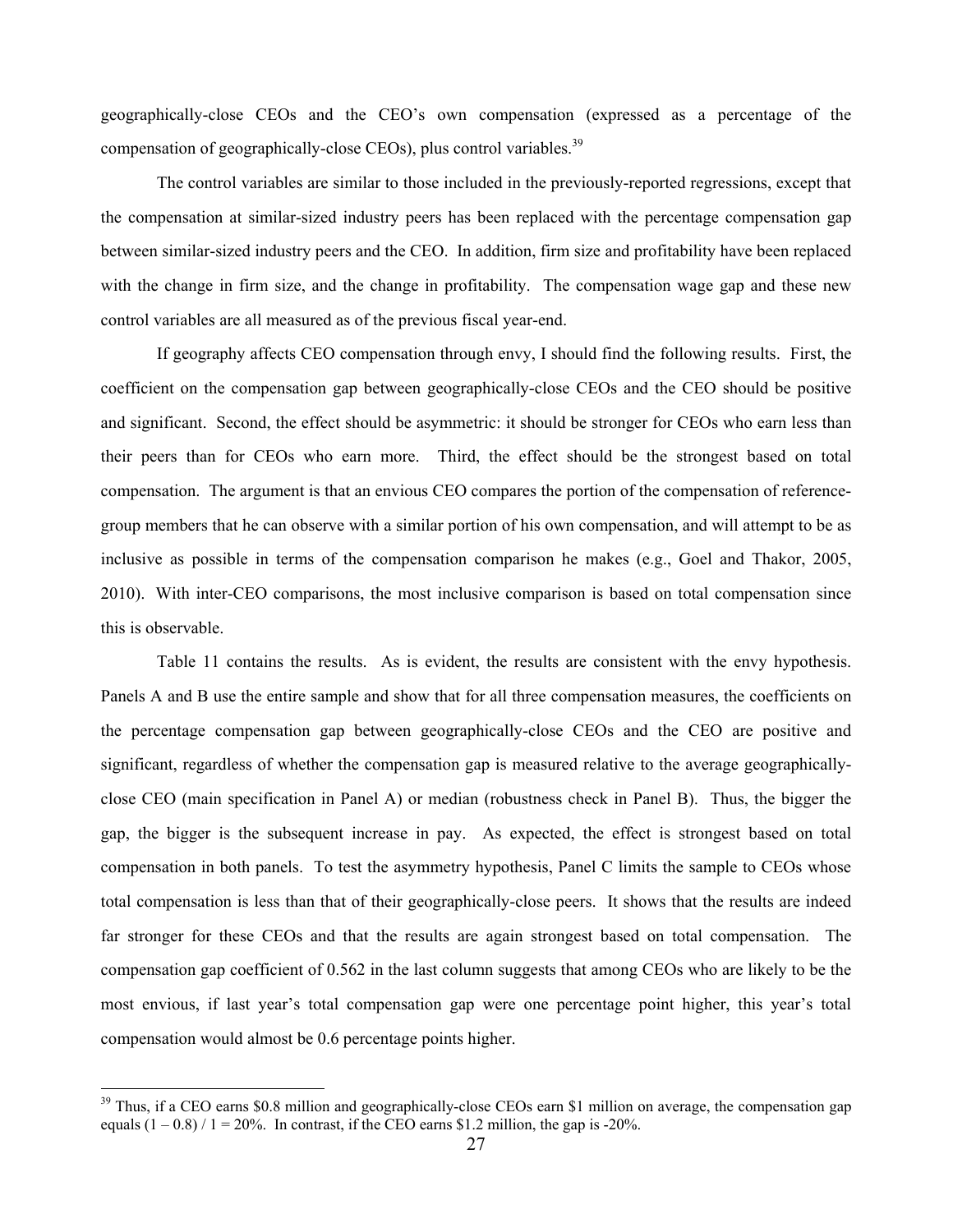Note that, as discussed earlier, this result cannot be explained away as a mere "economic reversion to the mean" effect. While the results suggest that the CEO is catching up with the mean wage of CEOs in the geographic neighborhood, it is a mean that should be irrelevant in the context of standard optimal contracting theory, which assigns no role to geography. In other words, given the deliberate manner in which CEO compensation is determined, absent envy, there is neither a statistical nor an economic mean-reversion story that explains this finding.

#### Place Table 11 here

## **6.4.2. Envy – Evidence from Sports Players**

A second test of envy is inspired by the following quote, which suggests that status concerns could cause the compensation of CEOs in an area to be correlated with the compensation of professional athletes in that area:

"*In part, greed may account for these huge salaries and perks. But for some CEOs, high pay is also a status symbol, the currency of competition with other CEOs. Other chiefs expect big packages because they've internalized our culture's view of CEOs as celebrities or potential heroes. If Alex Rodriguez can make about \$20 million a year with the Yankees (and not come through in the clutch), the thinking goes, don't CEOs deserve an extra zero or two?*" ("CEO pay: The prestige, the peril." BusinessWeek, November 20, 2006.)

To conduct this test, I rerun the main regressions while replacing the average pay of geographicallyclose CEOs with the pay of geographically-close professional sports players. What professional athletes make is *not* used in benchmarking for setting CEO compensation. Moreover, sports stars function in the labor markets of their own professional leagues and their compensation is not affected by what the CEOs of corporations in their geographies make. However, the wages of sport stars are very public and represent salient information that could cause an individual CEO as well as the collection of geographically-close CEOs to be envious, which could positively affect their wage demands.

 Data on the compensation of all professional sports players are obtained from *USA Today's* salaries database. This database contains the salaries (including signing bonus) of: Major League Baseball (MLB) players from 1988-2008; National Basketball Association (NBA) players from 2001-2006; National Football League (NFL) players from 2000-2007; and National Hockey League (NHL) players from 2000-2007 (except 2004). Thus, I have sufficient data for all the years in my sample period based on MLB players, and for roughly half the years based on NBA, NFL, and NHL players.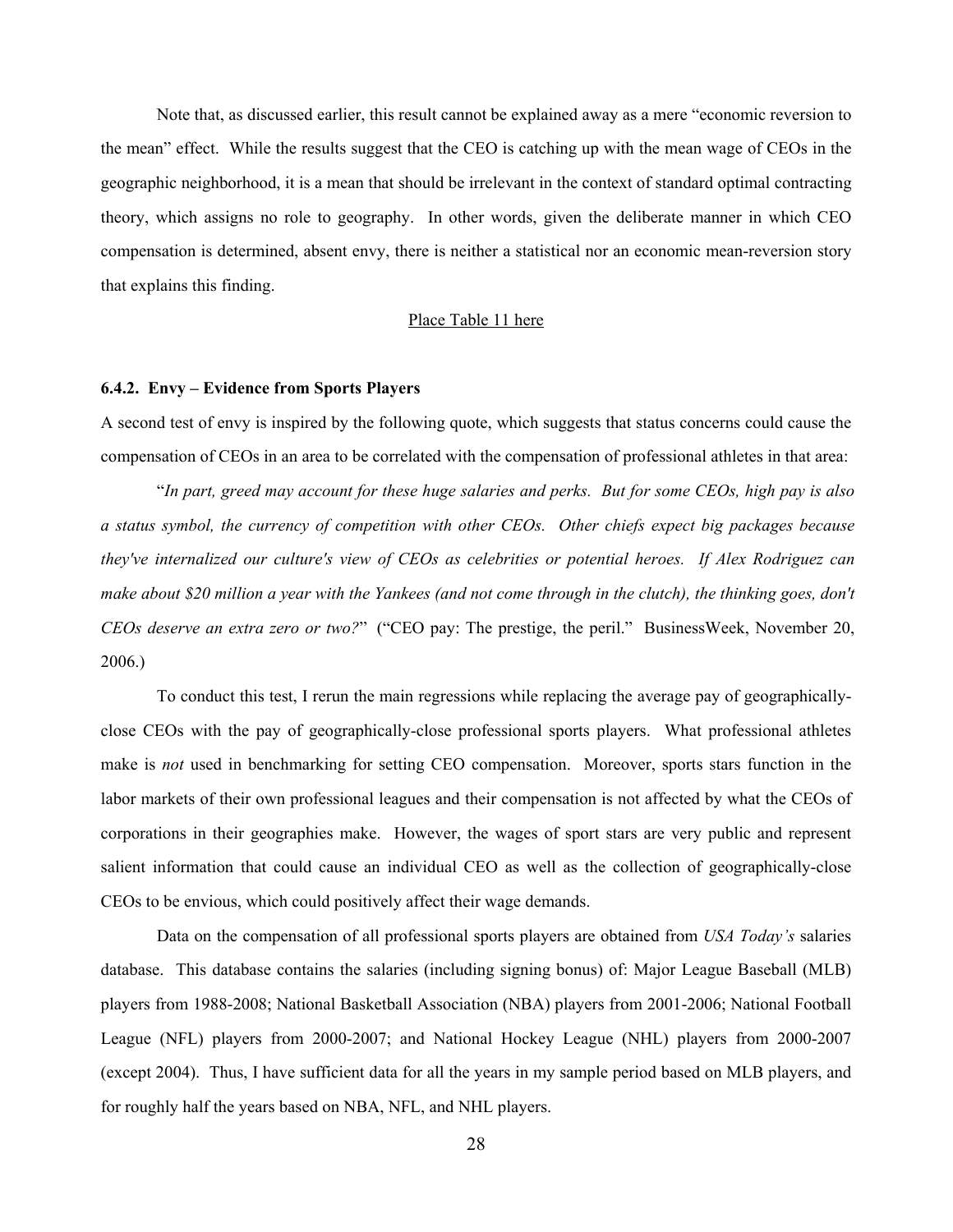To calculate the compensation of geographically-close sports players, the following approach is used. For each MLB, NBA, NFL, and NHL team, I first calculate the average compensation of all its players ("team average") and of its top three players ("top 3 average"). For each company, I then locate the sports teams that are geographically close to its headquarters. *Per league*, I then take the average compensation of all the geographically-close teams (average of "team average") and top three players (average of "top 3 average"). As an additional sports player compensation variable I take the highest compensation of all geographically-close teams and of the top three players *regardless of league*. Since I only have salary (including signing bonus) for sports players, I report only the CEO salary regressions.<sup>40</sup>

Table 12 shows the results based on the top three sports players: CEO compensation is significantly related to the compensation of top sports players in four out of five regressions.<sup>41</sup> For example, the results based on MLB compensation suggests that if the top three geographically-close MLB players earned one percentage point more in the previous year, CEO compensation would be 0.114 percentage points higher this year.

#### Place Table 12 here

While I do not claim that these results establish causation of any sort, envy seems to provide the most plausible explanation for why sports player compensation may affect CEO compensation.<sup>42</sup> To further examine the validity of this, I perform a robustness check in which each city's sports teams are randomly assigned to another city which has one or more sports teams itself (e.g., the New York teams are assigned to Denver, the St. Louis teams to Boston, the Miami teams to Chicago, etc.). The idea is to see if sports stars' salaries are affecting CEO compensation, regardless of location (which would be inconsistent with a spatially-defined envy explanation) or whether wage comparisons with sports stars are location-specific, as required by the envy explanation. Results from this check reveal that CEO compensation is *not* statistically significantly related to salaries of randomly-assigned sports stars (t-statistics generally close to zero; not shown for brevity). Thus, CEO pay is positively and significantly related only to the salaries of local sports stars in the CEO's spatial neighborhood, supporting an envy-based explanation.

 $40$  Regressions using CEO cash compensation yield similar results. Regressions using CEO total compensation yield no significance.

<sup>41</sup> Regressions based on the average compensation of geographically-close sports players yield somewhat weaker results (not shown for brevity).

 $^{42}$  Recall that this result cannot be driven by differences in the cost of living since proxies for cost of living are included in these regressions.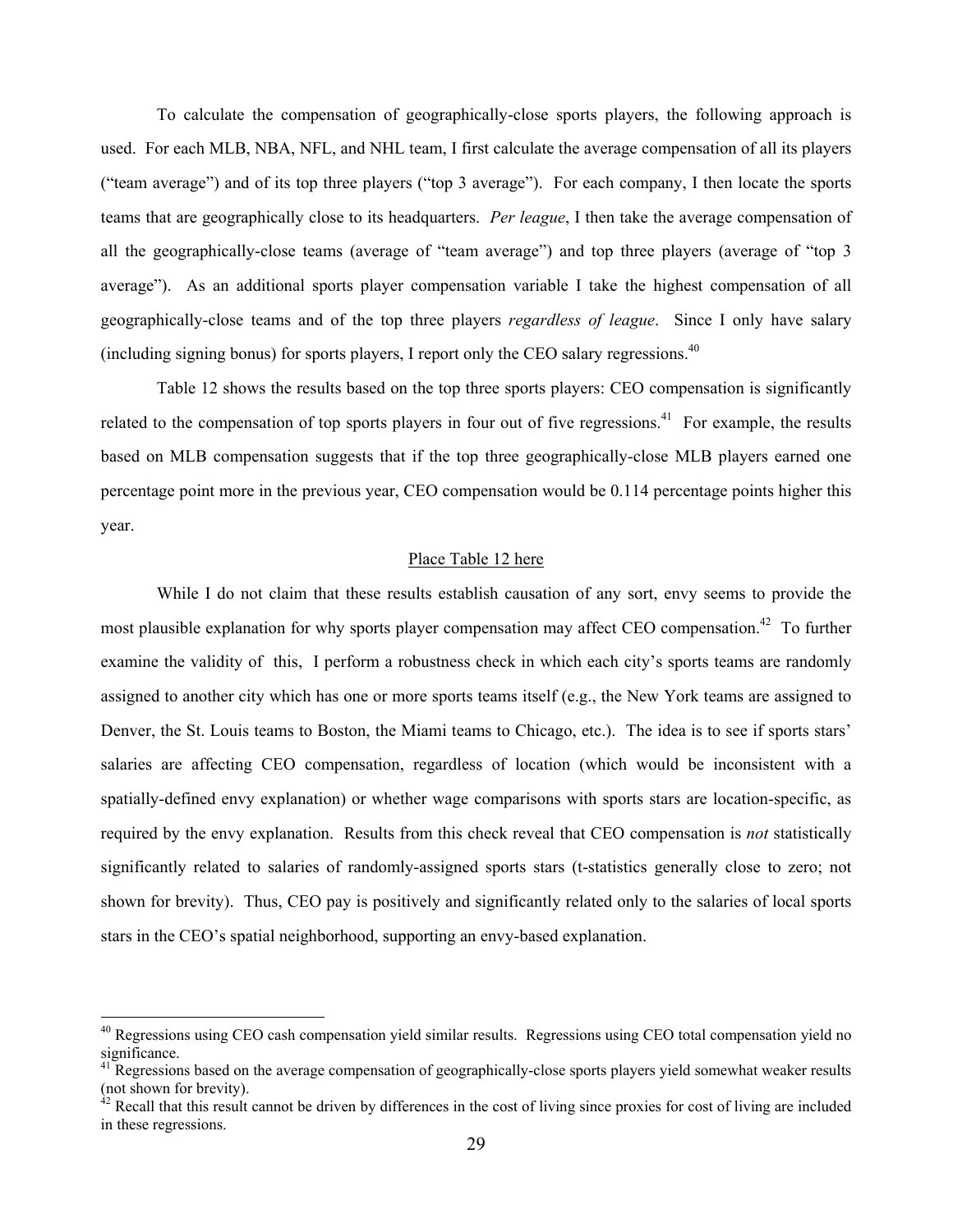As indicated in the Introduction (see also footnotes 10 and 11), I do *not* interpret these results as indicating that the salaries of geographically-proximate sports stars enter explicitly into formal pay-setting discussions for CEOs. It is more likely that higher salaries for sports stars in the area raise the expectations of CEOs (due to envy) when it comes to their compensation, and gives boards of directors "cover" in terms of levels of CEO compensation that are considered "politically acceptable." For example, in many cities, local newspapers routinely report the highest-paid people in the area, and include CEOs and sports stars in the group. Higher wages for sports stars can not only spark CEO envy but also make higher CEO salaries stick out less prominently for critics to target.

#### **6.4.3. Could the Dynamics of CEO Pay Adjustments be Driven by Learning About Skill?**

The results suggest that envy provides the most plausible explanation for why CEO pay is geographically clustered. It is important, however, to examine whether alternative stories can potentially explain the CEO pay *dynamics* documented above. One possibility – which cannot explain geographic clustering of CEO pay per se – is initial undervaluation of CEO talent and subsequent learning through time. To see why, note that *conditional* on geographic clustering of CEO compensation, there should be some heterogeneity in say CEO age within each geography. Older CEOs, who have survived dismissal, have higher revealed ability/quality than younger CEOs within that geography. Over time, the wages of successful younger CEOs will adjust upward to the mean within the geography due to intertemporal talent revelation. If this alternative story of CEO pay adjustment dynamics has merit, then I should find that the results are the strongest for CEOs who have been on the job for a relatively short time since the uncertainty and related learning about quality should be the greatest for these CEOs. I therefore split the sample into CEOs with short tenures (up to and including 3 years) and those with long tenures (exceeding 3 years) and rerun the regressions.

Table 13 contains the results. Consistent with this alternative explanation, the coefficient on the CEO salary gap is indeed bigger for CEOs with short tenures (see Panel A) than for those with long tenures (see Panel B). However, the coefficient on the cash compensation gap is not significant for CEOs with short tenures while being highly significant for CEOs with long tenures. Furthermore, the coefficients on the CEO total compensation gap are similar across the two groups. Thus, these results provide at best mixed support for this learning story as an explanation of the dynamics of CEO pay adjustments, but do not shed light on why the clustering of CEO pay occurs in the first place.

## Place Table 13 here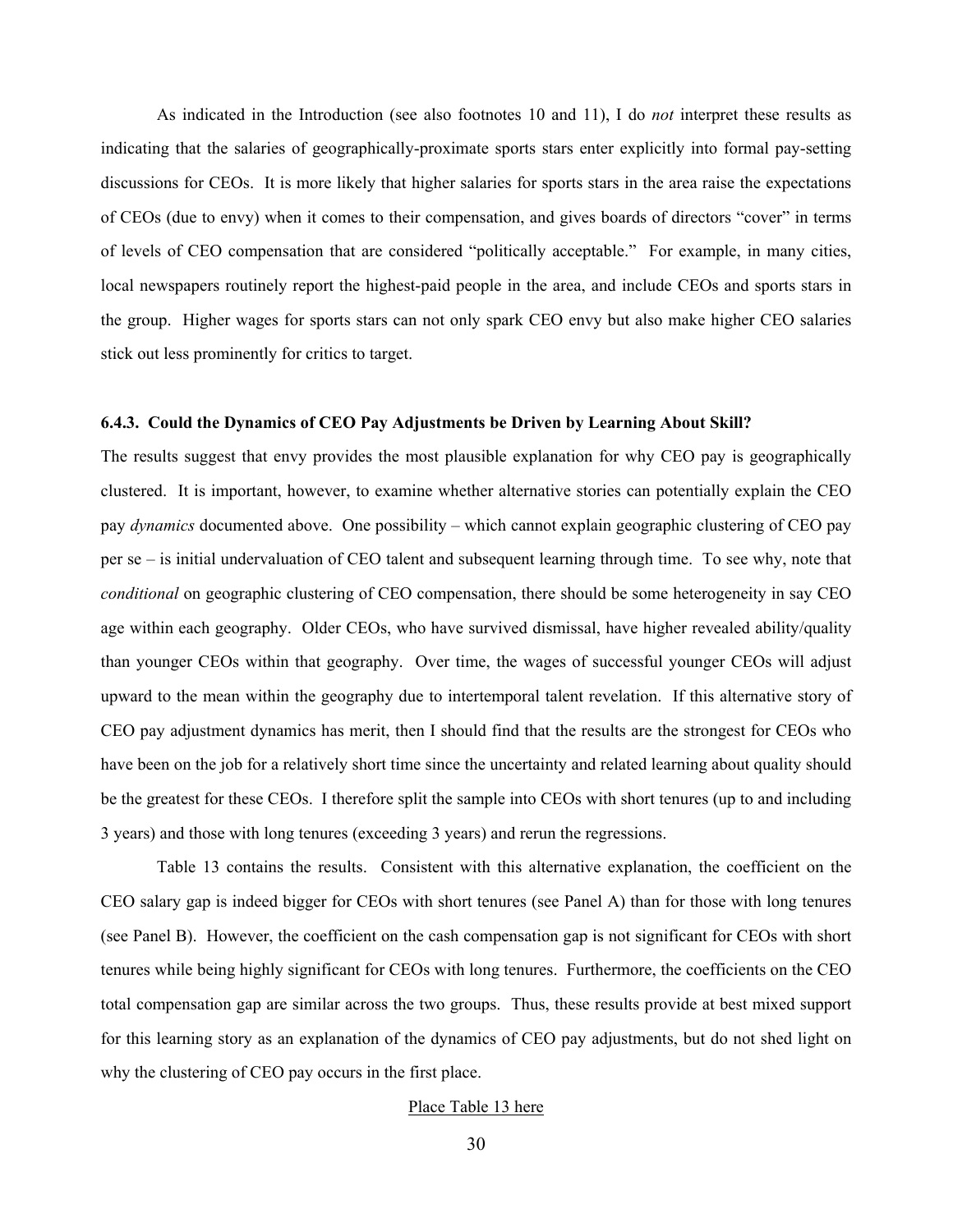#### **7. SUMMARY AND CONCLUSION**

This paper has examined whether CEO compensation depends on how much geographically-close CEOs earn, and if so, why. The results show that CEO compensation exhibits a strong geographical bias: CEO compensation is positively and significantly related to the level of compensation of CEOs employed at firms headquartered within a 100-kilometer radius. These results were obtained while controlling for other factors that have been found to affect CEO compensation, including CEO age, CEO tenure, firm size, growth options, firm performance, year and industry fixed effects. All regressions also included the average (or median) compensation of similar-sized firms in the same industry, and proxies for local market conditions. The results are robust to using a variety of alternative specifications, including additional control variables, and using instrumental variable regressions.

 Several potential explanations for this effect were examined. First, the results could be driven by the effect of local labor market competition for CEOs. I find that this effect cannot explain the results. Second, firms within a given geography may simply hire CEOs with similar performance-relevant attributes. My empirical tests suggest that this is not the case. Third, it is possible that CEO compensation reflects the social-interaction effect proposed by Murphy, Shleifer, and Vishny (1993) and Glaeser, Sacerdote, and Scheinkman (1996), which would predict that CEO compensation is largely influenced by compensation policies at leading firms (rather than all firms) in the geographic vicinity. The empirical evidence does not support this hypothesis. Fourth, CEOs may exhibit envy, so that their concern with the compensation of geographically-proximate CEOs in their reference group could lead to geographical clustering of CEO pay. The empirical evidence is most supportive of this hypothesis.

While envy seems to provide the most plausible explanation for why CEO pay is geographically clustered, the CEO pay dynamics documented above are potentially consistent with both envy and a learning-about-CEO-quality story. I do find some evidence in support of this alternative hypothesis, but it is not as strong as the evidence in support of the envy hypothesis. Moreover, the learning story cannot explain why geographic clustering of CEO pay occurs in the first place.

Given that envy, like risk aversion, has deep evolutionary roots (e.g., Foster, 1972; Robson, 2001), it should perhaps not be surprising that it affects CEO pay, possibly through a deep parameter like the CEO's reservation wage. Future research could focus on the effects of envy on other corporate finance decisions.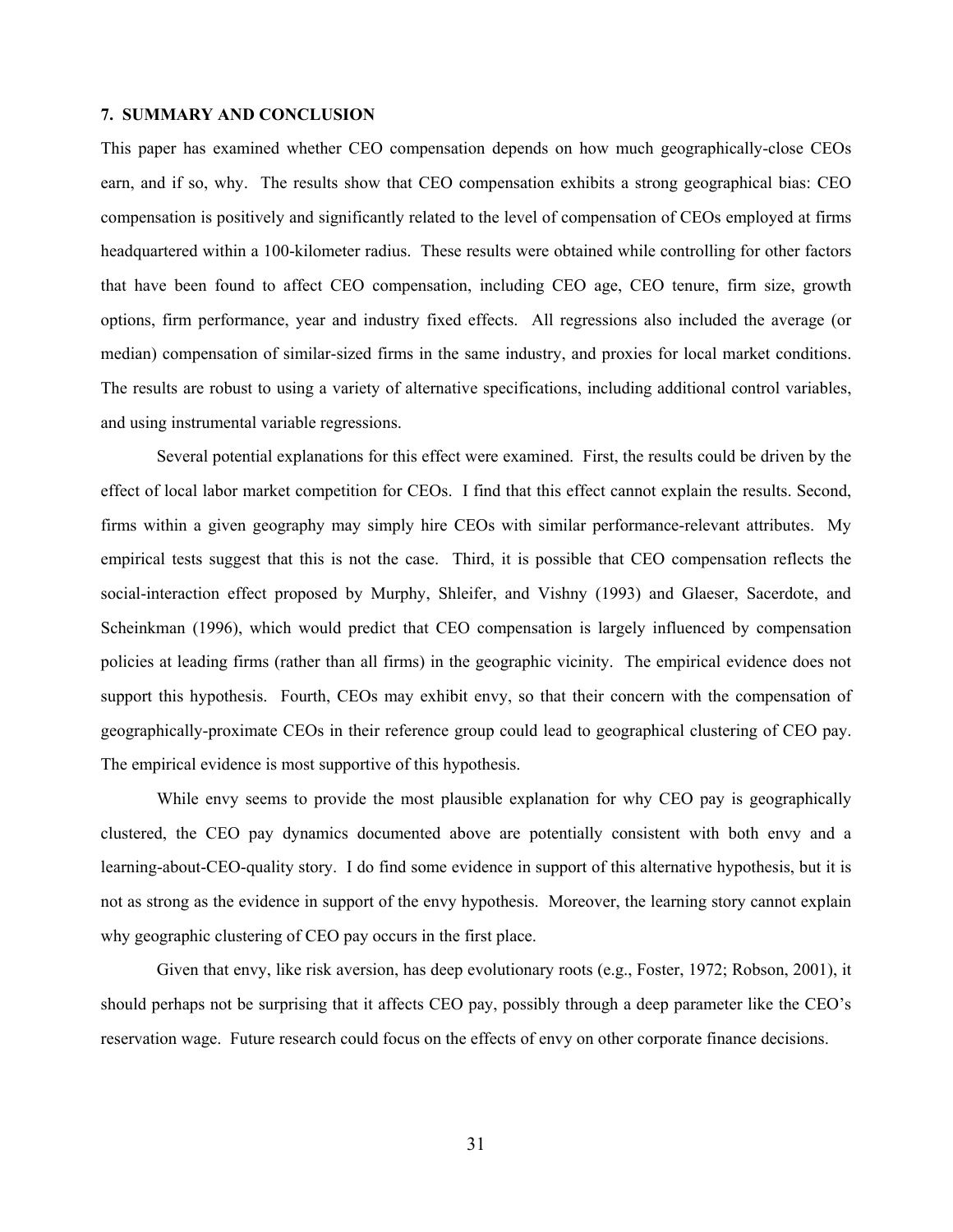## **References**

- Adams, J. Stacey, 1963, Toward an understanding of equity, Journal of Abnormal and Social Psychology 37: 422-436.
- Akerlof, George A., and Janet L. Yellen, 1990, The fair wage-effort hypothesis and unemployment, Quarterly Journal of Economics 105: 255-283.
- Aquinas, Thomas, 1265-1274, Summa Theologiae.
- Baker, Malcolm, and Paul A. Gompers, 2003, The determinants of board structure at the initial public offering, Journal of Law and Economics 46: 569-598.
- Bartling, Bjorn, and Ferdinand A. von Siemens, 2010, The intensity of incentives in firms and markets: Moral hazard with envious agents, Labour Economics 17: 598-607.
- Bebchuk, Lucian, and Jesse Fried, 2004, Pay without performance: The unfulfilled promise of executive compensation, Cambridge, MA: Harvard University Press.
- Bebchuk, Lucian, and Yaniv Grinstein, 2005, The growth of executive pay, Oxford Review of Economic Policy 21: 283-303.
- Bertrand, Marianne, and Sendhil Mullainathan, 2001, Are CEOs rewarded for luck? The ones without principals are, Quarterly Journal of Economics 96: 901-932.
- Bizjak, John M., Michael L. Lemmon, and Lalitha Naveen, 2008, Does the use of peer groups contribute to higher pay and less efficient compensation?, Journal of Financial Economics 90: 152-168.
- Blau, Gary, 1994, Testing the effect of level and importance of pay referents on pay level satisfaction, Human Relations 47: 1251-1268.
- Bognanno, Michael L., 2001, Corporate tournaments, Journal of Labor Economics 19: 290-315.
- Butler, Alexander W., 2008, Distance still matters: Evidence from municipal bond underwriting, Review of Financial Studies 21: 763-784.
- Chhaochharia, Vidhi, and Yaniv Grinstein, 2009, CEO compensation and board structure, Journal of Finance 64: 231-261.
- Clark, Andrew E., and Andrew J. Oswald, 1996, Satisfaction and comparison income, Journal of Public Economics 61: 359-381.
- Core, John E., Robert W. Holthausen, and David F. Larcker, 1999, Corporate governance, chief executive officer compensation, and firm performance, Journal of Financial Economics 51: 371-406.
- Coval, Joshua, and Tobias Moskowitz, 1999, Home bias at home: Local equity preference in domestic portfolios, Journal of Finance 54: 2045-2073.
- Coval, Joshua, and Tobias Moskowitz, 2001, Geography of investment: informed trading and asset prices, Journal of Political Economy 109: 811-841.
- DeAngelo, Harry, and Eugene Rice, 1983, Antitakeover charter amendments and stockholder wealth, Journal of Financial Economics 11: 329–359.
- Dittmar, Amy, and Jan Mahrt-Smith, 2007, Corporate governance and the value of cash holdings, Journal of Financial Economics 83: 599–634.
- Dlugosz, Jen R., Rudiger Fahlenbrach, Paul Gompers, and Andrew Metrick, 2006, Large blocks of stock: Prevalence, size, and measurement, Journal of Corporate Finance 12: 594-618.
- Duesenberry, James S., 1949, Income, saving and the theory of consumer behavior, Harvard University Press, Cambridge, Massachussetts.
- Dur, Robert, and Amihai Glazer, 2008, Optimal contracts when a worker envies his boss, Journal of Law, Economics and Organization 24: 120-137.
- Easterlin, Richard A., 1995, Will raising the incomes of all increase the happiness of all?, Journal of Economic Behavior and Organization 27: 35-57.
- Elster, John, 1991, Envy in social life, in Richard J. Zeckhauser, ed., Strategy and Choice, Cambridge, Massachusetts and London, England: The MIT Press.
- Engelberg, Joseph, Pengjie Gao, and Christopher A. Parsons, 2010, The price of a CEO's rolodex, working paper.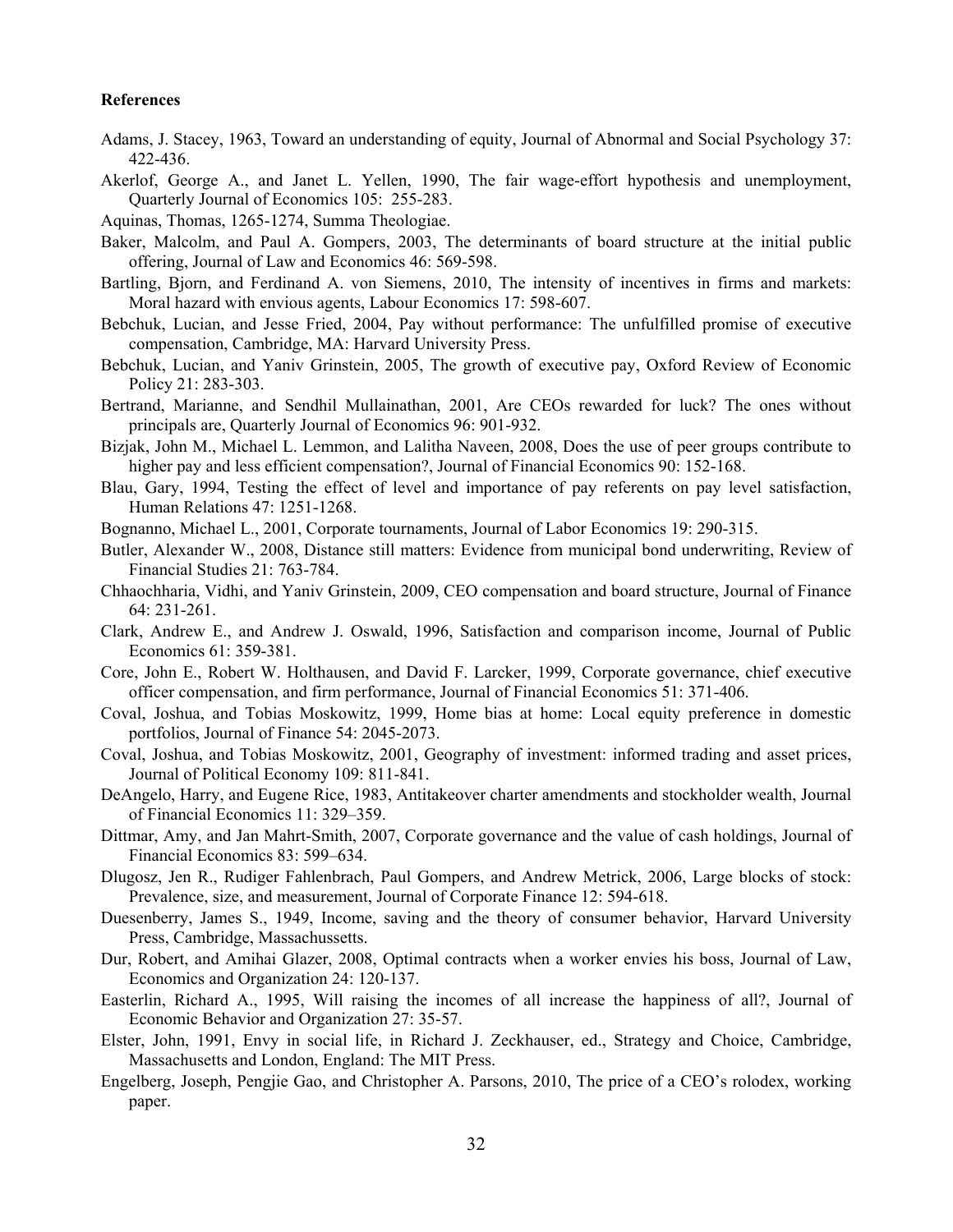Fahlenbrach, Rudiger, 2009, Shareholder rights, boards, and CEO compensation, Review of Finance 13: 81- 113.

- Faulkender, Michael, and Jun Yang, 2010, Inside the black box: The role and composition of compensation peer groups, Journal of Financial Economics 96: 257-270.
- Ferrer-i-Carbonell, Ada, 2005, Income and well-being: An empirical analysis of the comparison income effect, Journal of Public Economics 89: 997-1019.
- Festinger, Leon, 1954, A theory of social comparison processes, Human Relations 7: 117-140.
- Foster, George M., 1972, The anatomy of envy, Current Anthropology 13: 165–202.
- Fracassi, Cesare, and Geoffrey Tate, forthcoming, External networking and internal firm governance, Journal of Finance.
- Frank, Robert H., 1984a, Are workers paid their marginal products?, American Economic Review 74: 549- 571.
- Frank, Robert H., 1984b, Interdependent preferences and the competitive wage structure, Rand Journal of Economics 15: 510-520.
- Frank, Robert H., 1985, Choosing the right pond: Human behavior and the quest for status, Oxford University Press, New York.
- Gabaix, Xavier, and Augustin, Landier, 2008, Why has CEO pay increased so much?, Quarterly Journal of Economics 123: 49-100.
- Gartrell, C. David, 1982, On the visibility of wage referents, Canadian Journal of Sociology 7: 117-143.
- Gibbons, Robert, and Kevin J. Murphy, 1992, Optimal incentive contracts in the presence of career concerns: Theory and evidence, Journal of Political Economy 100: 468-505.
- Gillan, Stuart L., and Laura T. Starks, 2000, Corporate governance proposals and shareholder activism: The role of institutional investors, Journal of Financial Economics 57: 275–305.
- Glaeser, Edward L., Bruce Sacerdote, and Jose A. Scheinkman, 1996, Crime and social interactions, Quarterly Journal of Economics 111: 507-548.
- Goel, Anand M., and Anjan V. Thakor, 2005, Green with envy: Implications for corporate investment distortions, Journal of Business 78: 2255-2288.
- Goel, Anand M., and Anjan V. Thakor, 2010, Do envious CEOs cause merger waves?, Review of Financial Studies 23: 487-517.
- Gompers, Paul A., Joy L. Ishii, and Andrew Metrick, 2003, Corporate governance and equity prices, Quarterly Journal of Economics 118: 107–155.
- Goodman, Paul S., 1974, An examination of referents used in the evaluation of pay, Organizational Behavior and Human Performance 12: 170-195.
- Grossman, Sanford J., and Oliver Hart, 1983, An analysis of the principal-agent problem, Econometrica 51:7-46.
- Grund, Christian, and Dirk Sliwka, 2005, Envy and compassion in tournaments, Journal of Economics and Management Strategy 14: 187–207.
- Hall, Brian, and Jeffrey Liebman, 1998, Are CEOs really paid like bureaucrats?, Quarterly Journal of Economics 93: 653-691.
- Hermalin, Benjamin, and Michael Weisbach, 1998, Endogenously chosen boards of directors and their monitoring of the CEO, American Economic Review 88: 96-118.
- Hill, Sarah E., and David M. Buss, 2008, The evolutionary psychology of envy, in R. Smith editor Envy: Theory and research, Oxford University Press: New York.
- Hollander, Heinz, 2001, On the validity of utility statements: Standard theory versus Duesenberry's, Journal of Economic Behavior and Organization 45: 227-249.
- Holmstrom, Bengt, 1979, Moral hazard and observability, Bell Journal of Economics 10: 74-91.
- Holmstrom, Bengt, and Joan Ricart i Costa, 1986, Managerial incentives and capital management, Quarterly Journal of Economics 101: 835-860.
- Hong, Harrison, Jeffrey D. Kubik, Jeremy C. Stein, 2004, Social interaction and stock-market participation, Journal of Finance 59: 137-163.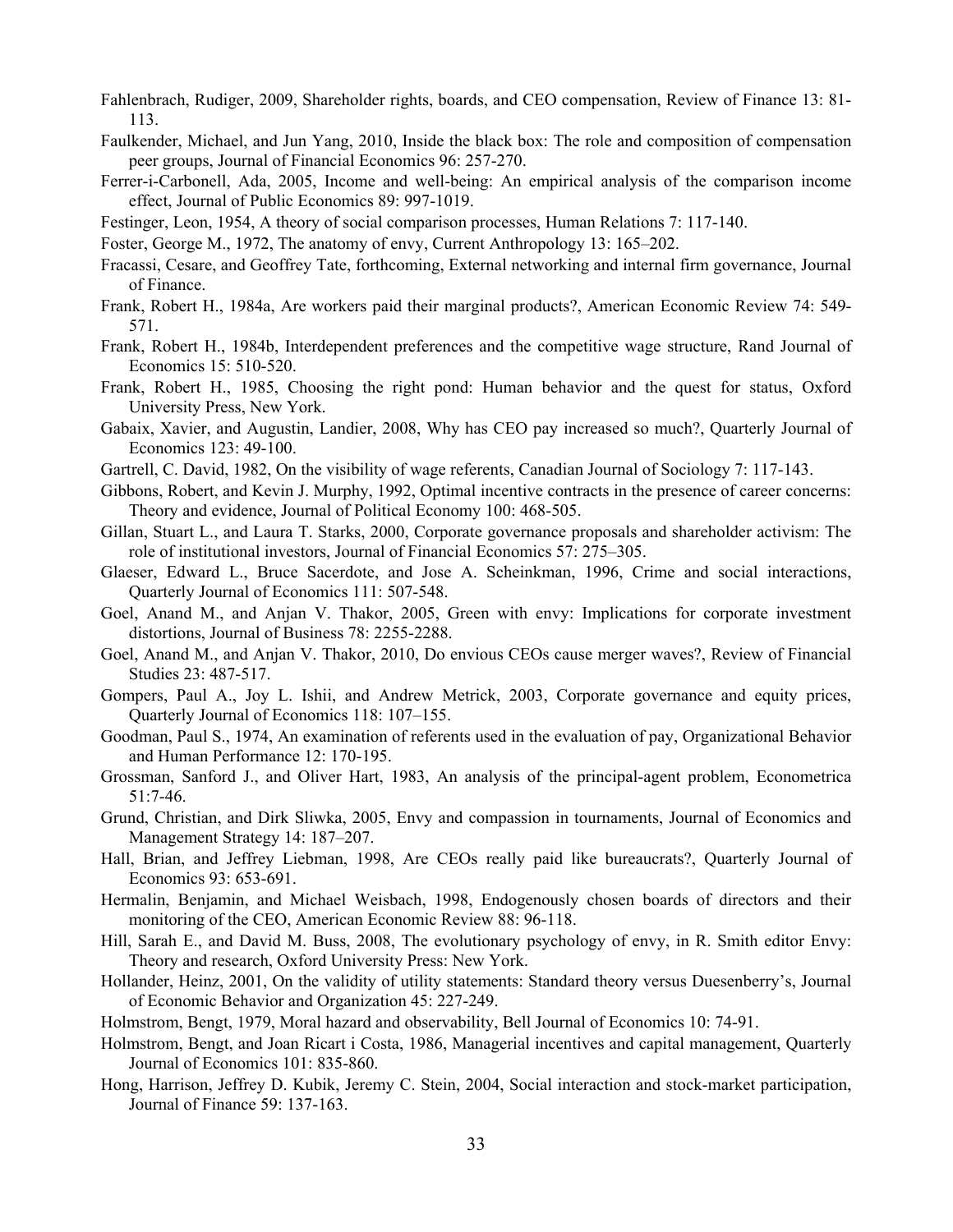Hong, Harrison, Jeffrey D. Kubik, Jeremy C. Stein, 2005, Thy neighbor's portfolio: Word-of-mouth effects in the holdings and trades of money managers, Journal of Finance 60: 2801-2824.

Huberman, Gur, 2001, Familiarity breeds investment, Review of Financial Studies 14: 659–680.

- Jensen, Michael C., and William H. Meckling, 1976, Theory of the firm: Managerial behavior, agency costs and ownership structure, Journal of Financial Economics 3: 305-360.
- Jensen, Michael C., and Kevin J. Murphy, 1990, Performance pay and top-management incentives, Journal of Political Economy 98: 225-64.
- John, Kose, and Dalida Kadyrzhanova, 2008, Relative governance, working paper.
- Kapteyn, Arie, and Floor G. van Herwaarden, 1980, Interdependent welfare functions and optimal income distribution, Journal of Public Economics 14: 375-397.
- Kapteyn, Arie, Sara van de Geer, Huib van de Stadt, and Tom Wansbeek, 1997, Interdependent preferences: An econometric analysis, Journal of Applied Econometrics 12: 665-686.
- Kedia, Simi, and Shiva Rajgopal, 2009, Neighborhood matters: The impact of location on broad based stock option plans, Journal of Financial Economics 92: 109-127.
- Kennan, John, and James Walker, 2008, The effect of expected income on individual migration decisions, working paper.
- Keynes, John M., 1930, Economic possibilities for our grandchildren, in John M. Keynes Essays in persuasion, New York: Norton.
- Kuhnen, Camelia M., and Jeffrey Zwiebel, 2009, Executive pay, hidden compensation, and managerial entrenchment, working paper.
- Kulik, Carol T., and Maureen L. Ambrose, 1992, Personal and situational determinants of referent choice, Academy of Management Review 17: 212-237.
- Lambert, Richard A., David F. Larcker, and Keith Weigelt, 1993, The structure of organizational incentives, Administrative Science Quarterly 38: 438-461.
- Lazear, Edward P., 1989, Pay equality and industrial politics, Journal of Political Economy 97: 561-580.
- Lazear, Edward P., 1998, Personnel economics for managers, New York, John Wiley & Sons.
- Lee, Raymond T., and James E. Martin, 1991, Internal and external referents as predictors of pay satisfaction, Journal of Occupational Psychology 64: 57-66.
- Leary, Mark T., and Michael R. Roberts, 2009, Do peer firms affect corporate financial policy?, working paper.
- Levine, David I., 1991, Cohesiveness, productivity, and wage dispersion, Journal of Economic Behavior and Organization 15: 237-255.
- Lorsch, Jay W., and Elizabeth Maciver, 1989, Pawns or potentates: The reality of America's corporate boards, Harvard Business School Press, Cambridge, MA.
- Luttmer, Erzo F. P., 2005, Neighbors as negatives: Relative earnings and well-being, Quarterly Journal of Economics 120: 963-1002.
- Malloy, Christopher J., 2005, The geography of equity analysis, Journal of Finance 60: 719-755.
- Martin, James E., and Raymond T. Lee, 1992, Pay knowledge and referents in a tiered-employment setting, Industrial Relations 47: 654-670.
- Marx, Karl, 1849, Wage labour and capital, in Karl Marx and F. Engel, Selected Works, Vol.1, Moscow: Progress Publishers.
- McBride, Michael, 2001, Relative-income effects on subjective well-being in the cross-section, Journal of Economic Behavior and Organization 45: 251-278.
- Milbourn, Todd T., 2003, CEO reputation and stock-based compensation, Journal of Financial Economics 68: 233-262.
- Murphy, Kevin J., 1999, Executive compensation, in Orley Ashenfelter and David Card (editors), Handbook of Labor Economics Vol. 3b, New York and Oxford: Elsevier Science North Holland.
- Murphy, Kevin M., Andrei Shleifer, and Robert Vishny, 1993, Why is rent seeking so costly to growth?, American Economic Review 73: 409-14.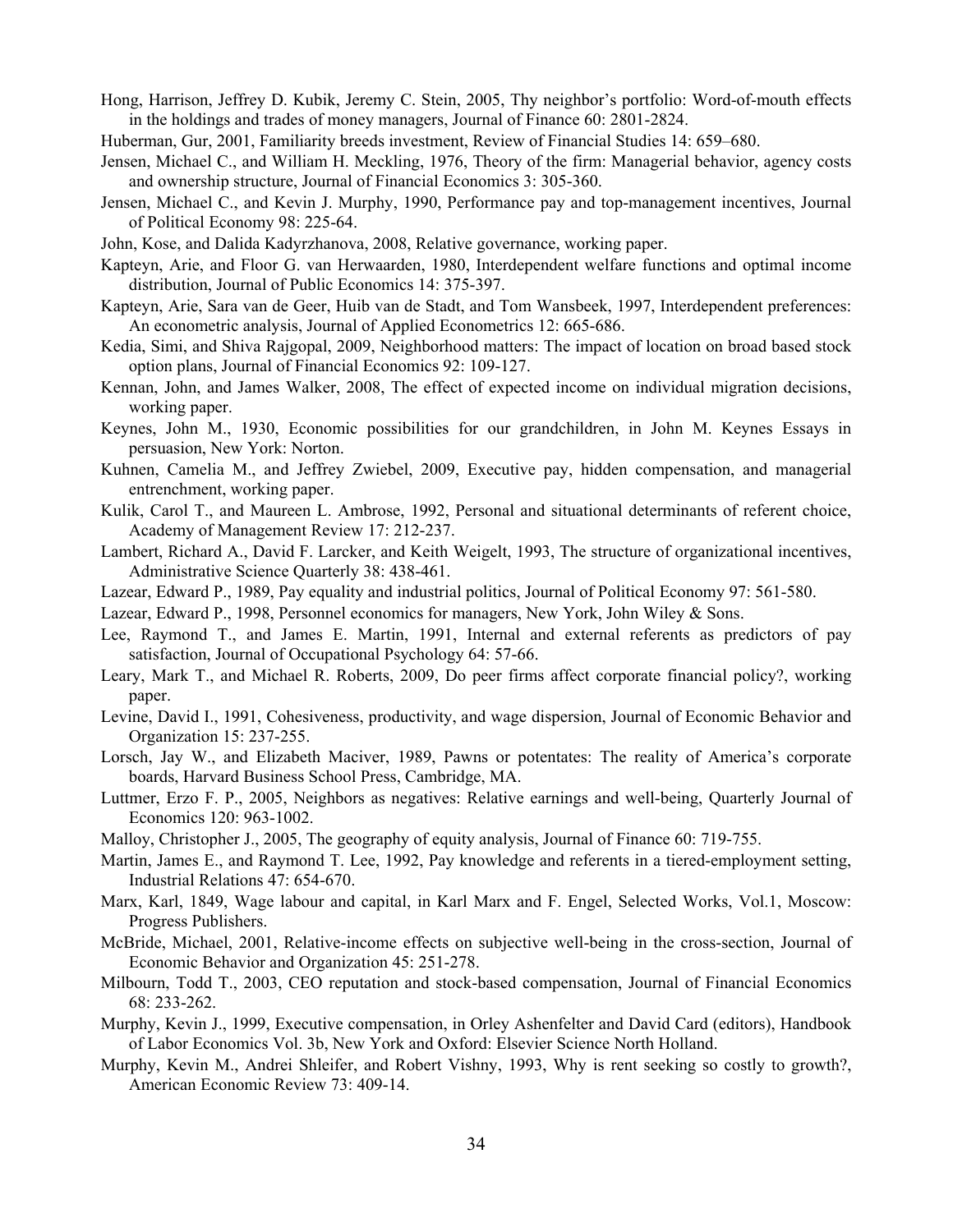- Murphy, Kevin J., and Jerold L. Zimmerman, 1993, Financial performance surrounding CEO turnover, Journal of Accounting and Economics 16: 273-315.
- Nickerson, Jack A., and Todd R. Zenger, 2008, Envy, comparison costs, and the economic theory of the firm, Strategic Management Journal 29: 1429-1449.
- Oldham, Greg R., Carol T. Kulik, Lee P. Stepina, and Maureen L. Ambrose, 1986, Relations between job facet comparisons and employee reactions, Organizational Behavior and Human Decision Processes 38: 28-47.
- Persky, Joseph, and Mo-Yin Tam, 1990, Local status and national social welfare, Journal of Regional Science 30: 229-238.
- Petersen, Mitchell A., and Raghuram G. Rajan, 2002, Does Distance Still Matter? The Information Revolution in Small Business Lending, Journal of Finance 57: 2533-2570.
- Pfeffer, Jeffrey, and Alison Davis-Black, 1992, Salary dispersion, location in the salary distribution, and turnover among college administrators, Industrial & Labor Relations Review 45: 753-63.
- Prendergast, Canice, 1999, The provision of incentives in firms, Journal of Economic Literature 37: 7-63.
- Prendergast, Canice, 2002, The tenuous trade-off between risk and incentives, Journal of Political Economy 110: 1071-1102.
- Ramakrishnan, Ram T. S., and Anjan V. Thakor, 1984, The valuation of assets under moral hazard, Journal of Finance 39: 229-238.
- Richer, Stephen, 1976, Reference-group theory and ability grouping: A convergence of sociological theory and educational research, Sociology of Education 49: 65-71.
- Robson, Arthur J., 2001, The biological basis of economic behavior, Journal of Economic Literature 39: 11- 33.
- Rosen, Sherwin, 1982, Authority, control, and the distribution of earnings, The Bell Journal of Economics 13: 311-323.
- Schoeck, Helmut, 1969, Envy: A theory of social behavior, New York: Harcourt, Brace, and World.
- Shue, Kelly, 2011, Executive networks and firm policies: Evidence from random assignment of MBA peers, working paper.
- Smith, Adam, 1759 reprinted 1976, Theory of moral sentiments, Oxford: Clarendon Press.
- Smith, Richard H., and Sung Hee Kim, 2007, Comprehending envy, Psychological Bulletin 133: 46-64.
- Smith, Clifford W., and Ross L. Watts, 1992, The investment opportunity set and corporate financing, dividend, and compensation policies, Journal of Financial Economics 32: 263-292.
- Solnick, Sara J., and David Hemenway, 1998, Is more always better? A survey on positional concerns, Journal of Economic Behavior and Organization 37: 373-383.
- Spence, Michael A., 1976, Competition in salaries, credentials, and signaling prerequisites for jobs, Quarterly Journal of Economics 91: 51-74.
- Strauss, Helen M., 1968, Reference group and social comparison processes among the totally blind, in H. H. Hyman and E. Singer (editors), Readings in reference group theory and research, New York: Free Press.
- Summers, Timothy P., and Angelo S. DeNisi, 1990, In search of Adam's other: reexamination of referents used in the evaluation of pay, Human Relations 43: 497-511.
- Uysal, Vahap B., Simi Kedia, and Venkatesh Panchapagesan, 2008, Geography and acquirer returns, Journal of Financial Intermediation 17: 256-275.
- Veblen, Thorsten, 1899, The theory of the leisure class, New York: MacMillan.
- Vietorisz, Thomas, and Bennett Harrison, 1973, Labor market segmentation: Positive feedback and divergent development, American Economic Review 63: 366-376.
- Yermack, David, 1997, Good timing: CEO stock option awards and company news announcements, Journal of Finance 52: 449-476.
- Yonker, Scott, 2010, Geography and the market for CEOs, working paper.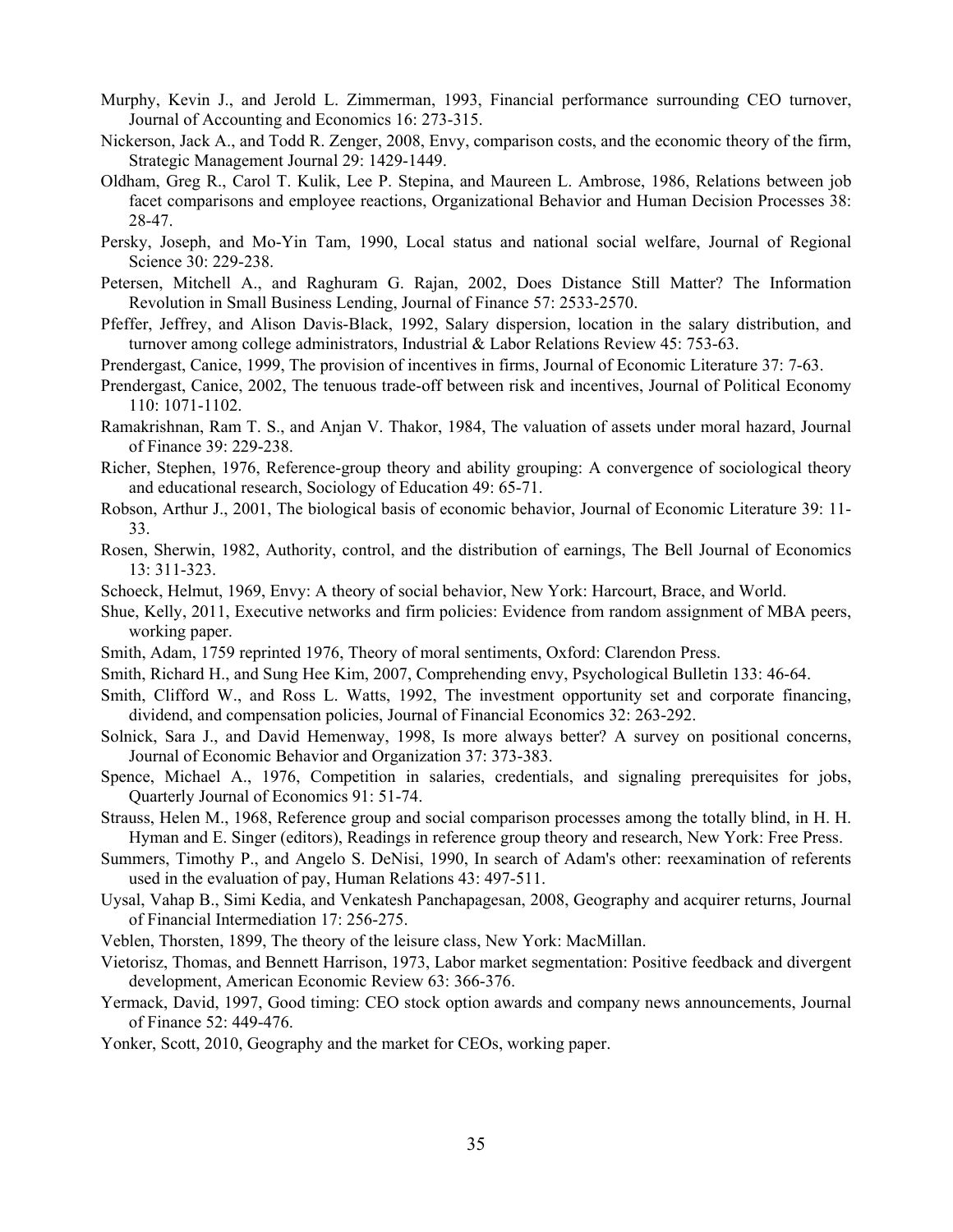## **Table 1: Summary Statistics**

This table provides summary statistics on the regression variables (Panel A), and the top and bottom 25 cities in average compensation of CEOs at firms headquartered within a 100-kilimeter radius in 2005 (Panels B and C, respectively).

Compensation measures: Salary measures the compensation part that is fixed (non-contingent) at the beginning of the year. Cash compensation is the sum of salary and bonus. Total compensation is the sum of salary, bonus, stock and option grants.

The CEO's own compensation is *not* included in the average compensation of geographically-close CEOs and the average industry compensation. The average compensation of geographically-close CEOs is calculated using the previous year's CEO compensation at firms headquartered within a 100-kilometer radius. Average industry peer compensation is the average compensation of CEOs at similarsized firms (i.e. in the same total assets tercile) in the same industry in the previous year.

CEO age is the CEO's age. CEO tenure is the number of years the executive has been the firm's CEO. Firm size is measured as total assets as of the prior fiscal year end. M/B ratio is the market value of equity divided by the book value of equity as of the prior fiscal year end. Stock returns are the average monthly stock returns over the prior fiscal year. Profitability is return on assets, measured as net income divided by total assets as of the prior fiscal year end. Cost of living is based on the ACCRA cost of living index. Per capita income is from the 2000 decennial Census.

#### **Panel A: Summary Statistics on the Regression Variables**

|                                                    | N     | mean   | median | std dev |
|----------------------------------------------------|-------|--------|--------|---------|
| <b>CEO</b> compensation:                           |       |        |        |         |
| Salary (\$K)                                       | 12359 | 655    | 600    | 347     |
| Cash compensation (\$K)                            | 12359 | 1,402  | 968    | 1,637   |
| Total compensation (\$K)                           | 12359 | 4,835  | 2,294  | 22,813  |
| Average compensation of geographically-close CEOs: |       |        |        |         |
| Salary (\$K)                                       | 12359 | 605    | 592    | 148     |
| Cash compensation (\$K)                            | 12359 | 1,305  | 1,192  | 532     |
| Total compensation (\$K)                           | 12359 | 4,408  | 3,876  | 2,759   |
| <b>Control variables:</b>                          |       |        |        |         |
| Avg. industry peer compensation:                   |       |        |        |         |
| Salary (\$K)                                       | 12359 | 608    | 565    | 226     |
| Cash compensation (\$K)                            | 12359 | 1,310  | 1,047  | 850     |
| Total compensation (\$K)                           | 12359 | 4,437  | 3,105  | 3,777   |
| CEO age (years)                                    | 12359 | 55.91  | 56.00  | 7.45    |
| CEO tenure (years)                                 | 12359 | 8.90   | 6.50   | 7.57    |
| Firm size (\$M)                                    | 12359 | 11,078 | 1,212  | 54,284  |
| $M/B$ ratio                                        | 12359 | 2.73   | 2.09   | 1.98    |
| Stock returns $(\% )$                              | 12359 | 1.85   | 1.53   | 4.17    |
| Profitability (%)                                  | 12359 | 3.85   | 4.59   | 9.61    |
| Cost of living                                     | 12359 | 118.76 | 105.90 | 29.23   |
| Per capita income (\$K)                            | 12359 | 23.36  | 22.51  | 6.40    |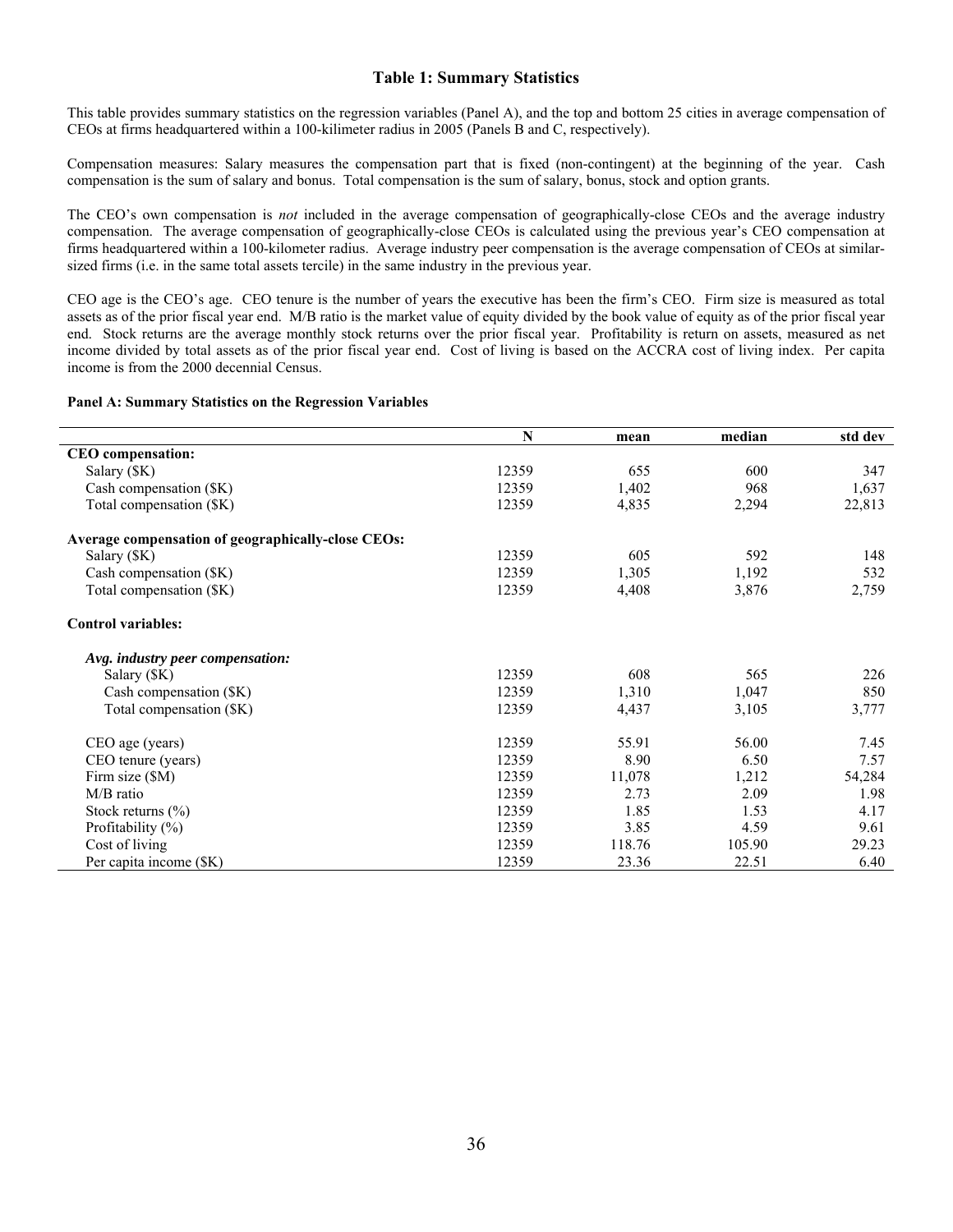|      | <b>Salary</b>       |              | <b>Cash Compensation</b> |              | <b>Total Compensation</b> |                        |
|------|---------------------|--------------|--------------------------|--------------|---------------------------|------------------------|
| Rank | City                | <b>State</b> | <b>City</b>              | <b>State</b> | City                      | <b>State</b>           |
|      | Decatur             | IL           | Carpinteria              | CA           | San Antonio               | TX                     |
| 2    | San Antonio         | <b>TX</b>    | San Antonio              | TX           | Peoria                    | IL                     |
| 3    | Peoria              | IL           | Spring Lake              | NJ           | Jacksonville              | FL                     |
| 4    | Maryville           | TN           | <b>Budd Lake</b>         | NJ           | Las Vegas                 | NV                     |
| 5    | Las Vegas           | NV           | Clinton                  | NJ           | Wayne Heights             | PA                     |
| 6    | Lexington-Fayette   | ΚY           | Princeton                | NJ           | Springfield               | MA                     |
|      | <b>Boise City</b>   | ID           | White House Station      | NJ           | <b>Budd Lake</b>          | $\mathbf{N}\mathbf{J}$ |
| 8    | Montgomery          | AL           | Plainsboro Center        | NJ           | New Orleans               | LA                     |
| 9    | <b>Budd Lake</b>    | NJ           | Red Bank                 | NJ           | Spring Lake               | NJ                     |
| 10   | Columbia            | <b>SC</b>    | Las Vegas                | NV           | Clinton                   | NJ                     |
| 11   | Spring Lake         | NJ           | <b>East Brunswick</b>    | NJ           | Mclean                    | VA                     |
| 12   | Clinton             | NJ           | Mountain Lakes           | NJ           | Princeton                 | NJ                     |
| 13   | Red Bank            | NJ           | Hauppauge                | NY           | Plainsboro Center         | NJ                     |
| 14   | Plainsboro Center   | NJ           | New Brunswick            | NJ           | White House Station       | NJ                     |
| 15   | Princeton           | NJ           | Kenilworth               | NJ           | York                      | PA                     |
| 16   | White House Station | NJ           | Morristown               | NJ           | Covington                 | LA                     |
| 17   | Mountain Lakes      | NJ           | Somerset                 | NJ           | Linthicum                 | MD                     |
| 18   | Newark              | NJ           | New Providence           | NJ           | Columbia                  | MD                     |
| 19   | Morristown          | NJ           | Madison                  | NJ           | Norwalk                   | <b>CT</b>              |
| 20   | New Providence      | NJ           | Watchung                 | NJ           | Red Bank                  | NJ                     |
| 21   | Lyndhurst           | NJ           | Shelton                  | <b>CT</b>    | Westport                  | <b>CT</b>              |
| 22   | Norwalk             | <b>CT</b>    | Bernardsville            | NJ           | <b>Bridgeport</b>         | <b>CT</b>              |
| 23   | Madison             | NJ           | Stamford                 | <b>CT</b>    | Danbury                   | <b>CT</b>              |
| 24   | Watchung            | NJ           | Roseland                 | NJ           | Hauppauge                 | NY                     |
| 25   | Kenilworth          | NJ           | Melville                 | NY           | Lexington-Fayette         | KY                     |

**Panel B: Top 25 Cities in Average Compensation of CEOs at Firms Headquartered within a 100-Kilometer Radius in 2005** 

**Panel C: Bottom 25 Cities in Average Compensation of CEOs at Firms Headquartered within a 100-Kilometer Radius in 2005** 

|      | <b>Salary</b>       |              | <b>Cash Compensation</b> |                           | <b>Total Compensation</b> |              |
|------|---------------------|--------------|--------------------------|---------------------------|---------------------------|--------------|
| Rank | <b>City</b>         | <b>State</b> | <b>City</b>              | <b>State</b>              | City                      | <b>State</b> |
| 25   | Simpsonville        | <b>SC</b>    | Wilmington               | NC                        | Rockford                  | MI           |
| 24   | Watsonville         | CA           | <b>Battle Creek</b>      | MI                        | Cedar Rapids              | <b>IA</b>    |
| 23   | Seattle             | WA           | San Diego                | CA                        | Wilmington                | NC           |
| 22   | Omaha               | GA           | <b>Benton Harbor</b>     | MI                        | Charlotte                 | MI           |
| 21   | Allegan             | МI           | Fort Wayne               | IN                        | St. George                | UT           |
| 20   | <b>Fort Collins</b> | CO           | Exton                    | PA                        | Portland                  | <b>OR</b>    |
| 19   | <b>Battle Creek</b> | MI           | Baton rouge              | LA                        | Greenville                | <b>SC</b>    |
| 18   | Monterey            | CA           | Los Gatos                | CA                        | Exton                     | PA           |
| 17   | Rockford            | MI           | Dalton                   | GA                        | Allegan                   | MI           |
| 16   | Exton               | PA           | Roanoke                  | VA<br>Kalamazoo           |                           | MI           |
| 15   | Fresno              | CA           | Coeur D'Alene            | ID<br><b>Battle Creek</b> |                           | MI           |
| 14   | Portland            | <b>OR</b>    | Greenville               | <b>SC</b>                 | Montgomery                | AL           |
| 13   | Los Gatos           | CA           | Portland                 | <b>OR</b>                 | Coeur D'Alene             | ID           |
| 12   | Albuquerque         | NM           | Simpsonville             | SC                        | <b>Benton Harbor</b>      | MI           |
| 11   | Coeur D'Alene       | ID           | Mosinee                  | WI                        | Albuquerque               | NM           |
| 10   | Fort Wayne          | IN           | Winona                   | <b>MN</b>                 | Simpsonville              | <b>SC</b>    |
| 9    | Tucson              | AZ           | Jackson                  | MS                        | Huntsville                | AL           |
| 8    | Roanoke             | <b>VA</b>    | Myrtle Beach             | <b>SC</b>                 | Tucson                    | AZ           |
|      | Huntsville          | AL           | Albuquerque              | $\rm{NM}$                 | Springfield               | MO           |
| 6    | Provo               | UT           | Huntsville               | AI.                       | Myrtle Beach              | <b>SC</b>    |
| 5    | Springfield         | MO           | Tucson                   | AZ                        | Jackson                   | MS           |
| 4    | Jackson             | MS           | Fresno                   | CA                        | Mosinee                   | WI           |
| 3    | Anchorage           | AK           | Springfield              | M <sub>O</sub>            | Fresno                    | CA           |
| 2    | St. George          | UT           | St. George               | UT                        | Winona                    | MN           |
|      | Winona              | MN           | Anchorage                | АK                        | Anchorage                 | АK           |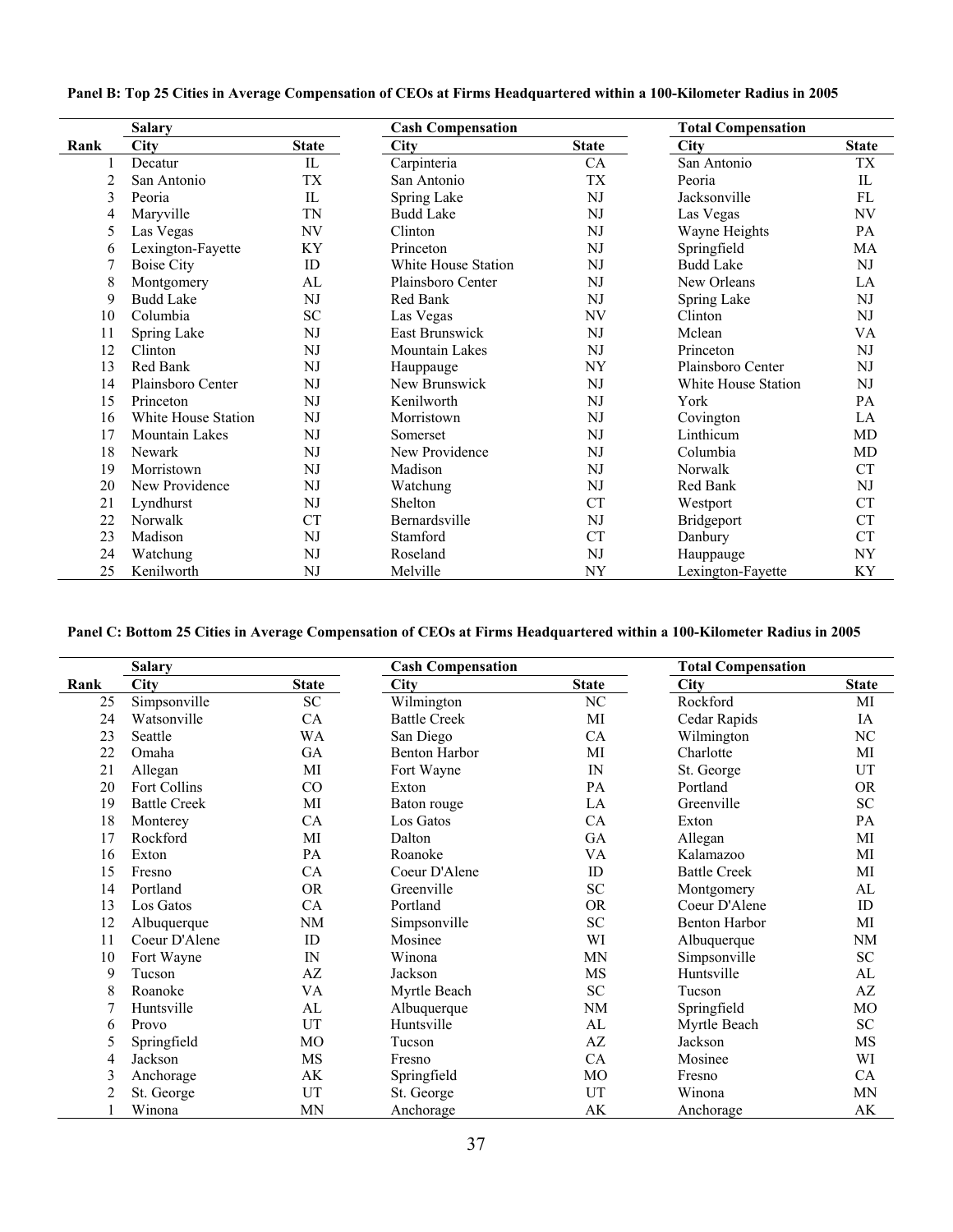# **Table 2: Regressions to Determine the Relationship of CEO Compensation to the Average (***Robustness: Median***) Compensation of Geographically-Close CEOs**

Panel A (B) reports the results of regressing CEO compensation on the average (median) compensation of geographically-close CEOs and control variables. The results show that the average (median) compensation of geographically-proximate CEOs has a positive and significant effect on CEO compensation.

Compensation measures: Salary measures the compensation part that is fixed (non-contingent) at the beginning of the year. Cash compensation is the sum of salary and bonus. Total compensation is the sum of salary, bonus, stock and option grants.

In Panel A (B), the CEO's own compensation is *not* included in the average (median) compensation of geographically-close CEOs and the average (median) industry peer compensation; the average (median) compensation of geographically-close CEOs is calculated using the previous year's CEO compensation at firms headquartered within a 100-kilometer radius. In Panel A (B), average (median) industry peer compensation is the average (median) compensation of CEOs at similar-sized firms, i.e. in the same total assets tercile, in the same industry in the previous year.

CEO age is the CEO's age. CEO tenure is the number of years the executive has been the firm's CEO. Firm size is measured as total assets as of the prior fiscal year end. M/B ratio is the market value of equity divided by the book value of equity as of the prior fiscal year end. Stock returns are the average monthly stock returns over the prior fiscal year. Profitability is return on assets, measured as net income divided by total assets as of the prior fiscal year end. Cost of living is based on the ACCRA cost of living index. Per capita income is from the 2000 decennial Census. Time and industry fixed effects are included but not reported. Industries correspond to the 17 Fama-French industry groupings.

|                                 | <b>Panel A: Main results</b> |               |               | Panel B: Robustness based on median pay |               |               |
|---------------------------------|------------------------------|---------------|---------------|-----------------------------------------|---------------|---------------|
|                                 | log(CEO)                     | log(CEO cash  | log(CEO total | log(CEO)                                | log(CEO cash  | log(CEO total |
| Dependent variable:             | salary)                      | compensation) | compensation) | salary)                                 | compensation) | compensation) |
| Compensation variables based on |                              |               |               |                                         |               |               |
| salary, cash compensation or    |                              |               |               |                                         |               |               |
| total compensation depending on |                              |               |               |                                         |               |               |
| the table column:               |                              |               |               |                                         |               |               |
| log(avg. compensation of        |                              |               |               |                                         |               |               |
| geographically-close CEOs)      | 0.313                        | 0.156         | 0.110         |                                         |               |               |
|                                 | $(3.86)$ ***                 | $(3.54)$ ***  | $(3.13)$ ***  |                                         |               |               |
| $log(avg.$ industry peer        |                              |               |               |                                         |               |               |
| compensation)                   | 0.202                        | 0.096         | 0.112         |                                         |               |               |
|                                 | $(2.38)$ **                  | $(2.05)$ **   | $(4.26)$ ***  |                                         |               |               |
| log(median compensation of      |                              |               |               |                                         |               |               |
| geographically-close CEOs)      |                              |               |               | 0.322                                   | 0.192         | 0.075         |
|                                 |                              |               |               | $(4.41)$ ***                            | $(4.60)$ ***  | $(1.84)$ *    |
| log(median industry peer        |                              |               |               |                                         |               |               |
| compensation)                   |                              |               |               | 0.203                                   | 0.093         | 0.112         |
|                                 |                              |               |               | $(2.40)$ **                             | $(1.98)$ **   | $(4.26)$ ***  |
| CEO age                         | 0.009                        | 0.008         | $-0.001$      | 0.009                                   | 0.008         | $-0.001$      |
|                                 | $(3.34)$ ***                 | $(3.20)$ ***  | $(-0.37)$     | $(3.33)$ ***                            | $(3.16)$ ***  | $(-0.36)$     |
| CEO tenure                      | $-0.002$                     | $-0.003$      | $-0.008$      | $-0.002$                                | $-0.003$      | $-0.008$      |
|                                 | $(-0.87)$                    | $(-1.08)$     | $(-2.77)$ *** | $(-0.83)$                               | $(-1.10)$     | $(-2.76)$ *** |
| Firm size                       | 0.140                        | 0.248         | 0.360         | 0.139                                   | 0.249         | 0.361         |
|                                 | $(6.57)$ ***                 | $(12.54)$ *** | $(22.78)$ *** | $(6.55)$ ***                            | $(12.57)$ *** | $(22.68)$ *** |
| M/B ratio                       | $-0.011$                     | 0.007         | 0.085         | $-0.011$                                | 0.008         | 0.085         |
|                                 | $(-1.41)$                    | (1.02)        | $(10.22)$ *** | $(-1.36)$                               | (1.14)        | $(10.31)$ *** |
| Stock returns                   | 0.000                        | 0.008         | 0.012         | 0.000                                   | 0.007         | 0.012         |
|                                 | (0.09)                       | $(2.86)$ ***  | $(3.47)$ ***  | (0.05)                                  | $(2.81)$ ***  | $(3.46)$ ***  |
| Profitability                   | 0.003                        | 0.007         | 0.004         | 0.003                                   | 0.007         | 0.004         |
|                                 | $(2.78)$ ***                 | $(5.74)$ ***  | $(2.89)$ ***  | $(2.65)$ ***                            | $(5.62)$ ***  | $(2.82)$ ***  |
| Cost of living                  | $-0.001$                     | 0.000         | 0.001         | $-0.001$                                | 0.001         | 0.002         |
|                                 | $(-1.21)$                    | (0.69)        | (1.63)        | $(-1.12)$                               | (1.16)        | $(2.38)$ **   |
| Per capita income               | 0.040                        | 0.095         | 0.149         | 0.049                                   | 0.112         | 0.176         |
|                                 | (0.75)                       | (1.48)        | $(1.99)$ **   | (0.94)                                  | $(1.81)$ *    | $(2.40)$ **   |
| Constant                        | 1.552                        | 2.161         | 2.601         | 1.483                                   | 1.895         | 2.911         |
|                                 | $(2.82)$ ***                 | $(6.02)$ ***  | $(7.46)$ ***  | $(2.86)$ ***                            | $(5.29)$ ***  | $(7.37)$ ***  |
| Nr obs                          | 12359                        | 12359         | 12359         | 12333                                   | 12350         | 12358         |
| Adj R2                          | 0.16                         | 0.28          | 0.40          | 0.16                                    | 0.28          | 0.40          |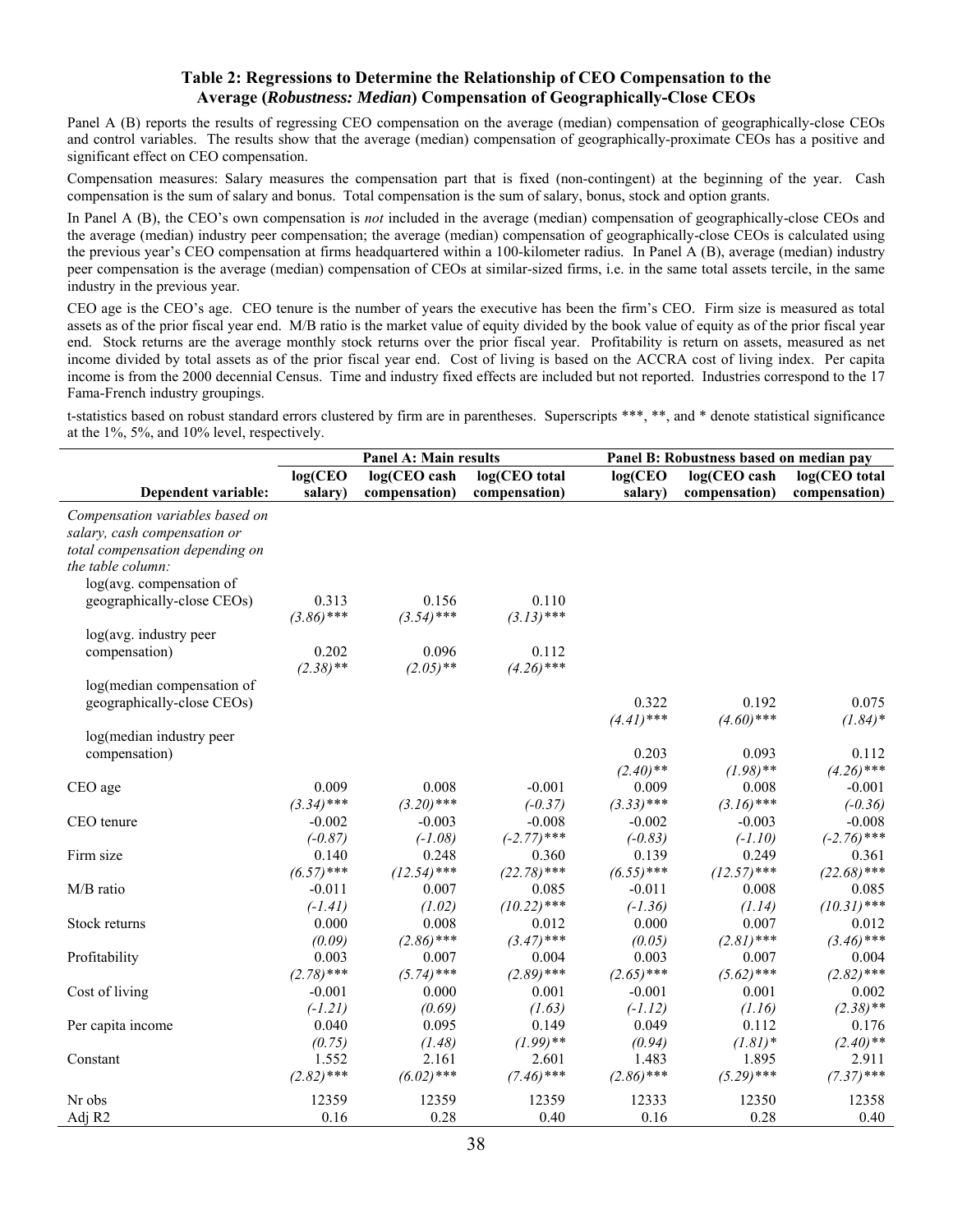## **Table 3: Alternative Cost of Living Controls**

This table uses two alternative cost of living controls (houses over \$1 million and  $3<sup>rd</sup>$  quartile house value) and shows that the average compensation of geographically-proximate CEOs continues to have a positive and significant effect on CEO compensation.

Compensation measures: Salary measures the compensation part that is fixed (non-contingent) at the beginning of the year. Cash compensation is the sum of salary and bonus. Total compensation is the sum of salary, bonus, stock and option grants.

The CEO's own compensation is *not* included in the average compensation of geographically-close CEOs and the average industry peer compensation. The average compensation of geographically-close CEOs is calculated using the previous year's CEO compensation at firms headquartered within a 100-kilometer radius. Average industry peer compensation is the average compensation of CEOs at similarsized firms (i.e. in the same total assets tercile) in the same industry in the previous year.

CEO age is the CEO's age. CEO tenure is the number of years the executive has been the firm's CEO. Firm size is measured as total assets as of the prior fiscal year end. M/B ratio is the market value of equity divided by the book value of equity as of the prior fiscal year end. Stock returns are the average monthly stock returns over the prior fiscal year. Profitability is return on assets, measured as net income divided by total assets as of the prior fiscal year end. Million dollar houses is the fraction of houses over \$1 million from the 2000 decennial Census. Q3 house value is the third quartile house value. Per capita income is from the 2000 decennial Census. Time and industry fixed effects are included but not reported. Industries correspond to the 17 Fama-French industry groupings.

|                                                                                                                         | Panel A: Controlling for the fraction of<br>houses over \$1 million |               |               | Panel B: Controlling for the third quartile<br>house price |               |               |
|-------------------------------------------------------------------------------------------------------------------------|---------------------------------------------------------------------|---------------|---------------|------------------------------------------------------------|---------------|---------------|
|                                                                                                                         | log(CEO)                                                            | log(CEO cash  | log(CEO total | log(CEO)                                                   | log(CEO cash  | log(CEO total |
| Dependent variable:                                                                                                     | salary)                                                             | compensation) | compensation) | salary)                                                    | compensation) | compensation) |
| Compensation variables based on<br>salary, cash compensation or<br>total compensation depending on<br>the table column: |                                                                     |               |               |                                                            |               |               |
| log(avg. compensation of                                                                                                |                                                                     |               |               |                                                            |               |               |
| geographically-close CEOs)                                                                                              | 0.274                                                               | 0.125         | 0.146         | 0.292                                                      | 0.126         | 0.144         |
|                                                                                                                         | $(3.46)$ ***                                                        | $(2.64)$ ***  | $(4.13)$ ***  | $(3.55)$ ***                                               | $(2.48)$ **   | $(3.88)$ ***  |
| $log(avg.$ industry peer                                                                                                |                                                                     |               |               |                                                            |               |               |
| compensation)                                                                                                           | 0.279                                                               | 0.171         | 0.129         | 0.282                                                      | 0.187         | 0.128         |
|                                                                                                                         | $(3.71)$ ***                                                        | $(3.81)$ ***  | $(4.67)$ ***  | $(3.28)$ ***                                               | $(3.75)$ ***  | $(4.27)$ ***  |
| CEO age                                                                                                                 | 0.010                                                               | 0.008         | $-0.002$      | 0.009                                                      | 0.007         | $-0.003$      |
|                                                                                                                         | $(3.67)$ ***                                                        | $(3.03)$ ***  | $(-0.81)$     | $(3.16)$ ***                                               | $(2.47)$ **   | $(-1.00)$     |
| CEO tenure                                                                                                              | $-0.004$                                                            | $-0.003$      | $-0.008$      | $-0.003$                                                   | $-0.001$      | $-0.006$      |
|                                                                                                                         | $(-2.21)$ **                                                        | $(-1.33)$     | $(-2.95)$ *** | $(-1.47)$                                                  | $(-0.59)$     | $(-2.09)$ **  |
| Firm size                                                                                                               | 0.139                                                               | 0.232         | 0.372         | 0.134                                                      | 0.224         | 0.370         |
|                                                                                                                         | $(5.98)$ ***                                                        | $(11.15)$ *** | $(25.03)$ *** | $(4.97)$ ***                                               | $(9.61)$ ***  | $(23.28)$ *** |
| M/B ratio                                                                                                               | $-0.006$                                                            | 0.007         | 0.086         | $-0.009$                                                   | 0.002         | 0.085         |
|                                                                                                                         | $(-0.74)$                                                           | (0.83)        | $(9.58)$ ***  | $(-0.94)$                                                  | (0.17)        | $(8.50)$ ***  |
| Stock returns                                                                                                           | $-0.001$                                                            | 0.008         | 0.014         | $-0.001$                                                   | 0.010         | 0.016         |
|                                                                                                                         | $(-0.44)$                                                           | $(2.56)$ **   | $(4.10)$ ***  | $(-0.17)$                                                  | $(2.74)$ ***  | $(4.31)$ ***  |
| Profitability                                                                                                           | 0.002                                                               | 0.007         | 0.005         | 0.002                                                      | 0.006         | 0.004         |
|                                                                                                                         | $(2.18)$ **                                                         | $(5.12)$ ***  | $(3.02)$ ***  | (1.50)                                                     | $(4.51)$ ***  | $(2.87)$ ***  |
| Million dollar houses                                                                                                   | 4.221                                                               | 5.245         | 4.297         |                                                            |               |               |
|                                                                                                                         | $(2.99)$ ***                                                        | $(3.21)$ ***  | $(2.16)$ **   |                                                            |               |               |
| Q3 house value                                                                                                          |                                                                     |               |               | 0.255                                                      | 0.319         | 0.139         |
|                                                                                                                         |                                                                     |               |               | $(2.17)$ **                                                | $(2.06)$ **   | (0.68)        |
| Per capita income                                                                                                       | $-0.081$                                                            | 0.007         | 0.205         | $-0.063$                                                   | 0.033         | 0.228         |
|                                                                                                                         | $(-1.05)$                                                           | (0.10)        | $(2.80)$ ***  | $(-0.90)$                                                  | (0.47)        | $(3.20)$ ***  |
| Constant                                                                                                                | 1.525                                                               | 2.508         | 1.889         | 1.374                                                      | 2.091         | 1.862         |
|                                                                                                                         | $(2.56)$ **                                                         | $(6.95)$ ***  | $(5.43)$ ***  | $(2.02)$ **                                                | $(4.98)$ ***  | $(5.18)$ ***  |
|                                                                                                                         |                                                                     |               |               |                                                            |               |               |
| Nr obs                                                                                                                  | 9174                                                                | 9174          | 9174          | 7883                                                       | 7883          | 7883          |
| Adj R2                                                                                                                  | 0.20                                                                | 0.28          | 0.43          | 0.17                                                       | 0.25          | 0.42          |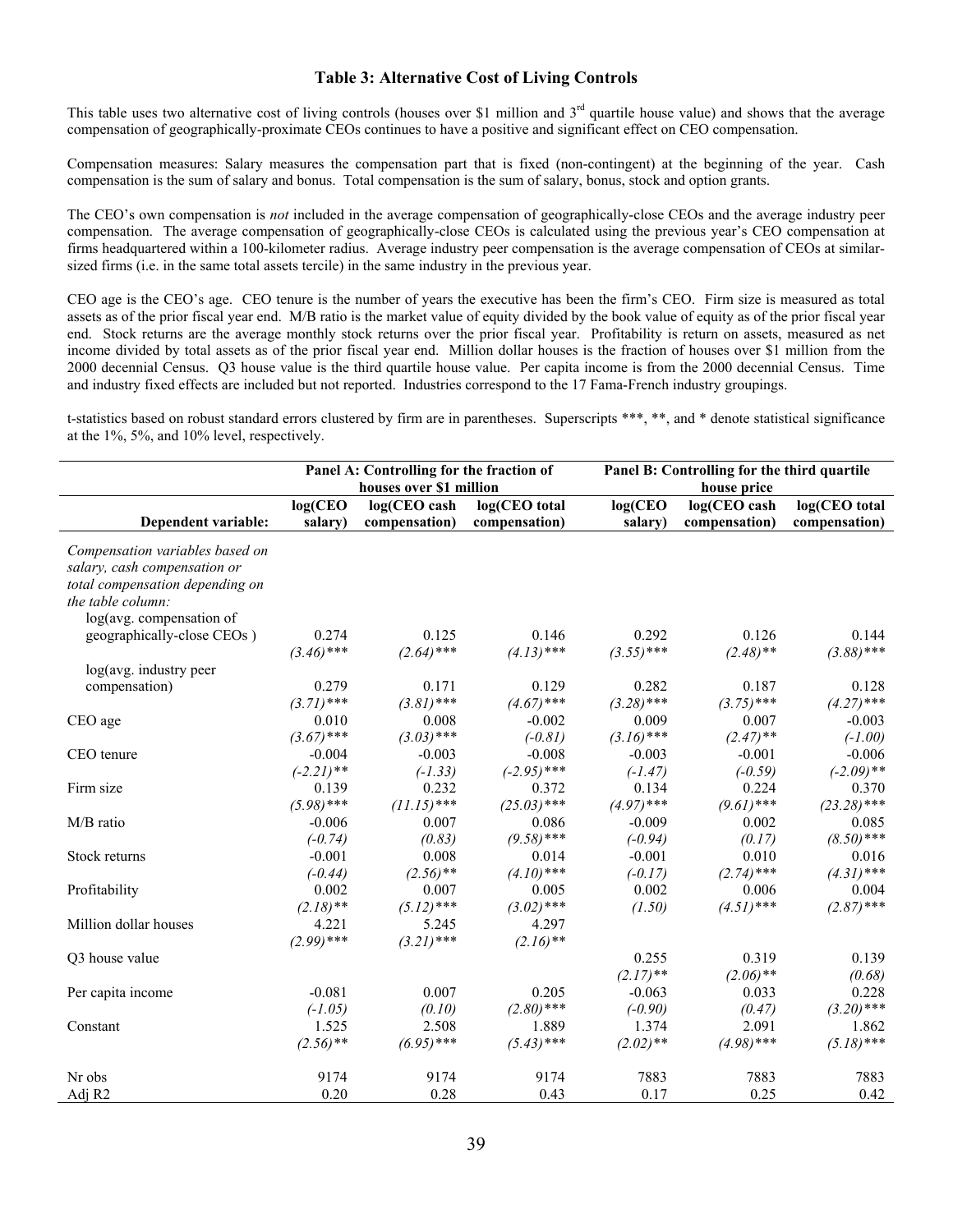## **Table 4: Controlling for CEO Skill, Agency, and Risk Aversion**

This table adds proxies for CEO skill, agency, and risk aversion, and shows that the average compensation of geographically-proximate CEOs generally continues to have a positive and significant effect on CEO compensation.

Compensation measures: Salary measures the compensation part that is fixed (non-contingent) at the beginning of the year. Cash compensation is the sum of salary and bonus. Total compensation is the sum of salary, bonus, stock and option grants.

The CEO's own compensation is *not* included in the average compensation of geographically-close CEOs and the average industry peer compensation. The average compensation of geographically-close CEOs is calculated using the previous year's CEO compensation at firms headquartered within a 100-kilometer radius. Average industry peer compensation is the average compensation of CEOs at similarsized firms (i.e. in the same total assets tercile) in the same industry in the previous year.

CEO age is the CEO's age. CEO tenure is the number of years the executive has been the firm's CEO. Firm size is measured as total assets as of the prior fiscal year end. M/B ratio is the market value of equity divided by the book value of equity as of the prior fiscal year end. Stock returns are the average monthly stock returns over the prior fiscal year. Profitability is return on assets, measured as net income divided by total assets as of the prior fiscal year end. Cost of living is based on the ACCRA cost of living index. Per capita income is from the 2000 decennial Census. External CEO dummy (skill 1), is a dummy that equals one if the CEO joined the firm less than two years prior to becoming CEO. Agency is cash flow divided by total assets as of the prior fiscal year end. Risk aversion is salary divided by total compensation as of the prior fiscal year end. Time and industry fixed effects are included in every panel but not reported. Industries correspond to the 17 Fama-French industry groupings. Panel B includes two education dummies (skill 2) that equal one if the CEO has an MBA or a law degree, respectively (not reported).

|                                 | Panel A: Controlling for skill (one proxy), |               |                |               | Panel B: Controlling for skill (two proxies), |                |  |
|---------------------------------|---------------------------------------------|---------------|----------------|---------------|-----------------------------------------------|----------------|--|
|                                 | agency, and risk aversion                   |               |                |               | agency, and risk aversion                     |                |  |
|                                 | log(CEO)                                    | log(CEO cash  | log(CEO total  | log(CEO)      | log(CEO cash                                  | log(CEO total  |  |
| Dependent variable:             | salary)                                     | compensation) | compensation)  | salary)       | compensation)                                 | compensation)  |  |
| Compensation variables based on |                                             |               |                |               |                                               |                |  |
| salary, cash compensation or    |                                             |               |                |               |                                               |                |  |
| total compensation depending on |                                             |               |                |               |                                               |                |  |
| the table column:               |                                             |               |                |               |                                               |                |  |
| log(avg. compensation of        |                                             |               |                |               |                                               |                |  |
| geographically-close CEOs)      | 0.326                                       | 0.168         | 0.117          | 0.612         | 0.337                                         | 0.099          |  |
|                                 | $(3.54)$ ***                                | $(3.13)$ ***  | $(2.82)$ ***   | $(3.70)$ ***  | $(3.88)$ ***                                  | $(1.71)$ *     |  |
| log(avg. industry peer          |                                             |               |                |               |                                               |                |  |
| compensation)                   | 0.191                                       | 0.087         | 0.117          | 0.126         | $-0.048$                                      | 0.087          |  |
|                                 | $(1.83)$ *                                  | (1.38)        | $(4.20)$ ***   | (0.51)        | $(-0.45)$                                     | $(1.93)*$      |  |
| CEO age                         | 0.011                                       | 0.010         | 0.004          | 0.017         | 0.016                                         | 0.004          |  |
|                                 | $(3.75)$ ***                                | $(3.26)$ ***  | (1.48)         | $(3.53)$ ***  | $(3.15)$ ***                                  | (0.91)         |  |
| CEO tenure                      | $-0.004$                                    | $-0.004$      | $-0.007$       | $-0.005$      | $-0.004$                                      | $-0.007$       |  |
|                                 | $(-1.59)$                                   | $(-1.29)$     | $(-2.41)$ **   | $(-1.92)$ *   | $(-1.15)$                                     | $(-2.24)$ **   |  |
| Firm size                       | 0.136                                       | 0.215         | 0.297          | 0.120         | 0.238                                         | 0.317          |  |
|                                 | $(5.15)$ ***                                | $(8.65)$ ***  | $(17.83)$ ***  | $(2.30)$ **   | $(6.06)$ ***                                  | $(15.23)$ ***  |  |
| M/B ratio                       | $-0.024$                                    | $-0.011$      | 0.052          | $-0.045$      | $-0.034$                                      | 0.048          |  |
|                                 | $(-2.24)$ **                                | $(-1.06)$     | $(5.68)$ ***   | $(-2.34)$ **  | $(-1.73)*$                                    | $(3.37)$ ***   |  |
| Stock returns                   | 0.003                                       | 0.006         | 0.009          | 0.009         | 0.014                                         | 0.016          |  |
|                                 | (0.98)                                      | $(2.13)$ **   | $(2.33)$ **    | $(1.69)^*$    | $(2.56)$ **                                   | $(3.39)$ ***   |  |
| Profitability                   | 0.001                                       | 0.002         | $-0.005$       | 0.002         | 0.002                                         | $-0.001$       |  |
|                                 | (0.29)                                      | (0.51)        | $(-1.08)$      | (0.50)        | (0.43)                                        | $(-0.13)$      |  |
| Cost of living                  | 0.000                                       | 0.001         | 0.001          | $-0.001$      | $-0.001$                                      | 0.001          |  |
|                                 | (0.43)                                      | (1.44)        | $(1.67)$ *     | $(-1.14)$     | $(-1.20)$                                     | (0.81)         |  |
| Per capita income               | 0.013                                       | 0.024         | 0.105          | $-0.069$      | $-0.062$                                      | $-0.092$       |  |
|                                 | (0.19)                                      | (0.30)        | (1.49)         | $(-0.64)$     | $(-0.49)$                                     | $(-0.81)$      |  |
| External CEO dummy (skill 1)    | 0.018                                       | 0.027         | 0.076          | $-0.017$      | $-0.015$                                      | 0.023          |  |
|                                 | (0.54)                                      | (0.84)        | $(2.50)$ **    | $(-0.28)$     | $(-0.26)$                                     | (0.51)         |  |
| Agency                          | 0.189                                       | 0.425         | 0.834          | 0.267         | 0.582                                         | 0.636          |  |
|                                 | (0.47)                                      | (0.90)        | $(1.91)$ *     | (0.76)        | (1.27)                                        | (0.98)         |  |
| Risk aversion                   | $-0.182$                                    | $-0.729$      | $-1.529$       | $-0.408$      | $-0.822$                                      | $-1.690$       |  |
|                                 | $(-2.55)$ **                                | $(-9.85)$ *** | $(-17.36)$ *** | $(-3.52)$ *** | $(-6.69)$ ***                                 | $(-10.97)$ *** |  |
| Constant                        | 1.652                                       | 2.673         | 3.237          | 0.557         | 2.960                                         | 4.380          |  |
|                                 | $(2.05)$ **                                 | $(5.84)$ ***  | $(8.65)$ ***   | (0.35)        | $(3.62)$ ***                                  | $(7.12)$ ***   |  |
| Education dummies (skill 2)     | N                                           | N             | N              | Y             | Y                                             | Y              |  |
| Nr obs                          | 6924                                        | 6924          | 6924           | 2500          | 2500                                          | 2500           |  |
| Adj R2                          | 0.21                                        | 0.36          | 0.55           | 0.20          | 0.33                                          | 0.53           |  |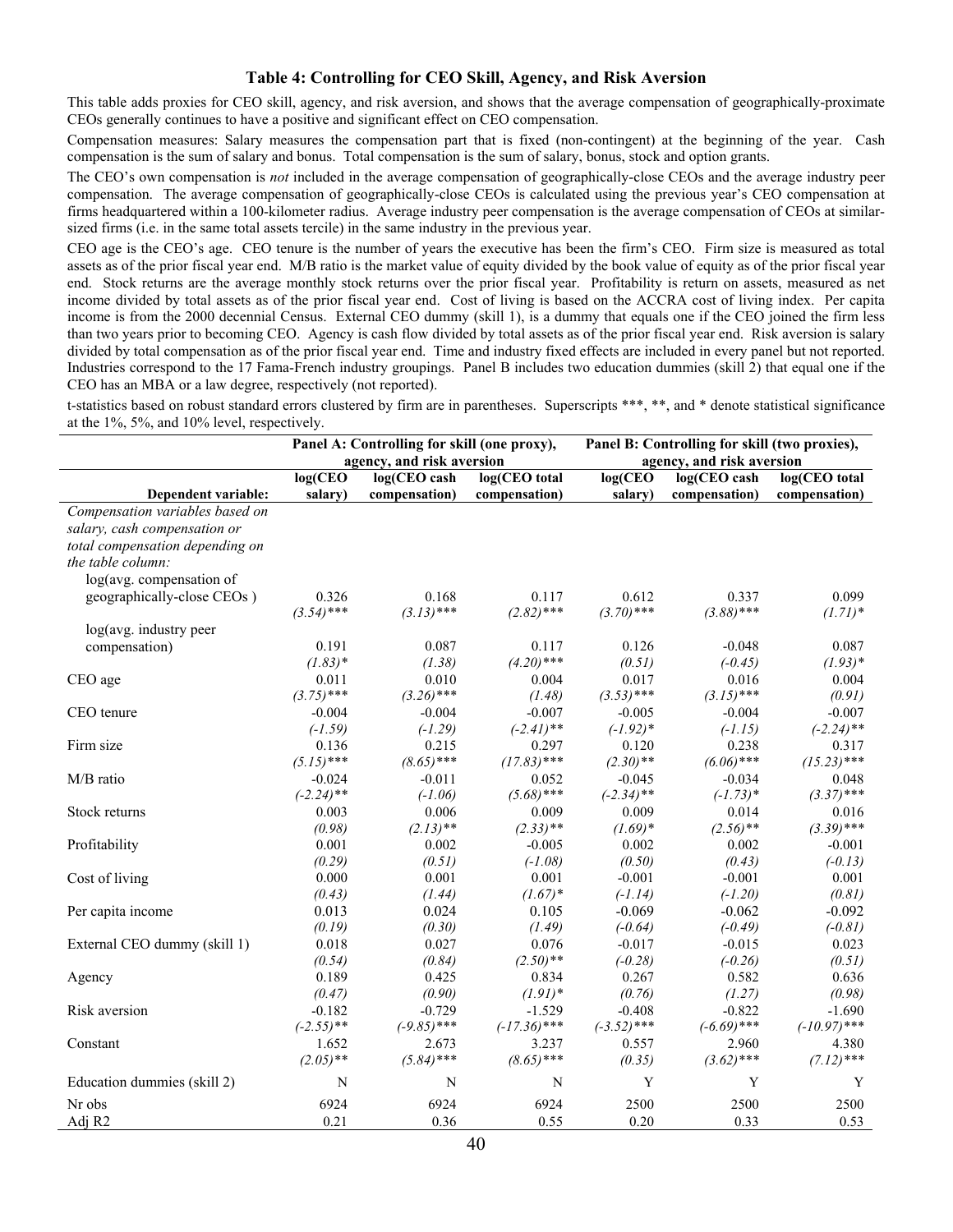## **Table 5: Controlling for the CEO's Personal Networks**

This table includes several proxies for the CEO's personal networks and shows that the average compensation of geographicallyproximate CEOs continues to have a positive and significant effect on CEO compensation.

Compensation measures: Salary measures the compensation part that is fixed (non-contingent) at the beginning of the year. Cash compensation is the sum of salary and bonus. Total compensation is the sum of salary, bonus, stock and option grants.

The CEO's own compensation is *not* included in the average compensation of geographically-close CEOs and the average industry peer compensation. The average compensation of geographically-close CEOs is calculated using the previous year's CEO compensation at firms headquartered within a 100-kilometer radius. Average industry peer compensation is the average compensation of CEOs at similarsized firms (i.e. in the same total assets tercile) in the same industry in the previous year.

CEO age is the CEO's age. CEO tenure is the number of years the executive has been the firm's CEO. Firm size is measured as total assets as of the prior fiscal year end. M/B ratio is the market value of equity divided by the book value of equity as of the prior fiscal year end. Stock returns are the average monthly stock returns over the prior fiscal year. Profitability is return on assets, measured as net income divided by total assets as of the prior fiscal year end. Per capita income is from the 2000 decennial Census. CEO rolodex is the sum of past professional connections (between executives and directors who no longer work for the same firm), social connections (active members of the same organization), and school connections (attended the same university and graduated within two years of each other). Time and industry fixed effects are included but not reported. Industries correspond to the 17 Fama-French industry groupings.

|                                 | Panel A: Controlling for the CEO's rolodex |               |               | Panel B: Controlling for rolodex components |               |               |
|---------------------------------|--------------------------------------------|---------------|---------------|---------------------------------------------|---------------|---------------|
|                                 | log(CEO)                                   | log(CEO cash  | log(CEO total | log(CEO)                                    | log(CEO cash  | log(CEO total |
| Dependent variable:             | salary)                                    | compensation) | compensation) | salary)                                     | compensation) | compensation) |
| Compensation variables based on |                                            |               |               |                                             |               |               |
| salary, cash compensation or    |                                            |               |               |                                             |               |               |
| total compensation depending on |                                            |               |               |                                             |               |               |
| the table column:               |                                            |               |               |                                             |               |               |
| $log(avg.$ compensation of      |                                            |               |               |                                             |               |               |
| geographically-close CEOs)      | 0.510                                      | 0.250         | 0.093         | 0.494                                       | 0.241         | 0.094         |
|                                 | $(4.54)$ ***                               | $(4.26)$ ***  | $(1.89)$ *    | $(4.51)$ ***                                | $(4.21)$ ***  | $(1.91)$ *    |
| log(avg. industry peer          |                                            |               |               |                                             |               |               |
| compensation)                   | 0.194                                      | $-0.005$      | 0.105         | 0.194                                       | $-0.004$      | 0.101         |
|                                 | (1.48)                                     | $(-0.08)$     | $(2.56)$ **   | (1.44)                                      | $(-0.05)$     | $(2.48)$ **   |
| CEO age                         | 0.014                                      | 0.014         | 0.005         | 0.014                                       | 0.013         | 0.006         |
|                                 | $(3.76)$ ***                               | $(3.90)$ ***  | (1.28)        | $(3.68)$ ***                                | $(3.88)$ ***  | (1.46)        |
| CEO tenure                      | $-0.004$                                   | $-0.005$      | $-0.012$      | $-0.005$                                    | $-0.006$      | $-0.012$      |
|                                 | $(-2.05)$ **                               | $(-2.01)$ **  | $(-3.35)$ *** | $(-2.30)$ **                                | $(-2.15)$ **  | $(-3.36)$ *** |
| Firm size                       | 0.106                                      | 0.252         | 0.356         | 0.104                                       | 0.250         | 0.360         |
|                                 | $(2.79)$ ***                               | $(8.43)$ ***  | $(13.22)$ *** | $(2.61)$ ***                                | $(8.03)$ ***  | $(13.52)$ *** |
| M/B ratio                       | $-0.018$                                   | $-0.011$      | 0.072         | $-0.017$                                    | $-0.010$      | 0.072         |
|                                 | $(-1.63)$                                  | $(-0.99)$     | $(6.16)$ ***  | $(-1.60)$                                   | $(-0.92)$     | $(6.12)$ ***  |
| Stock returns                   | 0.002                                      | 0.012         | 0.017         | 0.002                                       | 0.012         | 0.017         |
|                                 | (0.51)                                     | $(2.89)$ ***  | $(3.60)$ ***  | (0.53)                                      | $(2.92)$ ***  | $(3.65)$ ***  |
| Profitability                   | 0.003                                      | 0.008         | 0.007         | 0.003                                       | 0.008         | 0.007         |
|                                 | $(1.92)$ *                                 | $(4.16)$ ***  | $(2.80)$ ***  | $(1.80)$ *                                  | $(4.15)$ ***  | $(2.81)$ ***  |
| Cost of living                  | $-0.003$                                   | $-0.002$      | 0.001         | $-0.002$                                    | $-0.002$      | 0.001         |
|                                 | $(-1.87)$ *                                | $(-1.82)$ *   | (0.74)        | $(-1.75)$ *                                 | $(-1.67)$ *   | (0.64)        |
| Per capita income               | $-0.014$                                   | 0.062         | 0.015         | $-0.013$                                    | 0.066         | 0.014         |
|                                 | $(-0.25)$                                  | (0.83)        | (0.15)        | $(-0.22)$                                   | (0.87)        | (0.14)        |
| CEO rolodex                     | 0.00016                                    | 0.00020       | 0.00036       |                                             |               |               |
|                                 | (1.49)                                     | $(2.33)$ **   | $(3.83)$ ***  |                                             |               |               |
| CEO professional connections    |                                            |               |               | $-0.00011$                                  | $-0.00004$    | 0.00038       |
|                                 |                                            |               |               | $(-0.42)$                                   | $(-0.18)$     | $(2.35)$ **   |
| CEO social connections          |                                            |               |               | 0.00023                                     | 0.00027       | 0.00024       |
|                                 |                                            |               |               | $(1.68)$ *                                  | $(2.33)$ **   | $(2.08)$ **   |
| CEO school connections          |                                            |               |               | 0.00034                                     | 0.00026       | 0.00073       |
|                                 |                                            |               |               | (1.07)                                      | (1.03)        | $(2.82)$ ***  |
| Constant                        | 0.698                                      | 2.630         | 3.023         | 0.774                                       | 2.667         | 2.995         |
|                                 | (0.87)                                     | $(5.73)$ ***  | $(6.07)$ ***  | (1.02)                                      | $(5.96)$ ***  | $(6.01)$ ***  |
| Nr obs                          | 5066                                       | 5066          | 5066          | 5056                                        | 5056          | 5056          |
| Adj R2                          | 0.15                                       | 0.28          | 0.39          | 0.15                                        | 0.28          | 0.39          |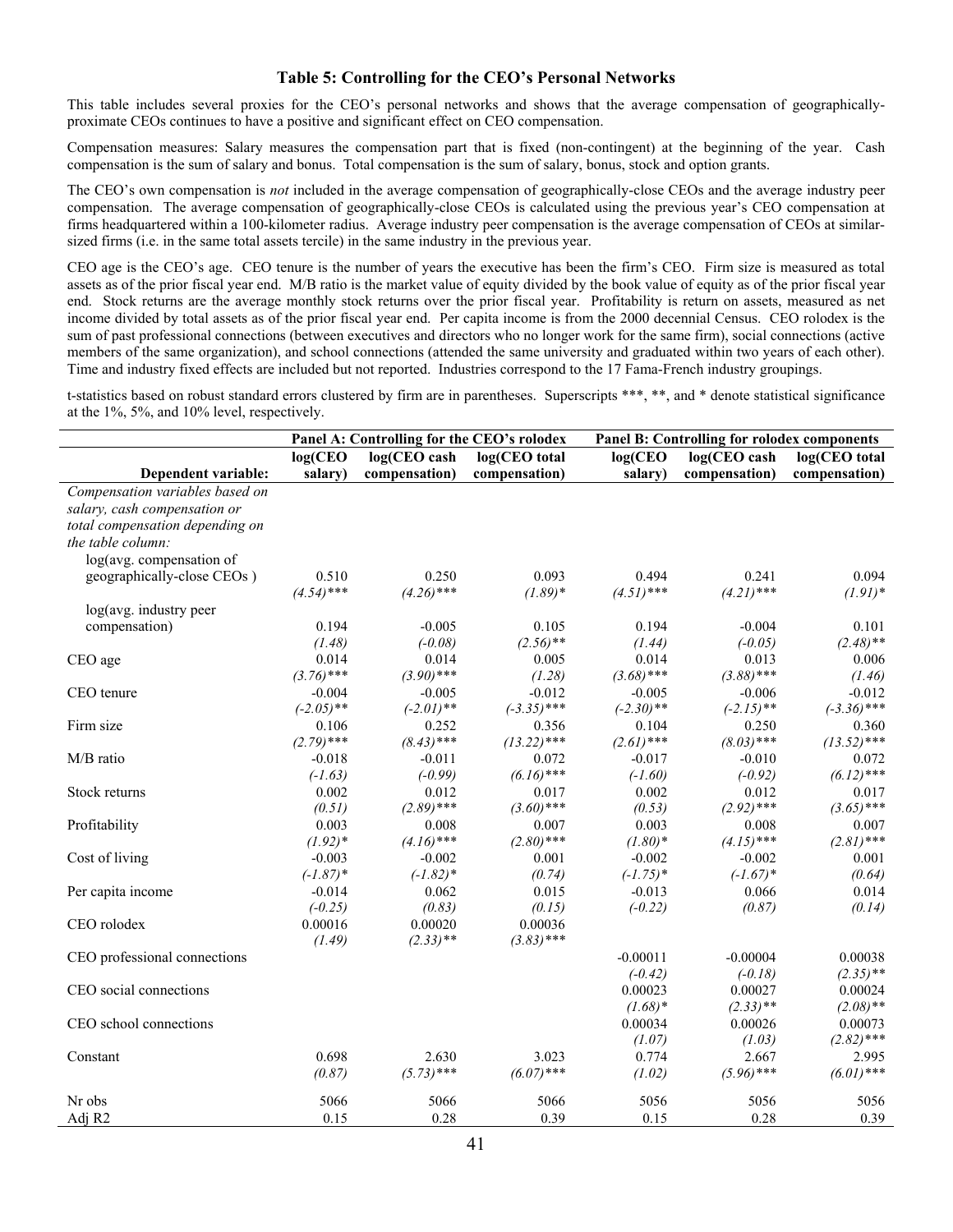## **Table 6: Controlling for Differences in Corporate Governance**

This table shows that the average compensation of geographically-proximate CEOs continues to have a positive and generally significant effect on CEO compensation after controlling for differences in corporate governance. Panel A focuses on director monitoring, proxied by the fraction of outside directors and board size. Panel B controls for differences in antitakeover protection and institutional block ownership.

Compensation measures: Salary measures the compensation part that is fixed (non-contingent) at the beginning of the year. Cash compensation is the sum of salary and bonus. Total compensation is the sum of salary, bonus, stock and option grants.

The CEO's own compensation is *not* included in the average compensation of geographically-close CEOs and the average industry peer compensation. The average compensation of geographically-close CEOs is calculated using the previous year's CEO compensation at firms headquartered within a 100-kilometer radius. Average industry peer compensation is the average compensation of CEOs at similarsized firms (i.e. in the same total assets tercile) in the same industry in the previous year.

CEO age is the CEO's age. CEO tenure is the number of years the executive has been the firm's CEO. Firm size is measured as total assets as of the prior fiscal year end. M/B ratio is the market value of equity divided by the book value of equity as of the prior fiscal year end. Stock returns are the average monthly stock returns over the prior fiscal year. Profitability is return on assets, measured as net income divided by total assets as of the prior fiscal year end. Cost of living is based on the ACCRA cost of living index. Per capita income is from the 2000 decennial Census. Fraction of outside directors is the number of outside directors divided by the total number of directors. Board size is the total number of directors. Antitakeover protection is the Gompers-Ishii-Metric (GIM) index. Institutional block ownership is the total percentage of common stock owned by institutional block owners, where a block is defined as a stake of at least five percent. Time and industry fixed effects are included but not reported. Industries correspond to the 17 Fama-French industry groupings.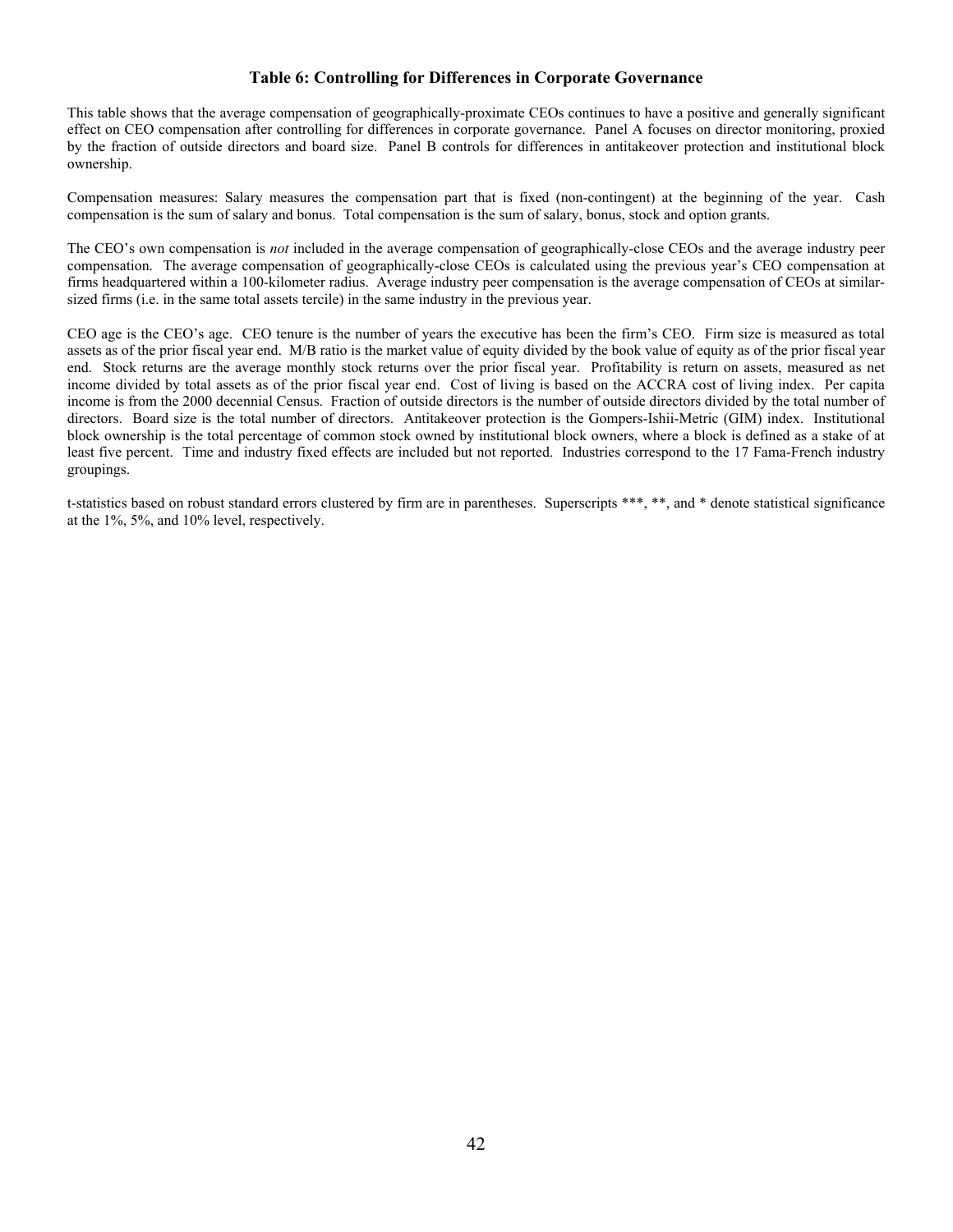|                                 | <b>Panel A: Director monitoring</b> |               | Panel B: Anti-takeover protection and |              |                               |               |
|---------------------------------|-------------------------------------|---------------|---------------------------------------|--------------|-------------------------------|---------------|
|                                 |                                     |               |                                       |              | institutional block ownership |               |
|                                 | log(CEO)                            | log(CEO cash  | log(CEO total                         | log(CEO)     | log(CEO cash                  | log(CEO total |
| Dependent variable:             | salary)                             | compensation) | compensation)                         | salary)      | compensation)                 | compensation) |
| Compensation variables based on |                                     |               |                                       |              |                               |               |
| salary, cash compensation or    |                                     |               |                                       |              |                               |               |
| total compensation depending on |                                     |               |                                       |              |                               |               |
| the table column:               |                                     |               |                                       |              |                               |               |
| log(avg. compensation of        |                                     |               |                                       |              |                               |               |
| geographically-close CEOs)      | 0.379                               | 0.148         | 0.072                                 | 0.317        | 0.155                         | 0.116         |
|                                 | $(4.10)$ ***                        | $(2.59)$ ***  | (1.53)                                | $(3.56)$ *** | $(3.23)$ ***                  | $(2.99)$ ***  |
| log(avg. industry peer          |                                     |               |                                       |              |                               |               |
| compensation)                   | 0.200                               | 0.022         | 0.126                                 | 0.152        | 0.058                         | 0.116         |
|                                 | (1.61)                              | (0.36)        | $(3.12)$ ***                          | (1.63)       | (1.13)                        | $(2.99)$ ***  |
| CEO age                         | 0.009                               | 0.008         | 0.000                                 | 0.007        | 0.006                         | $-0.002$      |
|                                 | $(2.32)$ **                         | $(2.29)$ **   | (0.11)                                | $(2.21)$ **  | $(2.21)$ **                   | $(-0.66)$     |
| CEO tenure                      | $-0.001$                            | $-0.001$      | $-0.008$                              | $-0.001$     | $-0.001$                      | $-0.005$      |
|                                 | $(-0.24)$                           | $(-0.45)$     | $(-2.11)$ **                          | $(-0.23)$    | $(-0.55)$                     | $(-1.70)*$    |
| Firm size                       | 0.081                               | 0.229         | 0.355                                 | 0.133        | 0.245                         | 0.363         |
|                                 | $(2.02)$ **                         | $(6.89)$ ***  | $(11.12)$ ***                         | $(5.18)$ *** | $(10.62)$ ***                 | $(19.24)$ *** |
| M/B ratio                       | $-0.013$                            | 0.001         | 0.074                                 | $-0.007$     | 0.011                         | 0.087         |
|                                 | $(-1.03)$                           | (0.09)        | $(6.83)$ ***                          | $(-0.77)$    | (1.32)                        | $(8.88)$ ***  |
| Stock returns                   | 0.000                               | 0.009         | 0.015                                 | 0.003        | 0.013                         | 0.017         |
|                                 | (0.03)                              | $(1.78)$ *    | $(2.84)$ ***                          | (0.85)       | $(3.34)$ ***                  | $(3.89)$ ***  |
| Profitability                   | 0.002                               | 0.007         | 0.006                                 | 0.003        | 0.008                         | 0.005         |
|                                 | $(1.70)$ *                          | $(5.18)$ ***  | $(3.21)$ ***                          | $(2.69)$ *** | $(5.43)$ ***                  | $(3.01)$ ***  |
| Cost of living                  | $-0.002$                            | $-0.001$      | 0.002                                 | 0.000        | 0.001                         | 0.002         |
|                                 | $(-1.64)$                           | $(-1.14)$     | $(1.84)$ *                            | (0.68)       | (1.63)                        | $(2.09)$ **   |
| Per capita income               | 0.092                               | 0.151         | 0.140                                 | 0.034        | 0.088                         | 0.150         |
|                                 | (1.15)                              | (1.50)        | (1.34)                                | (0.57)       | (1.24)                        | $(1.79)$ *    |
| Fraction of outside directors   | 0.543                               | 0.489         | 0.708                                 |              |                               |               |
|                                 | $(2.48)$ **                         | $(2.11)$ **   | $(2.94)$ ***                          |              |                               |               |
| Board size                      | 0.027                               | 0.017         | 0.009                                 |              |                               |               |
|                                 | $(2.54)$ **                         | $(1.83)$ *    | (0.96)                                |              |                               |               |
| Antitakeover protection         |                                     |               |                                       | 0.019        | 0.020                         | 0.022         |
|                                 |                                     |               |                                       | $(2.58)$ *** | $(3.21)$ ***                  | $(3.39)$ ***  |
| Institutional block ownership   |                                     |               |                                       | 0.001        | $-0.001$                      | $-0.001$      |
|                                 |                                     |               |                                       | $(1.67)^*$   | $(-1.11)$                     | $(-1.29)$     |
| Constant                        | 0.913                               | 2.578         | 2.157                                 | 1.771        | 2.514                         | 2.169         |
|                                 | (1.30)                              | $(5.74)$ ***  | $(4.76)$ ***                          | $(2.76)$ *** | $(6.83)$ ***                  | $(6.29)$ ***  |
|                                 |                                     |               |                                       |              |                               |               |
| Nr obs                          | 5358                                | 5358          | 5358                                  | 10130        | 10130                         | 10130         |
| Adj R2                          | 0.12                                | 0.23          | 0.35                                  | 0.13         | 0.25                          | 0.40          |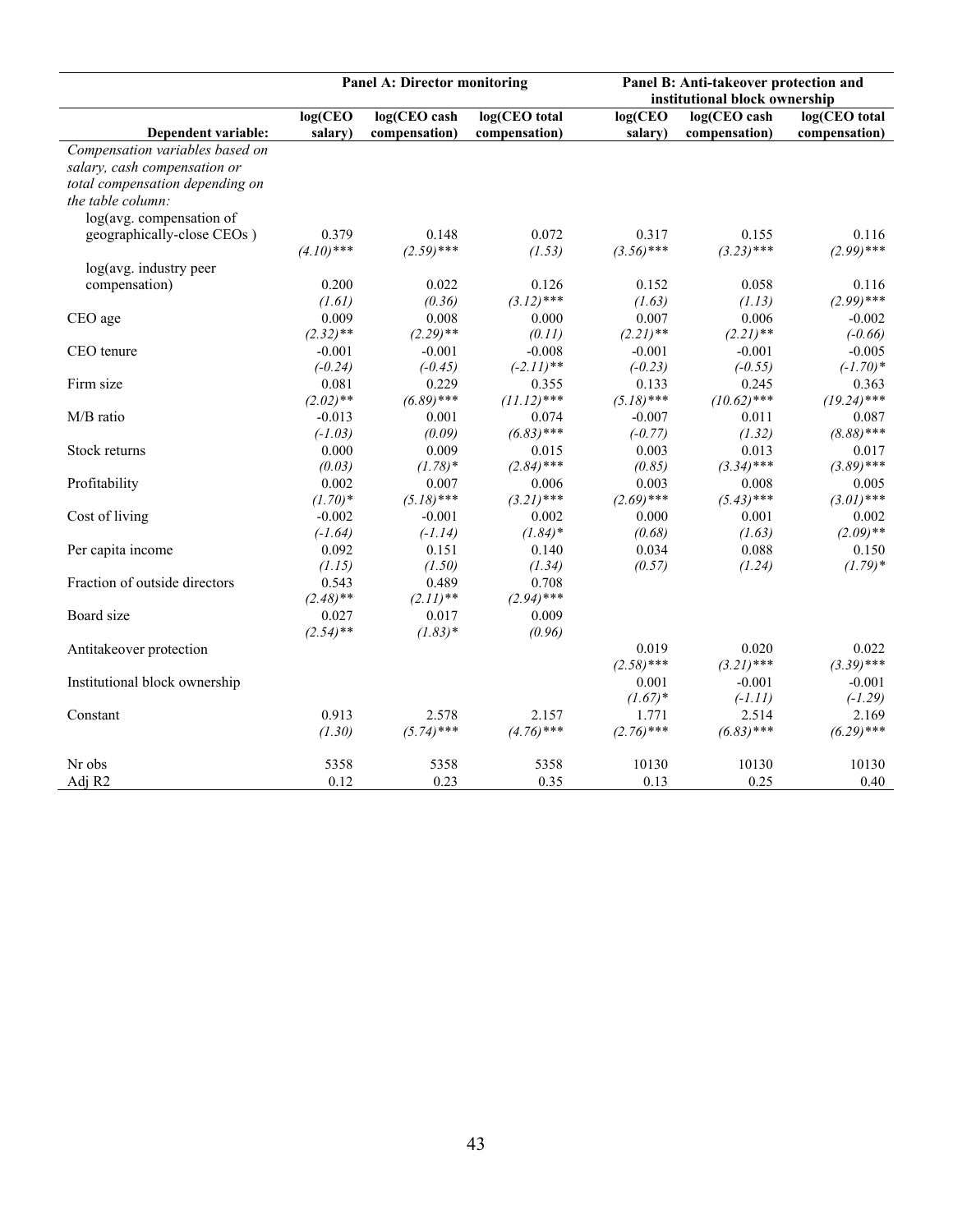## **Table 7: The Effect of Excluding Three States (NY, NJ, and CA) or the Ten Largest Cities**

To ameliorate concerns that New York, New Jersey and California – whose compensation practices may differ from those of other states – or the ten largest cities are exercising a disproportionate influence on the results, the main regressions are rerun using a sample that excludes these states (Panel A) and cities (Panel B). The results suggest that the inclusion of these three states and ten cities does not drive the results.

Compensation measures: Salary measures the compensation part that is fixed (non-contingent) at the beginning of the year. Cash compensation is the sum of salary and bonus. Total compensation is the sum of salary, bonus, stock and option grants.

The CEO's own compensation is *not* included in the average compensation of geographically-close CEOs and the average industry peer compensation. The average compensation of geographically-close CEOs is calculated using the previous year's CEO compensation at firms headquartered within a 100-kilometer radius. Average industry peer compensation is the average compensation of CEOs at similarsized firms (i.e. in the same total assets tercile) in the same industry in the previous year.

CEO age is the CEO's age. CEO tenure is the number of years the executive has been the firm's CEO. Firm size is measured as total assets as of the prior fiscal year end. M/B ratio is the market value of equity divided by the book value of equity as of the prior fiscal year end. Stock returns are the average monthly stock returns over the prior fiscal year. Profitability is return on assets, measured as net income divided by total assets as of the prior fiscal year end. Cost of living is based on the ACCRA cost of living index. Per capita income is from the 2000 decennial Census. Time fixed effects are included but not reported.

|                                                                                                                         | Panel A: Excluding NY, NJ, and CA |               |               | Panel B: Excluding the ten largest cities |               |               |
|-------------------------------------------------------------------------------------------------------------------------|-----------------------------------|---------------|---------------|-------------------------------------------|---------------|---------------|
|                                                                                                                         | log(CEO)                          | log(CEO cash) | log(CEO total | log(CEO)                                  | log(CEO cash) | log(CEO total |
| Dependent variable:                                                                                                     | salary)                           | compensation) | compensation) | salary)                                   | compensation) | compensation) |
| Compensation variables based<br>on salary, cash compensation or<br>total compensation depending<br>on the table column: |                                   |               |               |                                           |               |               |
| $log(avg.$ compensation of                                                                                              |                                   |               |               |                                           |               |               |
| geographically-close CEOs)                                                                                              | 0.233                             | 0.098         | 0.131         | 0.328                                     | 0.169         | 0.117         |
|                                                                                                                         | $(2.99)$ ***                      | $(2.14)$ **   | $(3.56)$ ***  | $(3.78)$ ***                              | $(3.62)$ ***  | $(3.14)$ ***  |
| log(avg. industry peer                                                                                                  |                                   |               |               |                                           |               |               |
| compensation)                                                                                                           | 0.144                             | 0.125         | 0.122         | 0.104                                     | 0.106         | 0.125         |
|                                                                                                                         | $(1.71)^*$                        | $(2.36)$ **   | $(3.96)$ ***  | (0.94)                                    | $(1.71)$ *    | $(3.98)$ ***  |
| CEO age                                                                                                                 | 0.006                             | 0.006         | 0.001         | 0.009                                     | 0.008         | 0.000         |
|                                                                                                                         | $(2.42)$ **                       | $(2.24)$ **   | (0.21)        | $(2.96)$ ***                              | $(2.64)$ ***  | (0.02)        |
| CEO tenure                                                                                                              | $-0.001$                          | $-0.002$      | $-0.007$      | $-0.003$                                  | $-0.003$      | $-0.009$      |
|                                                                                                                         | $(-0.28)$                         | $(-0.54)$     | $(-2.20)$ **  | $(-1.38)$                                 | $(-1.31)$     | $(-3.09)$ *** |
| Firm size                                                                                                               | 0.183                             | 0.249         | 0.362         | 0.150                                     | 0.231         | 0.354         |
|                                                                                                                         | $(9.13)$ ***                      | $(11.29)$ *** | $(18.48)$ *** | $(5.07)$ ***                              | $(8.70)$ ***  | $(17.28)$ *** |
| M/B ratio                                                                                                               | $-0.004$                          | 0.017         | 0.082         | $-0.019$                                  | 0.003         | 0.083         |
|                                                                                                                         | $(-0.62)$                         | $(2.21)$ **   | $(8.34)$ ***  | $(-1.92)$ *                               | (0.33)        | $(8.85)$ ***  |
| Stock returns                                                                                                           | 0.000                             | 0.008         | 0.013         | 0.002                                     | 0.008         | 0.012         |
|                                                                                                                         | (0.02)                            | $(3.45)$ ***  | $(3.74)$ ***  | (0.57)                                    | $(2.56)$ **   | $(3.07)$ ***  |
| Profitability                                                                                                           | 0.003                             | 0.008         | 0.004         | 0.003                                     | 0.007         | 0.004         |
|                                                                                                                         | $(2.44)$ **                       | $(4.67)$ ***  | $(1.66)$ *    | $(2.35)$ **                               | $(5.28)$ ***  | $(2.38)$ **   |
| Cost of living                                                                                                          | 0.002                             | 0.002         | 0.003         | $-0.002$                                  | $-0.001$      | 0.001         |
|                                                                                                                         | $(1.87)$ *                        | $(2.00)$ **   | $(2.11)$ **   | $(-1.80)$ *                               | $(-1.04)$     | (1.21)        |
| Per capita income                                                                                                       | 0.042                             | 0.097         | 0.136         | 0.050                                     | 0.097         | 0.150         |
|                                                                                                                         | (0.77)                            | (1.39)        | $(1.67)^*$    | (1.04)                                    | (1.57)        | $(2.05)$ **   |
| Constant                                                                                                                | 1.897                             | 2.434         | 1.898         | 2.043                                     | 2.527         | 2.210         |
|                                                                                                                         | $(3.57)$ ***                      | $(6.79)$ ***  | $(5.48)$ ***  | $(3.11)$ ***                              | $(6.76)$ ***  | $(6.30)$ ***  |
| Nr obs                                                                                                                  | 9208                              | 9208          | 9208          | 9419                                      | 9419          | 9419          |
| Adj R2                                                                                                                  | 0.23                              | 0.29          | 0.41          | 0.16                                      | 0.26          | 0.40          |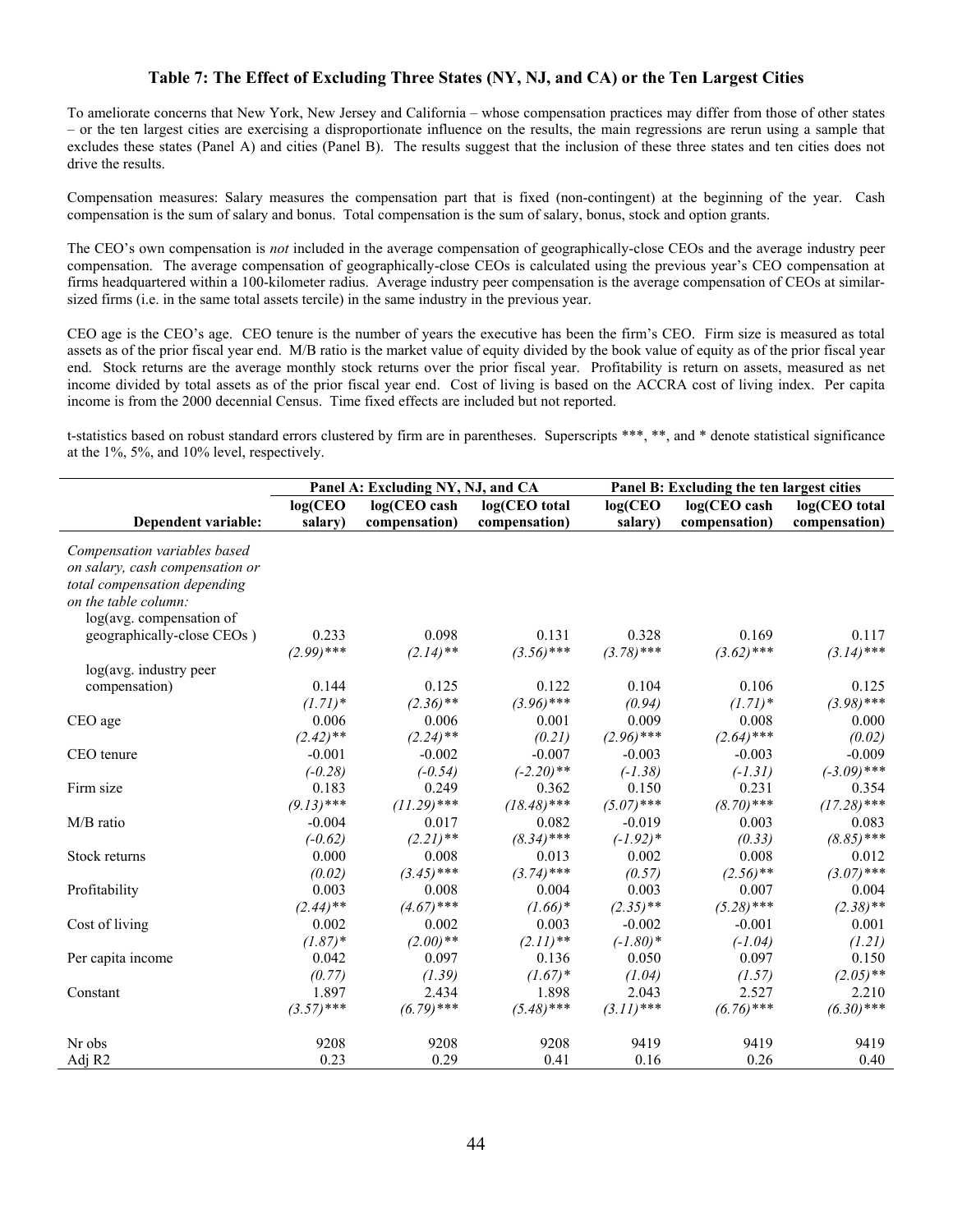#### **Table 8: Instrumental Variable Approach**

This table shows that instrumental variable regressions, which use the idiosyncratic component of geographically-close firms' stock returns as an instrument for those firms' CEO compensation, confirm the main results. To isolate the idiosyncratic part of stock returns, Leary and Roberts' (2009) five-factor model is used.

$$
R_{i,t} = \alpha + \beta_{i,t}^{m} (Rm_{t} - Rf_{t}) + \beta_{i,t}^{SMB} SMB_{t} + \beta_{i,t}^{HML} HML_{t} + \beta_{i,t}^{MOM} MOM_{t} + \beta_{i,t}^{IND} (Rind_{j,t} - Rf_{t}) + \eta_{i,t}
$$

The first three factors are the Fama-French factors: the excess return on the market, the small minus big portfolio return, and the high minus low portfolio return. The fourth factor is the momentum factor. The fifth factor is the excess return on an equal-weighted industry portfolio. While not a priced factor, it is included to ensure that the instrument (the estimated residual) is orthogonal to industry shocks.

Panel A shows the first-stage regression results. All controls from the main regressions (see Table 2 Panel A) are included but not shown for brevity. Panel A also shows the results of Hausman endogeneity tests, which test the null hypothesis that the average compensation of geographically-close CEOs is exogenous (p-values are in parentheses). Panel B contains the second-stage regression results (t-statistics are in parentheses).

Superscripts \*\*\*, \*\*, and \* denote statistical significance at the 1%, 5%, and 10% level, respectively.

#### **Panel A: First-stage regression results**

|                                           | log(average compensation of geographically-close CEOs) based on: |                                                                          |                    |  |  |  |
|-------------------------------------------|------------------------------------------------------------------|--------------------------------------------------------------------------|--------------------|--|--|--|
| Dependent variable:                       | salary                                                           | cash compensation                                                        | total compensation |  |  |  |
| Instrument: idiosyncratic component of    |                                                                  |                                                                          |                    |  |  |  |
| geographically-close firms' stock returns | 0.115                                                            | 0.233                                                                    | 0.149              |  |  |  |
|                                           |                                                                  |                                                                          |                    |  |  |  |
|                                           | $(4.45)$ ***                                                     | $(6.20)$ ***                                                             | $(2.54)$ **        |  |  |  |
| Controls                                  |                                                                  | All controls from the main regression (see Table 2 Panel A) are included |                    |  |  |  |
| Nr obs                                    | 11352                                                            | 11352                                                                    | 11352              |  |  |  |
| Adj R2                                    | 0.32                                                             | 0.45                                                                     | 0.56               |  |  |  |
| Hausman endogeneity test                  | 2.92                                                             | 3.06                                                                     | 1.37               |  |  |  |
| (p-value of Hausman test)                 | $(0.09)$ **                                                      | $(0.08)$ **                                                              | (0.24)             |  |  |  |

#### **Panel B: Second-stage regression results**

| Dependent variable:                     | log(CEO salary) | log(CEO cash compensation) | log(CEO total compensation) |
|-----------------------------------------|-----------------|----------------------------|-----------------------------|
|                                         |                 |                            |                             |
| Compensation variables based on salary, |                 |                            |                             |
| cash compensation or total compensation |                 |                            |                             |
| depending on the table column:          |                 |                            |                             |
| log(avg. compensation of                |                 |                            |                             |
| geographically-close CEOs)              | 1.032           | 0.571                      | 0.558                       |
|                                         | $(2.19)$ **     | $(2.23)$ **                | (1.26)                      |
| $log(avg.$ industry peer                |                 |                            |                             |
| compensation)                           | 0.205           | 0.102                      | 0.108                       |
|                                         | $(4.12)$ ***    | $(3.07)$ ***               | $(4.78)$ ***                |
| CEO age                                 | 0.007           | 0.007                      | $-0.001$                    |
|                                         | $(5.26)$ ***    | $(4.68)$ ***               | $(-0.91)$                   |
| CEO tenure                              | $-0.002$        | $-0.002$                   | $-0.007$                    |
|                                         | $(-1.57)$       | $(-2.15)$ **               | $(-5.41)$ ***               |
| Firm size                               | 0.132           | 0.238                      | 0.362                       |
|                                         | $(10.60)$ ***   | $(18.41)$ ***              | $(36.82)$ ***               |
| M/B ratio                               | $-0.002$        | 0.015                      | 0.083                       |
|                                         | $(-0.32)$       | $(2.53)$ **                | $(13.86)$ ***               |
| Stock returns                           | 0.003           | 0.012                      | 0.018                       |
|                                         | (1.02)          | $(4.42)$ ***               | $(5.82)$ ***                |
| Profitability                           | 0.001           | 0.005                      | 0.003                       |
|                                         | (1.48)          | $(5.44)$ ***               | $(3.22)$ ***                |
|                                         | $-0.001$        | 0.000                      | $-0.002$                    |
| Cost of living                          |                 |                            |                             |
|                                         | $(-2.35)$ **    | (0.65)                     | $(-0.64)$                   |
| Per capita income                       | $-0.055$        | $-0.016$                   | $-0.017$                    |
|                                         | $(-0.83)$       | $(-0.20)$                  | $(-0.09)$                   |
| Nr obs                                  | 11352           | 11352                      | 11352                       |
| Adj R2                                  | 0.10            | 0.22                       | 0.36                        |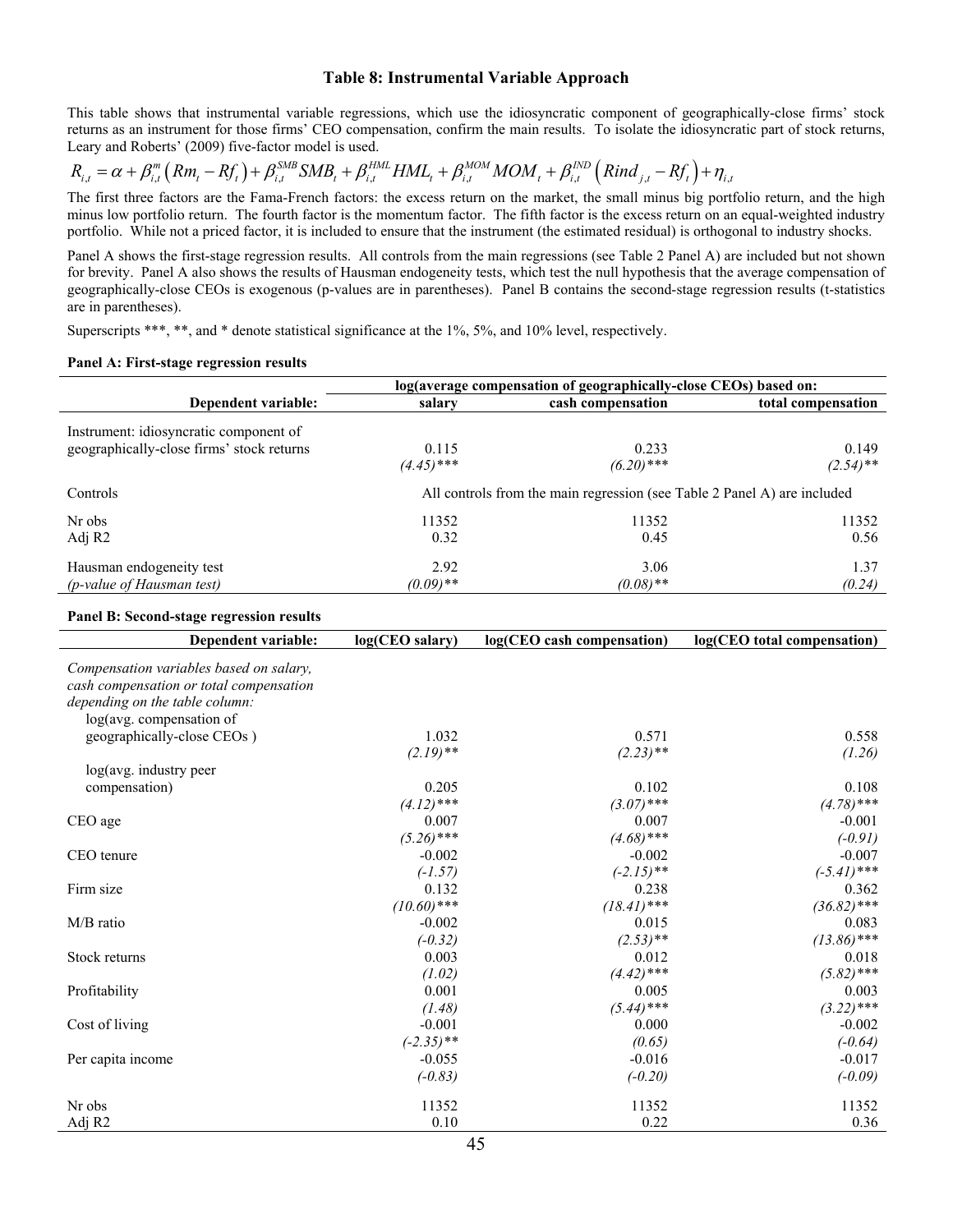## **Table 9: Local Labor Market Competition for CEOs Does Not Seem to Drive the Results**

This table examines whether local labor market competition for CEOs can explain the main results. The sample is restricted to companies that were part of the S&P500 in the previous year since the market for the CEOs at these firms should be global or national rather than local. Even at these firms, CEO pay is significantly related to CEO compensation at geographically-close firms, suggesting that local labor market competition for CEOs does not drive the results.

Compensation measures: Salary measures the compensation part that is fixed (non-contingent) at the beginning of the year. Cash compensation is the sum of salary and bonus. Total compensation is the sum of salary, bonus, stock and option grants.

The CEO's own compensation is *not* included in the average compensation of geographically-close CEOs and the average industry peer compensation. The average compensation of geographically-close CEOs is calculated using the previous year's CEO compensation at firms headquartered within a 100-kilometer radius. Average industry peer compensation is the average compensation of CEOs at similarsized firms (i.e. in the same total assets tercile) in the same industry in the previous year.

CEO age is the CEO's age. CEO tenure is the number of years the executive has been the firm's CEO. Firm size is measured as total assets as of the prior fiscal year end. M/B ratio is the market value of equity divided by the book value of equity as of the prior fiscal year end. Stock returns are the average monthly stock returns over the prior fiscal year. Profitability is return on assets, measured as net income divided by total assets as of the prior fiscal year end. Cost of living is based on the ACCRA cost of living index. Per capita income is from the 2000 decennial Census. Time and industry fixed effects are included but not reported. Industries correspond to the 17 Fama-French industry groupings.

|                                 | log(CEO)     | log(CEO cash) | log(CEO total |
|---------------------------------|--------------|---------------|---------------|
| Dependent variable:             | salary)      | compensation) | compensation) |
| Compensation variables based    |              |               |               |
| on salary, cash compensation or |              |               |               |
| total compensation depending    |              |               |               |
| on the table column:            |              |               |               |
| log(avg. compensation of        |              |               |               |
| geographically-close CEOs)      | 0.513        | 0.259         | 0.160         |
|                                 | $(1.69)^*$   | $(1.86)^*$    | $(2.40)$ **   |
| log(avg. industry peer          |              |               |               |
| compensation)                   | $-0.099$     | $-0.024$      | 0.019         |
|                                 | $(-0.43)$    | $(-0.22)$     | (0.34)        |
| CEO age                         | 0.009        | 0.006         | 0.005         |
|                                 | (0.98)       | (0.82)        | (0.69)        |
| CEO tenure                      | $-0.001$     | 0.002         | $-0.002$      |
|                                 | $(-0.26)$    | (0.49)        | $(-0.44)$     |
| Firm size                       | 0.158        | 0.254         | 0.333         |
|                                 | $(3.18)$ *** | $(6.31)$ ***  | $(10.81)$ *** |
| M/B ratio                       | $-0.017$     | $-0.006$      | 0.056         |
|                                 | $(-0.70)$    | $(-0.32)$     | $(3.47)$ ***  |
| Stock returns                   | $-0.011$     | 0.001         | 0.000         |
|                                 | $(-1.04)$    | (0.11)        | (0.01)        |
| Profitability                   | 0.004        | 0.013         | 0.013         |
|                                 | (1.07)       | $(3.04)$ ***  | $(2.22)$ **   |
| Cost of living                  | $-0.002$     | 0.001         | 0.002         |
|                                 | $(-1.27)$    | (0.55)        | (1.31)        |
| Per capita income               | $-0.092$     | $-0.007$      | 0.024         |
|                                 | $(-0.78)$    | $(-0.05)$     | (0.16)        |
| Constant                        | 2.648        | 2.516         | 3.470         |
|                                 | (1.47)       | $(2.37)$ **   | $(4.47)$ ***  |
|                                 |              |               |               |
| Nr obs                          | 3584         | 3584          | 3584          |
| Adj R2                          | 0.07         | 0.16          | 0.30          |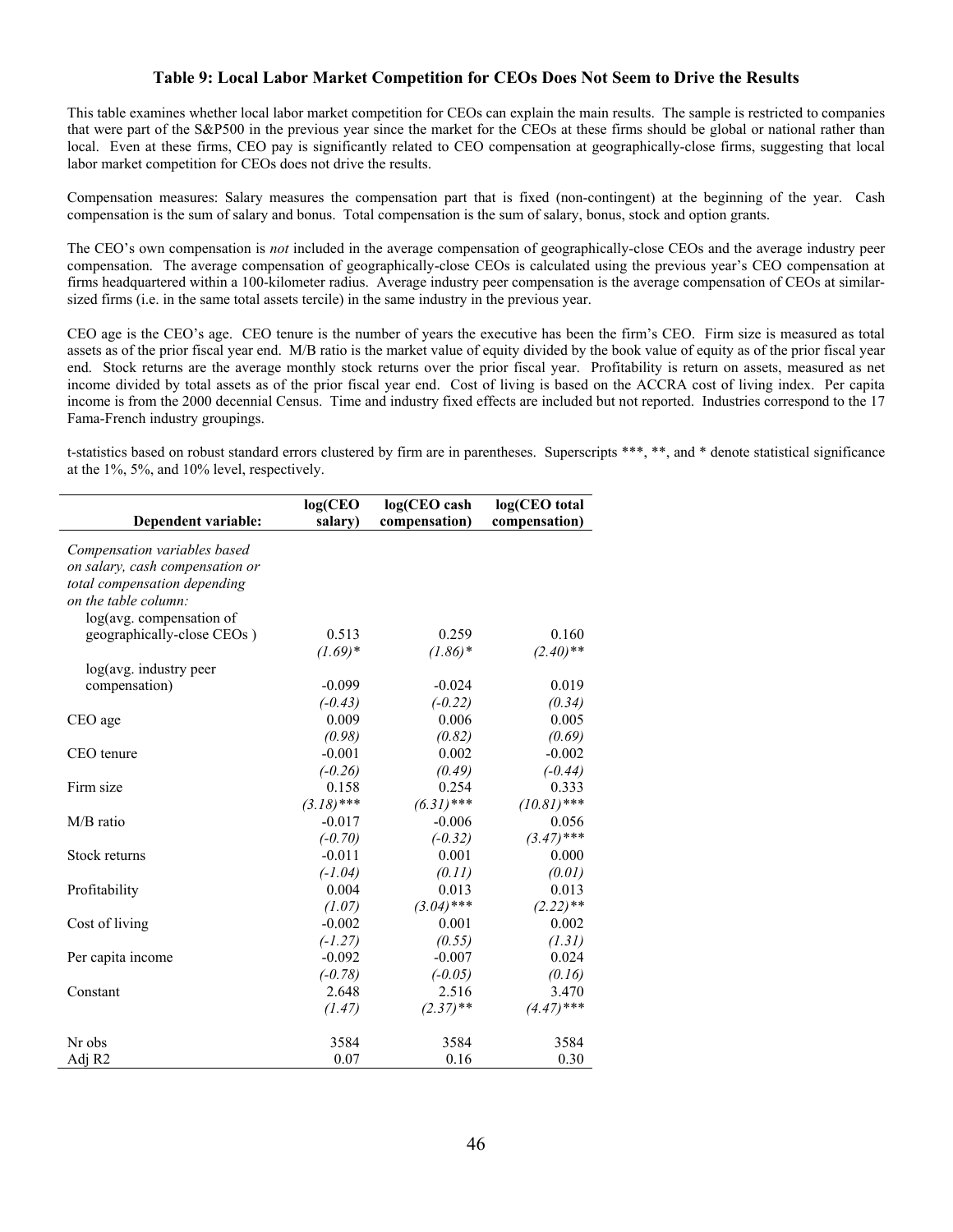## **Table 10: A Leading-Firm Effect Does Not Seem to Drive the Results**

This table examines whether the main results may be driven by a "leading-firm" effect. Panels A and C restrict the sample to leading firms to address whether leading-firm CEO compensation is influenced by the average compensation of geographically-close CEOs. (The leading-firm effect would say no.) Panels B and D use the entire sample to address whether the average compensation of CEOs who work at leading firms within a 100-kilometer radius have a stronger effect on CEO pay. (The leading-firm effect would say yes.) Panels A and B define leading firms as the top 3 firms based on sales growth within a 100-kilometer radius. Panels C and D use three alternative definitions based on sales, market-to-book (M/B), and profitability (ROA). The results do not seem to support a leading-firm effect.

Compensation measures: Salary measures the compensation part that is fixed (non-contingent) at the beginning of the year. Cash compensation is the sum of salary and bonus. Total compensation is the sum of salary, bonus, stock and option grants.

The CEO's own compensation is *not* included in the average compensation of geographically-close CEOs and the average industry peer compensation. The average compensation of geographically-close CEOs is calculated using the previous year's CEO compensation at firms headquartered within a 100-kilometer radius. Average industry peer compensation is the average compensation of CEOs at similarsized firms (i.e. in the same total assets tercile) in the same industry in the previous year.

CEO age is the CEO's age. CEO tenure is the number of years the executive has been the firm's CEO. Firm size is measured as total assets as of the prior fiscal year end. M/B ratio is the market value of equity divided by the book value of equity as of the prior fiscal year end. Stock returns are the average monthly stock returns over the prior fiscal year. Profitability is return on assets, measured as net income divided by total assets as of the prior fiscal year end. Cost of living is based on the ACCRA cost of living index. Per capita income is from the 2000 decennial Census. Time and industry fixed effects are included but not reported. Industries correspond to the 17 Fama-French industry groupings.

|                                                                                                                                                     |                                     | <b>Panel A: Restrict Sample to Leading Firms</b> |                                                 | Panel B: Use Average Compensation of<br><b>Geographically-Close Leading-Firm CEOs</b> |                               |                                |  |  |
|-----------------------------------------------------------------------------------------------------------------------------------------------------|-------------------------------------|--------------------------------------------------|-------------------------------------------------|---------------------------------------------------------------------------------------|-------------------------------|--------------------------------|--|--|
| Dependent variable:                                                                                                                                 | log(leading<br>-firm CEO<br>salary) | log(leading-<br>firm CEO cash<br>compensation)   | log(leading-<br>firm CEO total<br>compensation) | log(CEO)<br>salary)                                                                   | log(CEO cash<br>compensation) | log(CEO total<br>compensation) |  |  |
| Compensation variables based<br>on salary, cash compensation<br>or total compensation<br>depending on the table column:<br>log(avg. compensation of |                                     |                                                  |                                                 |                                                                                       |                               |                                |  |  |
| geographically-close CEOs)                                                                                                                          | 0.146<br>(1.61)                     | 0.086<br>(1.53)                                  | 0.169<br>$(3.70)$ ***                           |                                                                                       |                               |                                |  |  |
| $log(avg.$ compensation of<br>geographically-close<br>leading-firm CEOs)<br>log(avg. industry peer                                                  |                                     |                                                  |                                                 | 0.155<br>$(2.07)$ **                                                                  | 0.060<br>$(2.03)$ **          | 0.056<br>$(2.58)$ ***          |  |  |
| compensation)                                                                                                                                       | $-0.015$                            | 0.151                                            | 0.128                                           | 0.299                                                                                 | 0.127                         | 0.111                          |  |  |
|                                                                                                                                                     | $(-0.05)$                           | (1.01)                                           | $(1.67)^*$                                      | $(3.93)$ ***                                                                          | $(2.78)$ ***                  | $(4.15)$ ***                   |  |  |
| CEO age                                                                                                                                             | 0.002                               | 0.004                                            | 0.002                                           | 0.010                                                                                 | 0.010                         | $-0.002$                       |  |  |
|                                                                                                                                                     | (0.33)                              | (0.63)                                           | (0.41)                                          | $(4.44)$ ***                                                                          | $(4.23)$ ***                  | $(-0.61)$                      |  |  |
| CEO tenure                                                                                                                                          | 0.000                               | $-0.005$                                         | $-0.015$                                        | $-0.002$                                                                              | $-0.002$                      | $-0.006$                       |  |  |
| Firm size                                                                                                                                           | (0.06)<br>0.176                     | $(-0.78)$<br>0.217                               | $(-2.21)$ **<br>0.343                           | $(-1.26)$<br>0.106                                                                    | $(-1.10)$<br>0.233            | $(-2.37)$ **                   |  |  |
|                                                                                                                                                     | $(3.05)$ ***                        | $(4.07)$ ***                                     | $(8.05)$ ***                                    | $(4.38)$ ***                                                                          | $(10.86)$ ***                 | 0.355<br>$(22.88)$ ***         |  |  |
| M/B ratio                                                                                                                                           | $-0.026$                            | $-0.003$                                         | 0.058                                           | $-0.012$                                                                              | 0.007                         | 0.091                          |  |  |
|                                                                                                                                                     | $(-1.34)$                           | $(-0.21)$                                        | $(2.68)$ ***                                    | $(-1.33)$                                                                             | (0.94)                        | $(10.89)$ ***                  |  |  |
| Stock returns                                                                                                                                       | 0.005                               | 0.010                                            | 0.010                                           | $-0.001$                                                                              | 0.006                         | 0.010                          |  |  |
|                                                                                                                                                     | (1.03)                              | $(1.65)^*$                                       | (1.05)                                          | $(-0.49)$                                                                             | $(2.15)$ **                   | $(2.77)$ ***                   |  |  |
| Profitability                                                                                                                                       | 0.002                               | 0.005                                            | 0.001                                           | 0.004                                                                                 | 0.008                         | 0.005                          |  |  |
|                                                                                                                                                     | (0.64)                              | (1.49)                                           | (0.17)                                          | $(3.52)$ ***                                                                          | $(6.16)$ ***                  | $(3.05)$ ***                   |  |  |
| Cost of living                                                                                                                                      | $-0.004$                            | $-0.003$                                         | 0.000                                           | $-0.001$                                                                              | 0.000                         | 0.001                          |  |  |
|                                                                                                                                                     | $(-1.76)$ *                         | $(-1.36)$                                        | (0.23)                                          | $(-1.50)$                                                                             | (0.07)                        | $(1.69)^*$                     |  |  |
| Per capita income                                                                                                                                   | $-0.067$                            | $-0.053$                                         | 0.089                                           | 0.055                                                                                 | 0.143                         | 0.171                          |  |  |
|                                                                                                                                                     | $(-0.76)$                           | $(-0.51)$                                        | (0.70)                                          | (0.78)                                                                                | $(1.74)^*$                    | $(1.80)$ *                     |  |  |
| Constant                                                                                                                                            | 4.635                               | 3.590                                            | 2.152                                           | 1.978                                                                                 | 2.528                         | 2.701                          |  |  |
|                                                                                                                                                     | $(2.42)$ **                         | $(3.47)$ ***                                     | $(3.19)$ ***                                    | $(3.66)$ ***                                                                          | $(9.42)$ ***                  | $(9.31)$ ***                   |  |  |
| Nr obs                                                                                                                                              | 1899                                | 1899                                             | 1899                                            | 10404                                                                                 | 10404                         | 10404                          |  |  |
| Adj R2                                                                                                                                              | 0.25                                | 0.31                                             | 0.40                                            | 0.14                                                                                  | 0.26                          | 0.37                           |  |  |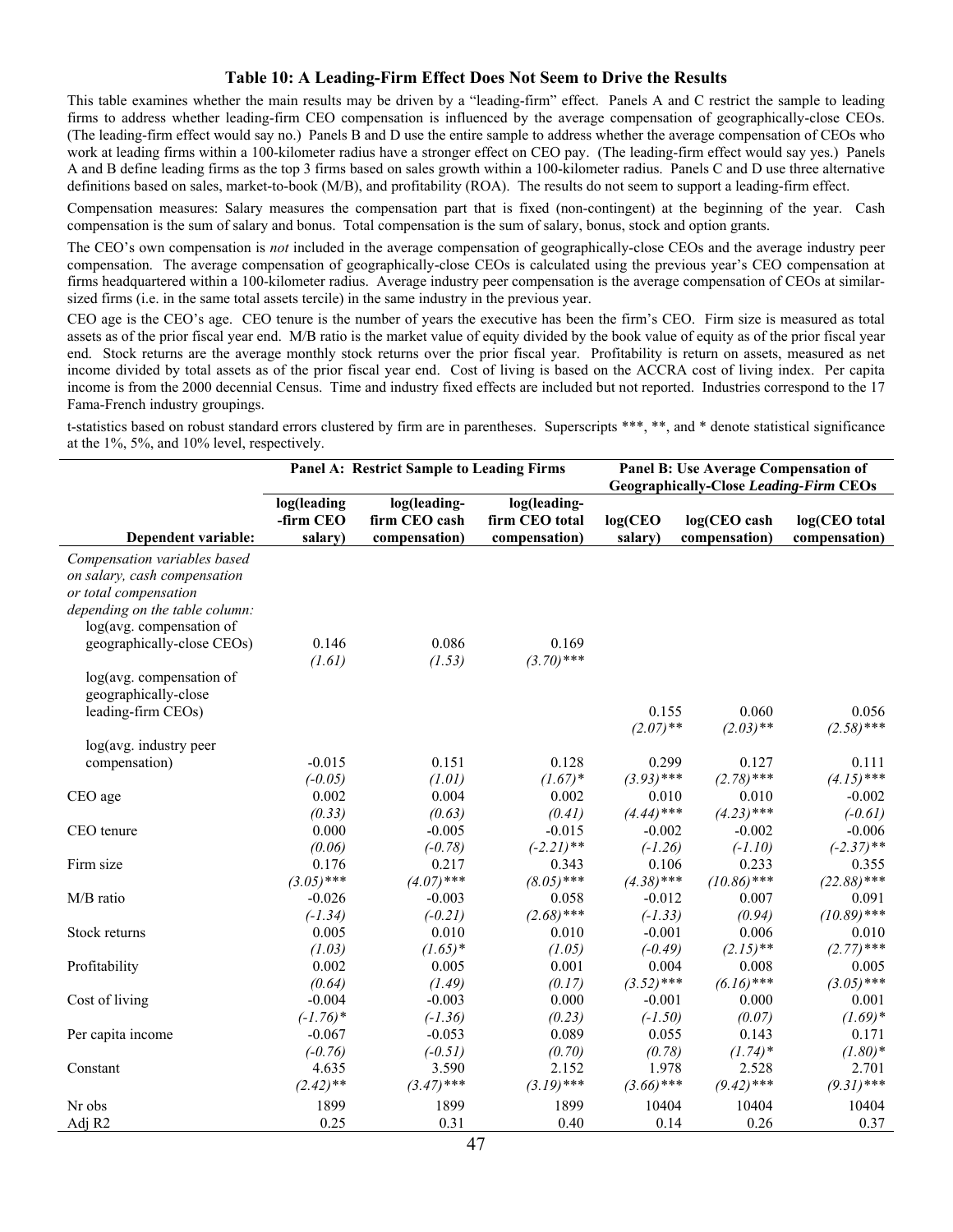## **Panel C: Restrict Sample to Leading Firms (as in Panel A) – Alternative Definitions of "Leading Firms"**

 *(Leading-firm hypothesis: should find no significance)* 

|                                                                                                                                                                                   | Panel C-I:<br>Leading firms = top 3 firms based on sales |                 |                       |                      | Panel C-II:<br>Leading firms $=$ top 3 firms based on $M/B$ |                       | Panel C-III:<br>Leading firms = top 3 firms based on ROA |                 |                       |
|-----------------------------------------------------------------------------------------------------------------------------------------------------------------------------------|----------------------------------------------------------|-----------------|-----------------------|----------------------|-------------------------------------------------------------|-----------------------|----------------------------------------------------------|-----------------|-----------------------|
| Dependent variable:                                                                                                                                                               | log(leading-                                             | log(leading-    | log(leading-          | log(leading-         | log(leading-                                                | log(leading-          | log(leading-                                             | log(leading-    | log(leading-          |
|                                                                                                                                                                                   | firm CEO                                                 | firm CEO        | firm CEO              | firm CEO             | firm CEO                                                    | firm CEO              | firm CEO                                                 | firm CEO        | firm CEO              |
|                                                                                                                                                                                   | salary)                                                  | cash comp.)     | total comp.)          | salary)              | cash comp.)                                                 | total comp.)          | salary)                                                  | cash comp.)     | total comp.)          |
| Compensation variables based<br>on salary, cash compensation<br>or total compensation<br>depending on the table column:<br>log(avg. compensation of<br>geographically-close CEOs) | 0.136<br>(1.57)                                          | 0.075<br>(0.85) | 0.134<br>$(3.38)$ *** | 0.178<br>$(2.14)$ ** | 0.052<br>(0.98)                                             | 0.155<br>$(3.42)$ *** | 0.171<br>$(2.13)$ **                                     | 0.082<br>(1.56) | 0.133<br>$(3.03)$ *** |
| Nr obs                                                                                                                                                                            | 1955                                                     | 1955            | 1955                  | 1822                 | 1822                                                        | 1822                  | 1825                                                     | 1825            | 1825                  |
| Adj R <sub>2</sub>                                                                                                                                                                | 0.32                                                     | 0.38            | 0.60                  | 0.24                 | 0.27                                                        | 0.46                  | 0.26                                                     | 0.27            | 0.45                  |

#### **Panel D: Use Average Compensation of Geographically-Close** *Leading-Firm* **CEOs (as in Panel B) – Alternative Definitions of "Leading Firms"**   *(Leading-firm hypothesis: should find larger coefficients and more significance than in Table 2 Panel A)*

|                                                                                                                                                                                                     | Panel D-I:                                 |                 |                 | Panel D-II:                                |                       |                     | Panel D-III:                                 |                       |                      |
|-----------------------------------------------------------------------------------------------------------------------------------------------------------------------------------------------------|--------------------------------------------|-----------------|-----------------|--------------------------------------------|-----------------------|---------------------|----------------------------------------------|-----------------------|----------------------|
|                                                                                                                                                                                                     | Leading firms = top 3 firms based on sales |                 |                 | Leading firms $=$ top 3 firms based on M/B |                       |                     | Leading firms $=$ top 3 firms based on $ROA$ |                       |                      |
| Dependent variable:                                                                                                                                                                                 | log(CEO)                                   | log(CEO)        | log(CEO)        | log(CEO)                                   | log(CEO)              | log(CEO)            | log(CEO)                                     | log(CEO)              | log(CEO)             |
|                                                                                                                                                                                                     | salary)                                    | cash comp.)     | total comp.)    | salary)                                    | cash comp.)           | total comp.)        | salary)                                      | cash comp.)           | total comp.)         |
| Compensation variables based<br>on salary, cash compensation<br>or total compensation<br>depending on the table column:<br>$log(avg.$ compensation of<br>geographically-close<br>leading-firm CEOs) | 0.065<br>$(1.84)$ *                        | 0.021<br>(0.95) | 0.004<br>(0.33) | 0.204<br>$(2.79)$ ***                      | 0.046<br>$(3.08)$ *** | 0.021<br>$(1.89)^*$ | 0.052<br>$(2.39)$ **                         | 0.052<br>$(3.04)$ *** | 0.020<br>$(2.13)$ ** |
| Nr obs                                                                                                                                                                                              | 10460                                      | 10460           | 10460           | 10537                                      | 10537                 | 10477               | 10532                                        | 10534                 | 10454                |
| Adj R <sub>2</sub>                                                                                                                                                                                  | 0.15                                       | 0.27            | 0.41            | 0.15                                       | 0.28                  | 0.40                | 0.15                                         | 0.28                  | 0.39                 |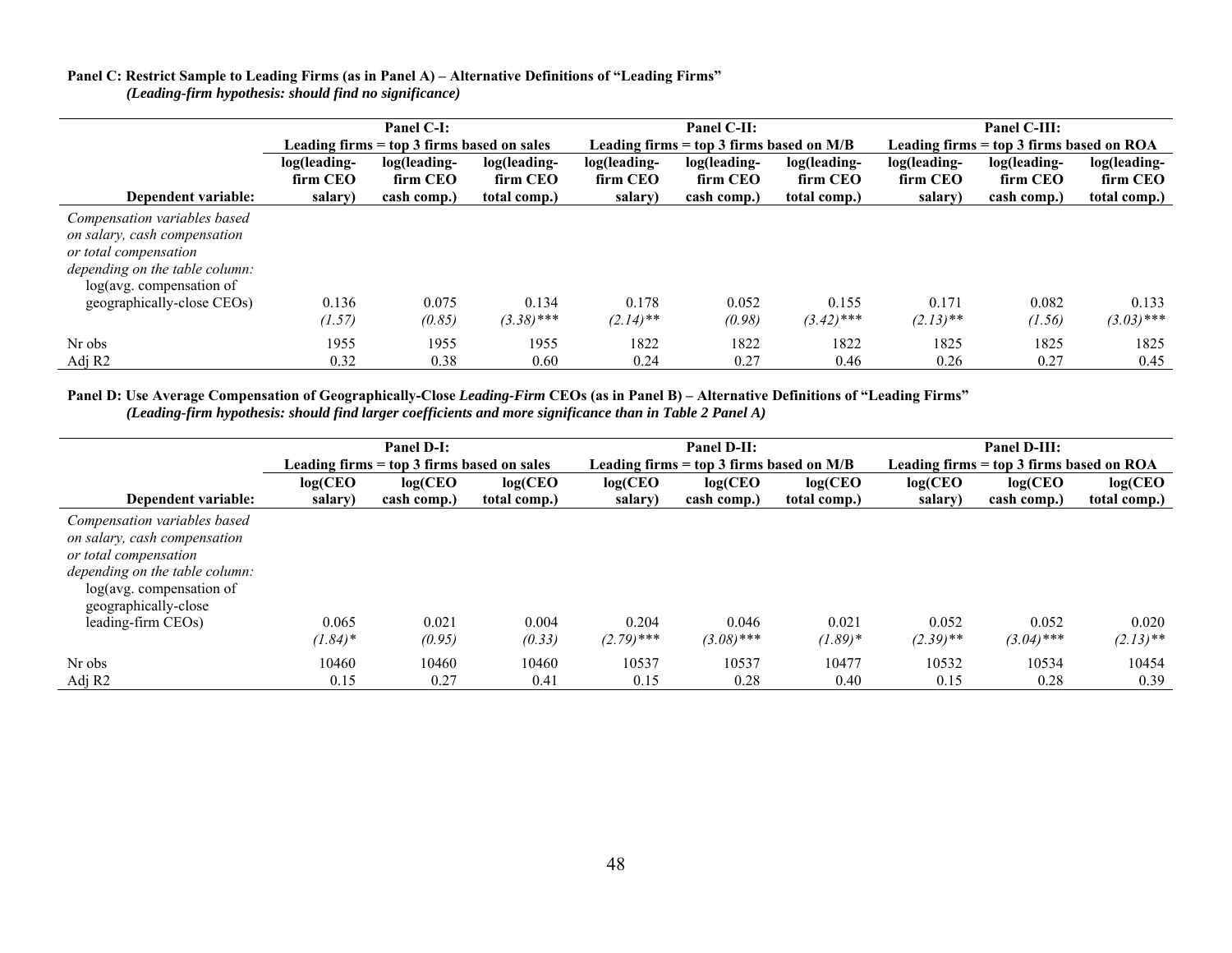# **Table 11: Envy May Explain the Results**

This table examines whether envy among CEOs can explain the main results, and concludes that it can. The percentage change in CEO compensation is regressed on the CEO's "percentage compensation gap," the percentage difference between the compensation of geographically-close CEOs and the CEO's own compensation, plus control variables. Panel A (B) shows that the bigger the compensation gap, i.e. the less a CEO earns compared to his average (median) peer, the bigger the subsequent increase in compensation. This effect is the strongest based on total compensation. Panel C shows that the effect is stronger when the sample is restricted to CEOs who are likely to be the most envious (total compensation is less than that of their peers).

Compensation measures: Salary measures the compensation part that is fixed (non-contingent) at the beginning of the year. Cash compensation is the sum of salary and bonus. Total compensation is the sum of salary, bonus, stock and option grants.

In Panels A and C (B), % compensation gap avg. (median) is the difference between the average (median) compensation of geographically-close CEOs and the CEO's compensation, both as of the previous year. The average (median) compensation of geographically-close CEOs is calculated using the previous year's CEO compensation at firms headquartered within a 100-kilometer radius. % compensation gap avg. (median) between industry peers and the CEO is the difference between the average (median) industry peer compensation and the CEO's compensation, both as of the previous year. Average (median) industry peer compensation is the average (median) compensation of CEOs at similar-sized firms, i.e., in the same total assets tercile, in the same industry in the previous year. The CEO's own compensation is *not* included in the average (median) compensation of geographically-close CEOs and the average (median) industry compensation.

CEO age is the CEO's age. CEO tenure is the number of years the executive has been the firm's CEO. Firm size is measured as total assets as of the prior fiscal year end. M/B ratio is the market value of equity divided by the book value of equity as of the prior fiscal year end. Stock returns are the average monthly stock returns over the prior fiscal year. Profitability is return on assets, measured as net income divided by total assets as of the prior fiscal year end. Cost of living is based on the ACCRA cost of living index. Per capita income is from the 2000 decennial Census. Time and industry fixed effects are included but not reported. Industries correspond to the 17 Fama-French industry groupings.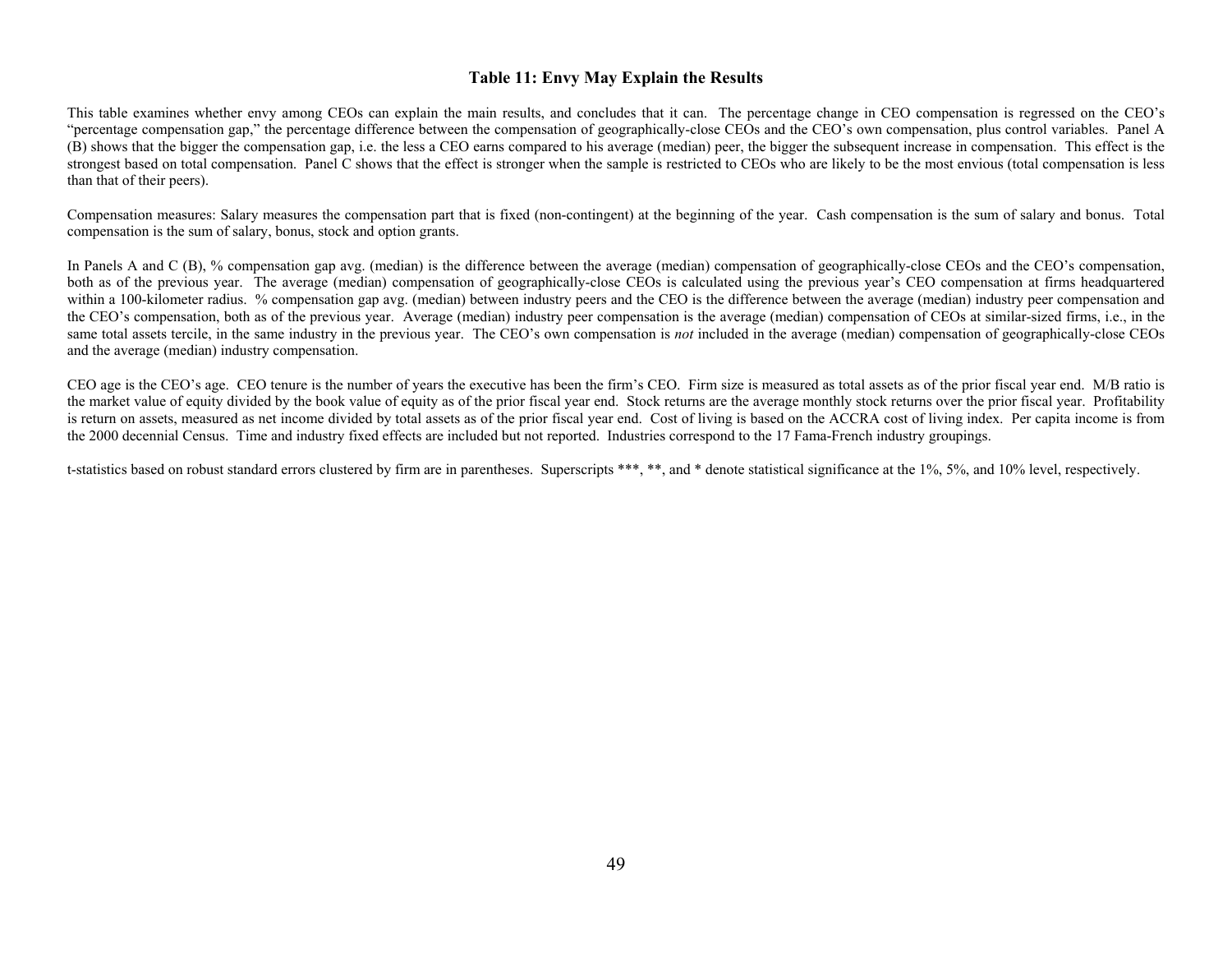|                                                                                                                                                                                 | Panel A:<br>Main specification based on average pay<br>Uses entire sample |                        |                        |                          | Panel B:<br>Robustness based on median pay<br>Uses entire sample |                           | Panel C:<br>CEOs who are likely the most envious<br>(positive total compensation gap) |                       |                        |
|---------------------------------------------------------------------------------------------------------------------------------------------------------------------------------|---------------------------------------------------------------------------|------------------------|------------------------|--------------------------|------------------------------------------------------------------|---------------------------|---------------------------------------------------------------------------------------|-----------------------|------------------------|
| Dependent variable:                                                                                                                                                             | $\Delta$ CEO                                                              | $\triangle$ CEO cash   | $\triangle$ CEO total  | $\Delta$ CEO             | $\triangle$ CEO cash                                             | $\triangle$ CEO total     | $\Delta$ CEO                                                                          | $\triangle$ CEO cash  | $\triangle$ CEO total  |
|                                                                                                                                                                                 | salary                                                                    | compensation           | compensation           | salary                   | compensation                                                     | compensation              | salary                                                                                | compensation          | compensation           |
| Compensation variables based on<br>salary, cash compensation or total<br>compensation depending on the<br>table column:<br>% compensation gap (avg.)<br>between geographically- |                                                                           |                        |                        |                          |                                                                  |                           |                                                                                       |                       |                        |
| close CEOs and CEO                                                                                                                                                              | 0.013<br>$(3.84)$ ***                                                     | 0.031<br>$(5.22)$ ***  | 0.055<br>$(5.47)$ ***  |                          |                                                                  |                           | 0.019<br>$(3.30)$ ***                                                                 | 0.089<br>$(6.28)$ *** | 0.562<br>$(7.01)$ ***  |
| % compensation gap (avg.)<br>between industry peers and CEO                                                                                                                     | 0.045<br>$(8.58)$ ***                                                     | 0.118<br>$(11.30)$ *** | 0.259<br>$(15.65)$ *** |                          |                                                                  |                           | 0.047<br>$(7.21)$ ***                                                                 | 0.143<br>$(9.60)$ *** | 0.470<br>$(10.56)$ *** |
| % compensation gap (median)<br>between geographically-<br>close CEOs and CEO                                                                                                    |                                                                           |                        |                        | 0.012                    | 0.022                                                            | 0.036                     |                                                                                       |                       |                        |
| % compensation gap (median)<br>between industry peers and CEO                                                                                                                   |                                                                           |                        |                        | $(4.12)$ ***<br>0.045    | $(4.87)$ ***<br>0.118                                            | $(5.77)$ ***<br>0.250     |                                                                                       |                       |                        |
| CEO age                                                                                                                                                                         | $-0.069$                                                                  | $-0.111$               | $-0.812$               | $(8.65)$ ***<br>$-0.069$ | $(11.29)$ ***<br>$-0.124$                                        | $(14.91)$ ***<br>$-0.796$ | $-0.069$                                                                              | $-0.067$              | $-0.788$               |
| CEO tenure                                                                                                                                                                      | $(-2.81)$ ***                                                             | $(-1.71)$ *            | $(-3.76)$ ***          | $(-2.82)$ ***            | $(-1.94)$ *                                                      | $(-3.67)$ ***             | $(-2.40)$ **                                                                          | $(-0.85)$             | $(-2.69)$ ***          |
|                                                                                                                                                                                 | $-0.181$                                                                  | $-0.051$               | $-0.024$               | $-0.181$                 | $-0.059$                                                         | $-0.039$                  | $-0.162$                                                                              | $-0.115$              | $-0.726$               |
|                                                                                                                                                                                 | $(-8.78)$ ***                                                             | $(-0.77)$              | $(-0.12)$              | $(-8.78)$ ***            | $(-0.90)$                                                        | $(-0.19)$                 | $(-6.66)$ ***                                                                         | $(-1.41)$             | $(-2.55)$ **           |
| $\Delta$ Firm size                                                                                                                                                              | 0.026                                                                     | $-0.023$               | 0.179                  | 0.026                    | $-0.023$                                                         | 0.180                     | 0.022                                                                                 | $-0.037$              | 0.173                  |
|                                                                                                                                                                                 | $(5.62)$ ***                                                              | $(-1.73)$ *            | $(3.44)$ ***           | $(5.62)$ ***             | $(-1.72)$ *                                                      | $(3.45)$ ***              | $(3.86)$ ***                                                                          | $(-2.42)$ **          | $(2.50)$ **            |
| M/B ratio                                                                                                                                                                       | $-0.026$                                                                  | $-0.706$               | 4.422                  | $-0.034$                 | $-0.696$                                                         | 4.519                     | 0.028                                                                                 | $-0.779$              | 6.802                  |
|                                                                                                                                                                                 | $(-0.31)$                                                                 | $(-3.06)$ ***          | $(4.32)$ ***           | $(-0.41)$                | $(-3.02)$ ***                                                    | $(4.40)$ ***              | (0.27)                                                                                | $(-2.55)$ **          | $(4.24)$ ***           |
| Stock returns                                                                                                                                                                   | 0.185                                                                     | $-0.167$               | 1.180                  | 0.185                    | $-0.176$                                                         | 1.153                     | 0.199                                                                                 | $-0.078$              | 1.057                  |
|                                                                                                                                                                                 | $(4.66)$ ***                                                              | $(-1.36)$              | $(2.48)$ **            | $(4.66)$ ***             | $(-1.43)$                                                        | $(2.42)$ **               | $(4.24)$ ***                                                                          | $(-0.57)$             | $(1.75)^*$             |
| $\Delta$ Profitability                                                                                                                                                          | 0.000                                                                     | $-0.004$               | 0.008                  | 0.000                    | $-0.004$                                                         | 0.008                     | 0.000                                                                                 | $-0.003$              | 0.008                  |
|                                                                                                                                                                                 | (0.61)                                                                    | $(-2.28)$ **           | (1.42)                 | (0.61)                   | $(-2.29)$ **                                                     | (1.42)                    | (0.78)                                                                                | $(-1.44)$             | (1.18)                 |
| Cost of living                                                                                                                                                                  | $-0.011$                                                                  | 0.047                  | 0.176                  | $-0.005$                 | 0.332                                                            | 10.097                    | $-0.007$                                                                              | 0.025                 | 0.174                  |
|                                                                                                                                                                                 | $(-1.65)$ *                                                               | $(2.17)$ **            | $(2.44)$ **            | $(-0.01)$                | (0.16)                                                           | $(1.66)^*$                | $(-0.80)$                                                                             | (0.96)                | $(1.71)$ *             |
| Per capita income                                                                                                                                                               | $-0.028$                                                                  | 0.014                  | 9.604                  | $-0.010$                 | 0.054                                                            | 0.196                     | 0.489                                                                                 | 1.954                 | 9.054                  |
|                                                                                                                                                                                 | $(-0.04)$                                                                 | (0.01)                 | (1.58)                 | $(-1.55)$                | $(2.49)$ **                                                      | $(2.73)$ ***              | (0.60)                                                                                | (0.74)                | (1.01)                 |
| Constant                                                                                                                                                                        | 14.242                                                                    | 22.493                 | 31.266                 | 15.016                   | 22.106                                                           | 28.736                    | 10.948                                                                                | 8.857                 | 0.155                  |
|                                                                                                                                                                                 | $(6.74)$ ***                                                              | $(3.48)$ ***           | (1.63)                 | $(7.07)$ ***             | $(3.46)$ ***                                                     | (1.50)                    | $(4.26)$ ***                                                                          | (1.13)                | (0.01)                 |
| Nr obs                                                                                                                                                                          | 10949                                                                     | 10949                  | 10949                  | 10927                    | 10940                                                            | 10948                     | 7415                                                                                  | 7415                  | 7415                   |
| Adj R <sub>2</sub>                                                                                                                                                              | 0.07                                                                      | 0.12                   | 0.07                   | 0.07                     | 0.12                                                             | 0.07                      | 0.07                                                                                  | 0.11                  | 0.07                   |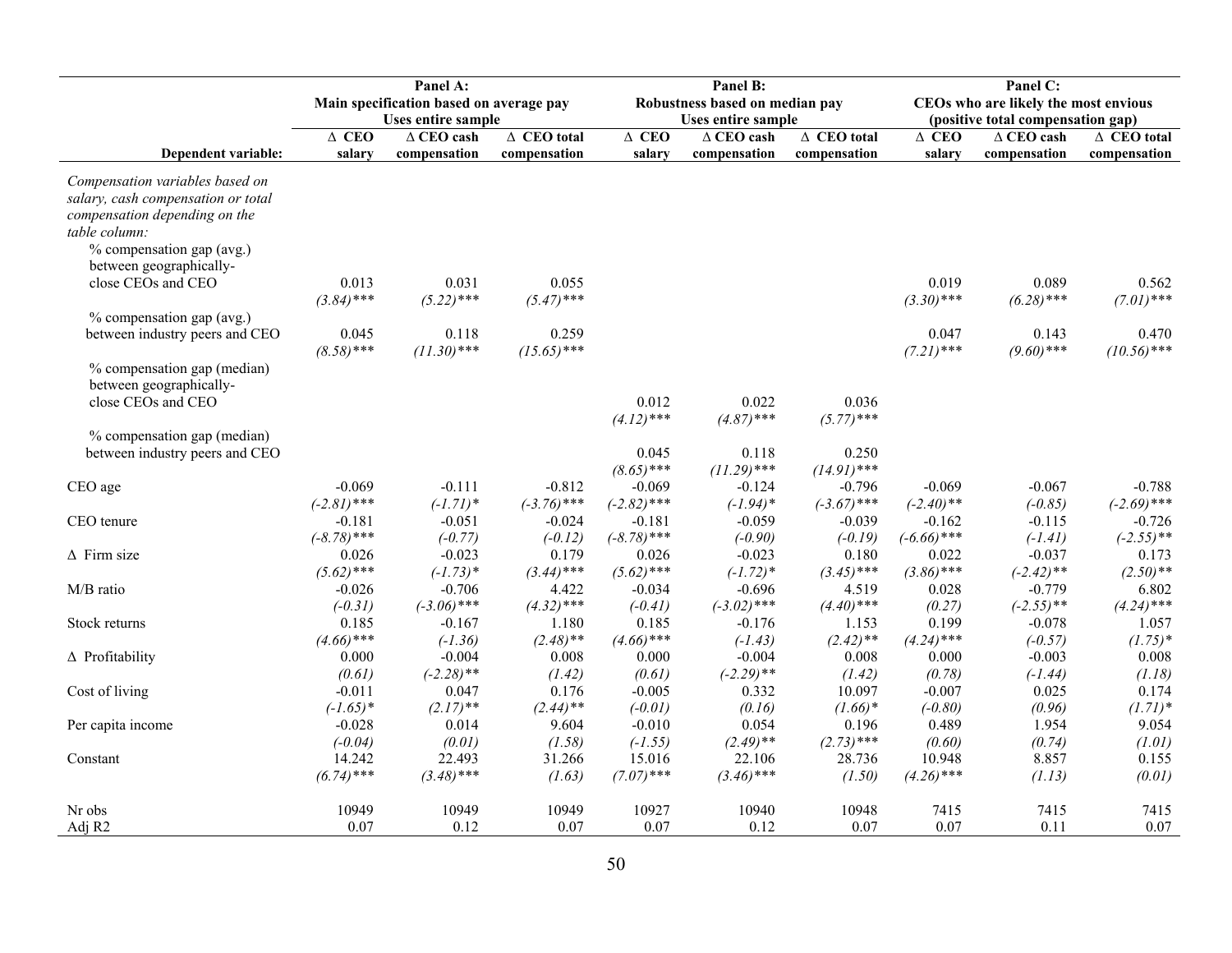## **Table 12: Envy May Explain the Results: Evidence based on the Compensation of Geographically-Close Professional Sports Players**

This table revisits whether envy among CEOs can explain the main results, and concludes that it can. In the spirit of the main regressions, CEO compensation (salary) is now regressed on the compensation of geographically-close professional sports players (MLB, NBA, NFL, NHL, and the average of these), plus controls. The regressions shown below are based on the compensation of the top three players of each team.

Average industry compensation is the average compensation of CEOs at similar-sized firms (i.e. in the same total assets tercile) in the same industry in the previous year. The CEO's own compensation is *not* included in the average industry compensation.

CEO age is the CEO's age. CEO tenure is the number of years the executive has been the firm's CEO. Firm size is measured as total assets as of the prior fiscal year end. M/B ratio is the market value of equity divided by the book value of equity as of the prior fiscal year end. Stock returns are the average monthly stock returns over the prior fiscal year. Profitability is return on assets, measured as net income divided by total assets as of the prior fiscal year end. Cost of living is based on the ACCRA cost of living index. Per capita income is from the 2000 decennial Census. Time and industry fixed effects are included but not reported. Industries correspond to the 17 Fama-French industry groupings.

| Dependent variable:                    |              |              |              |               |                    |
|----------------------------------------|--------------|--------------|--------------|---------------|--------------------|
|                                        |              |              |              |               | Average of         |
|                                        | <b>MLB</b>   | <b>NBA</b>   | <b>NFL</b>   | NHL           | MLB, NBA, NFL, NHL |
| log(avg. compensation of               |              |              |              |               |                    |
| geographically-close professional      |              |              |              |               |                    |
| sports players identified in the table |              |              |              |               |                    |
| column)                                | 0.114        | 0.108        | 0.078        | 0.003         | 0.133              |
|                                        | $(1.71)$ *   | $(1.70)$ *   | $(2.03)$ **  | (0.11)        | $(1.73)^*$         |
| log(avg. industry peer                 |              |              |              |               |                    |
| compensation)                          | 0.233        | 0.249        | 0.190        | 0.256         | 0.241              |
|                                        | $(1.87)$ *   | $(2.07)$ **  | (1.62)       | $(1.83)$ *    | $(2.13)$ **        |
| CEO age                                | 0.013        | 0.013        | 0.013        | 0.016         | 0.012              |
|                                        | $(3.20)$ *** | $(3.65)$ *** | $(3.34)$ *** | $(4.05)$ ***  | $(3.36)$ ***       |
| CEO tenure                             | $-0.005$     | $-0.005$     | $-0.005$     | $-0.007$      | $-0.004$           |
|                                        | $(-2.10)$ ** | $(-2.21)$ ** | $(-2.23)$ ** | $(-3.10)$ *** | $(-1.80)$ *        |
| Firm size                              | 0.119        | 0.120        | 0.130        | 0.120         | 0.125              |
|                                        | $(3.66)$ *** | $(3.57)$ *** | $(4.37)$ *** | $(3.38)$ ***  | $(4.24)$ ***       |
| M/B ratio                              | $-0.011$     | $-0.012$     | $-0.012$     | $-0.008$      | $-0.011$           |
|                                        | $(-1.00)$    | $(-1.16)$    | $(-1.10)$    | $(-0.68)$     | $(-1.07)$          |
| Stock returns                          | $-0.001$     | 0.001        | 0.001        | 0.003         | 0.000              |
|                                        | $(-0.15)$    | (0.14)       | (0.27)       | (0.71)        | (0.02)             |
| Profitability                          | 0.003        | 0.003        | 0.003        | 0.004         | 0.003              |
|                                        | $(2.39)$ **  | $(2.33)$ **  | $(2.41)$ **  | $(2.56)$ **   | $(2.33)$ **        |
| Cost of living                         | 0.206        | 0.147        | 0.114        | 0.004         | 0.131              |
|                                        | (1.18)       | (0.96)       | (1.04)       | (0.05)        | (0.93)             |
| Per capita income                      | $-0.004$     | $-0.003$     | $-0.002$     | $-0.002$      | $-0.003$           |
|                                        | $(-1.91)$ *  | $(-1.96)$ *  | $(-1.60)$    | $(-1.78)$ *   | $(-1.72)$ *        |
| Constant                               | 2.370        | 2.309        | 2.955        | 3.296         | 2.109              |
|                                        | $(3.06)$ *** | $(3.01)$ *** | $(4.58)$ *** | $(4.08)$ ***  | $(2.91)$ ***       |
| Nr obs                                 | 5892         | 5064         | 6127         | 4599          | 6383               |
| Adj R2                                 | 0.11         | 0.11         | 0.12         | 0.15          | 0.12               |